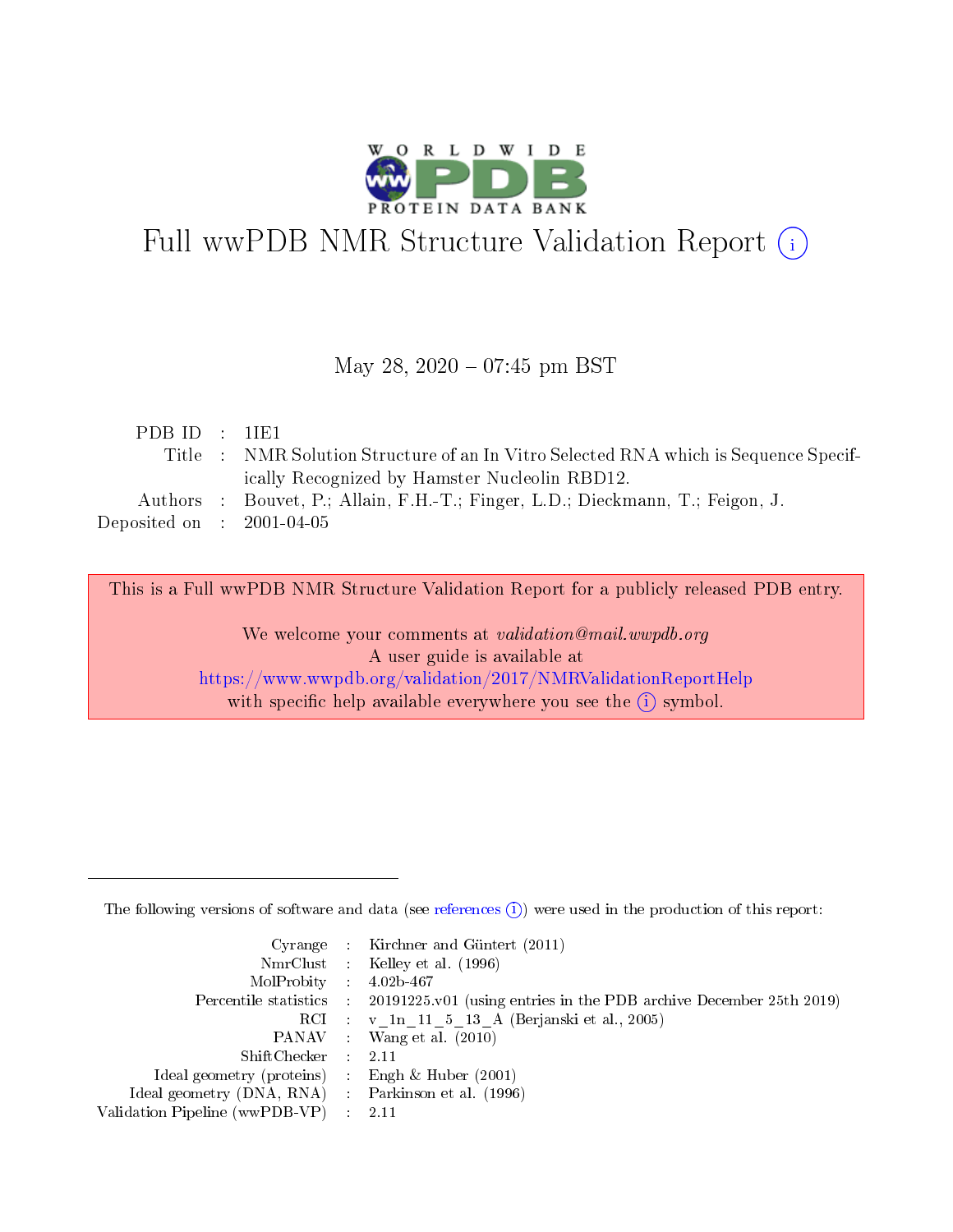## 1 [O](https://www.wwpdb.org/validation/2017/NMRValidationReportHelp#overall_quality)verall quality at a glance  $(i)$

The following experimental techniques were used to determine the structure: SOLUTION NMR

The overall completeness of chemical shifts assignment was not calculated.

Percentile scores (ranging between 0-100) for global validation metrics of the entry are shown in the following graphic. The table shows the number of entries on which the scores are based.

| Metric       | <b>Percentile Ranks</b>                            | Value                  |      |  |  |  |
|--------------|----------------------------------------------------|------------------------|------|--|--|--|
| Clashscore   |                                                    |                        |      |  |  |  |
| RNA backbone |                                                    |                        | 0.07 |  |  |  |
| Worse        | <b>Better</b>                                      |                        |      |  |  |  |
|              | Percentile relative to all structures              |                        |      |  |  |  |
|              | <b>I</b> Percentile relative to all NMR structures |                        |      |  |  |  |
|              | Whole archive                                      | NMR archive            |      |  |  |  |
| Metric       | $\# \mathrm{Entries})$                             | $(\#\mathrm{Entries})$ |      |  |  |  |
| Clashscore   | 158937                                             | 12864                  |      |  |  |  |

RNA backbone | 4643 | 676

The table below summarises the geometric issues observed across the polymeric chains and their fit to the experimental data. The red, orange, yellow and green segments indicate the fraction of residues that contain outliers for  $>=3, 2, 1$  and 0 types of geometric quality criteria. A cyan segment indicates the fraction of residues that are not part of the well-defined cores, and a grey segment represents the fraction of residues that are not modelled. The numeric value for each fraction is indicated below the corresponding segment, with a dot representing fractions  $\epsilon = 5\%$ 

| 'hain | Length   |     | Quality of chain |
|-------|----------|-----|------------------|
|       | ററ<br>∠∠ | 50% | 50%              |

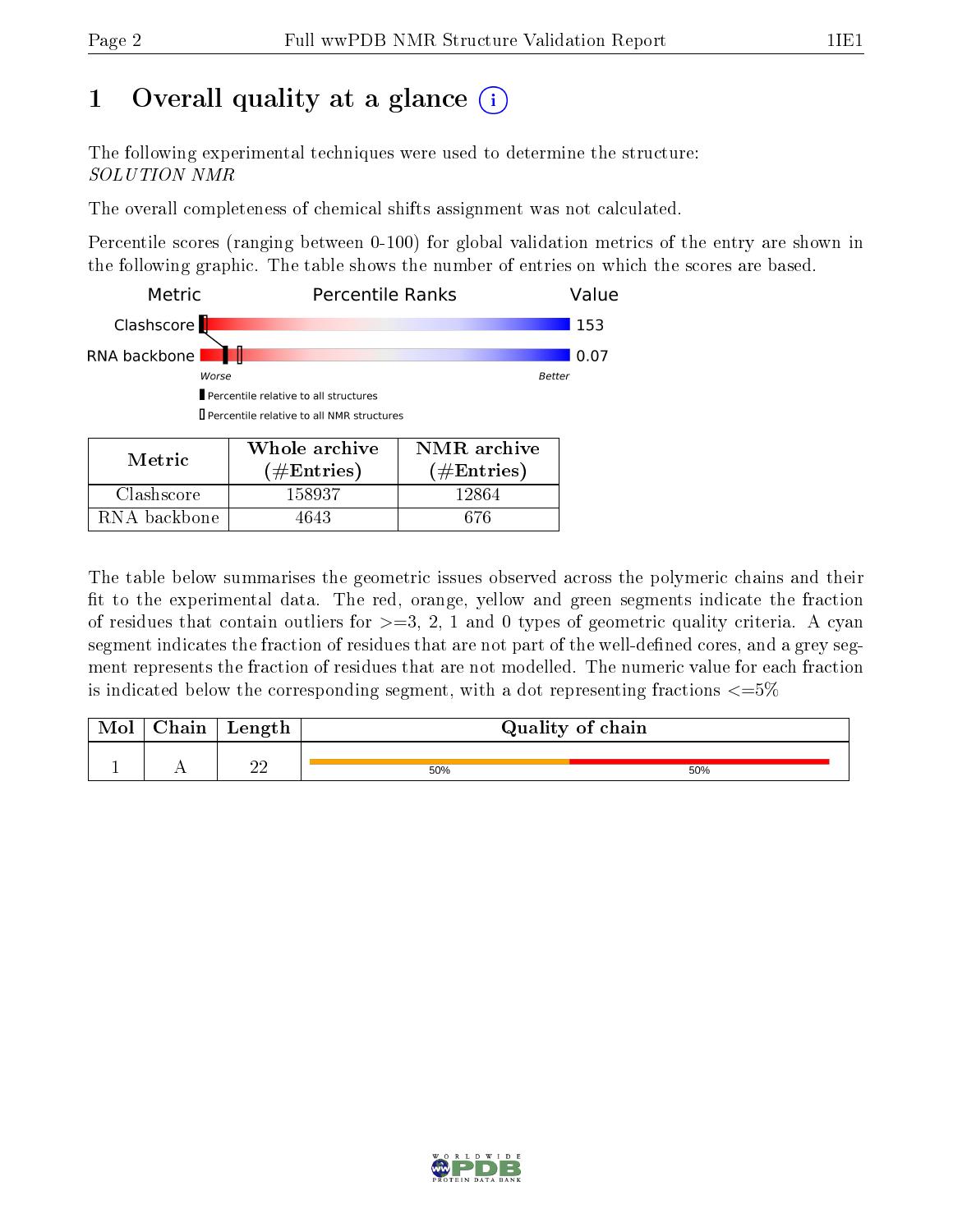## 2 Ensemble composition and analysis  $(i)$

This entry contains 18 models. This entry does not contain polypeptide chains, therefore identification of well-defined residues and clustering analysis are not possible. All residues are included in the validation scores.

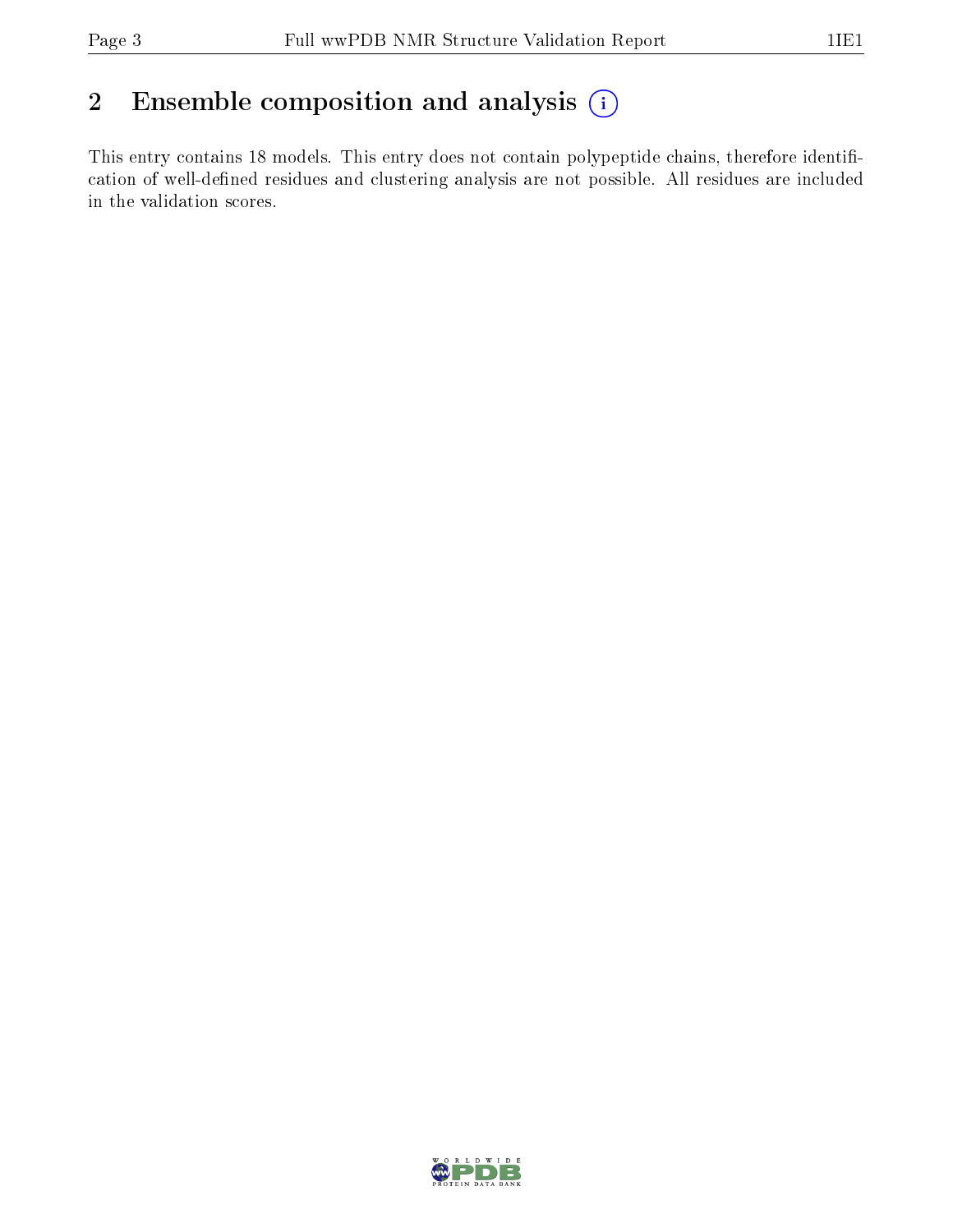## 3 Entry composition (i)

There is only 1 type of molecule in this entry. The entry contains 712 atoms, of which 242 are hydrogens and 0 are deuteriums.

 Molecule 1 is a RNA chain called 5'-R(\*GP\*GP\*CP\*CP\*GP\*AP\*AP\*AP\*UP\*CP\*CP\*C  $P*GP*AP*AP*GP*UP*AP*GP*GP*CP*CP*CP*C$ )-3'.

| Mol | Chain   Residues | Atoms          |     |     |    | ⊥race |    |  |
|-----|------------------|----------------|-----|-----|----|-------|----|--|
|     | ററ               | $_{\rm Total}$ |     | H   | N  |       |    |  |
|     |                  | 719            | 211 | 242 | 90 | 148   | 21 |  |

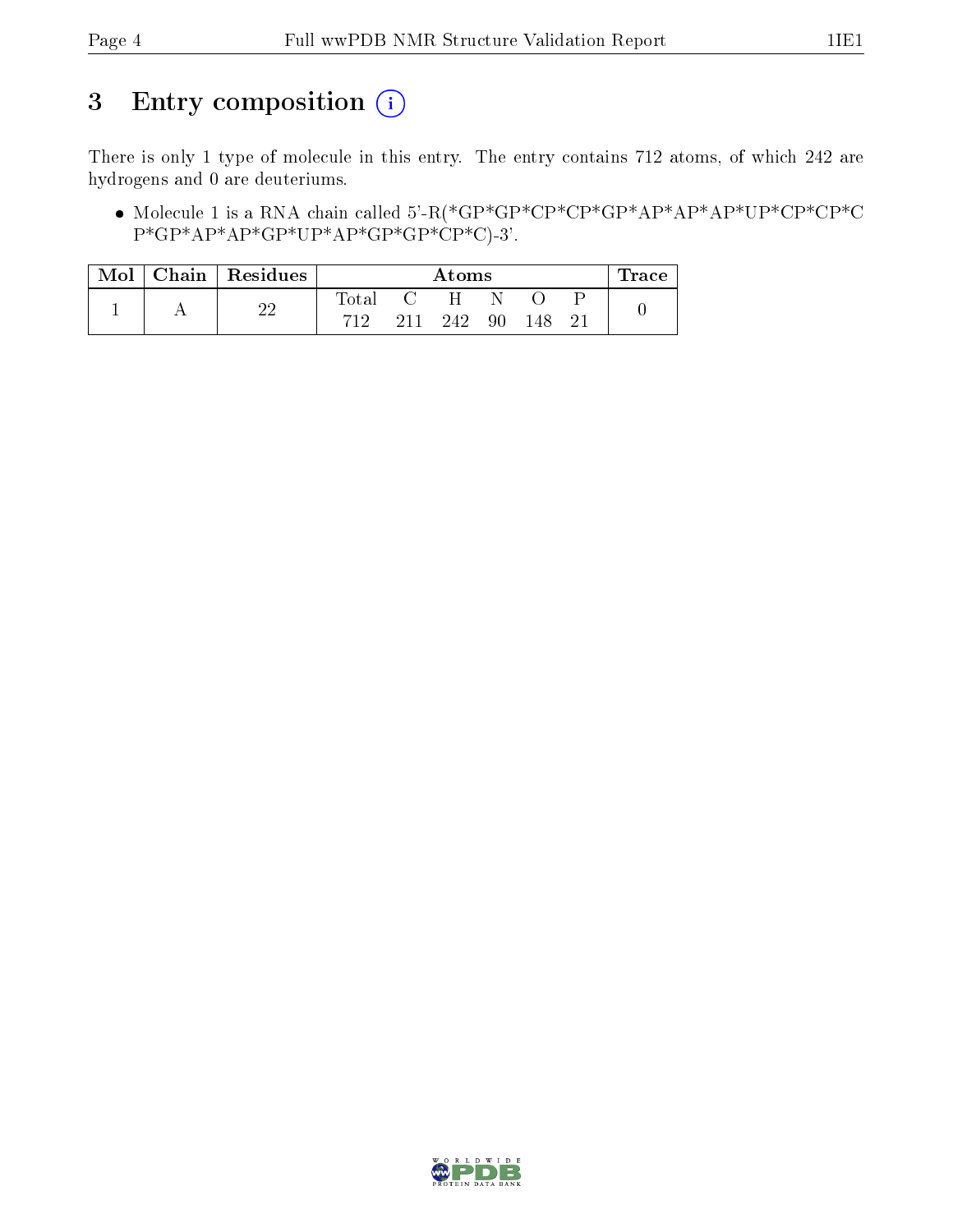## 4 Residue-property plots  $\binom{1}{1}$

## <span id="page-4-0"></span>4.1 Average score per residue in the NMR ensemble

These plots are provided for all protein, RNA and DNA chains in the entry. The first graphic is the same as shown in the summary in section 1 of this report. The second graphic shows the sequence where residues are colour-coded according to the number of geometric quality criteria for which they contain at least one outlier: green  $= 0$ , yellow  $= 1$ , orange  $= 2$  and red  $= 3$  or more. Stretches of 2 or more consecutive residues without any outliers are shown as green connectors. Residues which are classified as ill-defined in the NMR ensemble, are shown in cyan with an underline colour-coded according to the previous scheme. Residues which were present in the experimental sample, but not modelled in the final structure are shown in grey.

• Molecule 1: 5'-R(\*GP\*GP\*CP\*CP\*GP\*AP\*AP\*AP\*UP\*CP\*CP\*CP\*GP\*AP\*AP\*GP\*UP\*A  $P*GP*CP*CP*C$ -3'

| Chain A: | 50%                                                          | 50% |  |
|----------|--------------------------------------------------------------|-----|--|
|          | <mark>. 8 8 3 8 9 4 4 9 6 6 6 6 6 6 7 6 6 6 6 6 6 6 6</mark> |     |  |

## 4.2 Scores per residue for each member of the ensemble

Colouring as in section [4.1](#page-4-0) above.

#### 4.2.1 Score per residue for model 1

• Molecule 1: 5'-R(\*GP\*GP\*CP\*CP\*GP\*AP\*AP\*AP\*UP\*CP\*CP\*CP\*GP\*AP\*AP\*GP\*UP\*A P\*GP\*GP\*CP\*C)-3'



#### 4.2.2 Score per residue for model 2

• Molecule 1: 5'-R(\*GP\*GP\*CP\*CP\*GP\*AP\*AP\*AP\*UP\*CP\*CP\*CP\*GP\*AP\*AP\*GP\*UP\*A P\*GP\*GP\*CP\*C)-3'

Chain A:  $\frac{1}{5\%}$ 50% 45% ដូនខូឌ<mark>នទទទទទទទទទទទទទទទទ</mark>  $\frac{1}{2}$  $\frac{9}{21}$  $\mathbf{\overline{a}}$  $\Xi$  $\mathbb{S}^2$ 

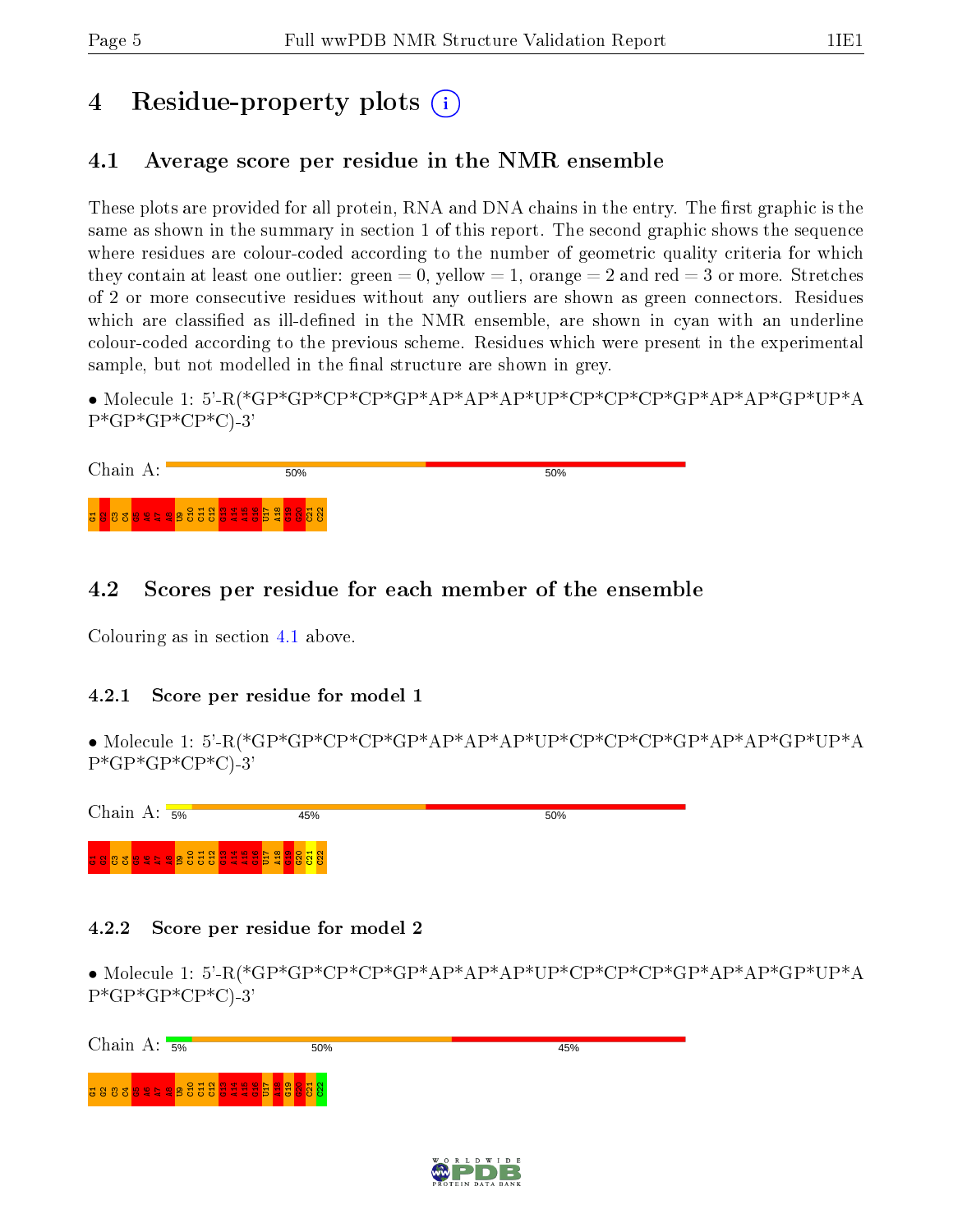#### 4.2.3 Score per residue for model 3

• Molecule 1: 5'-R(\*GP\*GP\*CP\*CP\*GP\*AP\*AP\*AP\*UP\*CP\*CP\*CP\*GP\*AP\*AP\*GP\*UP\*A  $P*GP*CP*CP*C$ -3'

| Chain | 50%                                                                                                                         | 50% |
|-------|-----------------------------------------------------------------------------------------------------------------------------|-----|
|       | <mark>ដ</mark> ្ឋ នេះ និង និង និង អ្នក និង អ្នក និង អ្នក និង អ្នក និង អ្នក និង អ្នក និង អ្នក និង អ្នក និង អ្នក និង អ្នក និង |     |

#### 4.2.4 Score per residue for model 4

• Molecule 1: 5'-R(\*GP\*GP\*CP\*CP\*GP\*AP\*AP\*AP\*UP\*CP\*CP\*CP\*GP\*AP\*AP\*GP\*UP\*A  $P*GP*CP*CP*C$ -3'

| Chain<br>А: | 59% | 41% |
|-------------|-----|-----|
|             |     |     |

#### 4.2.5 Score per residue for model 5

• Molecule 1: 5'-R(\*GP\*GP\*CP\*CP\*GP\*AP\*AP\*AP\*UP\*CP\*CP\*CP\*GP\*AP\*AP\*GP\*UP\*A  $P*GP*CP*CP*C$ -3'

| Chain A:<br>5% | 59%                              | 36% |
|----------------|----------------------------------|-----|
|                | <b>38838949833333493533</b> 8888 |     |

#### 4.2.6 Score per residue for model 6

• Molecule 1: 5'-R(\*GP\*GP\*CP\*CP\*GP\*AP\*AP\*AP\*UP\*CP\*CP\*CP\*GP\*AP\*AP\*GP\*UP\*A  $P*GP*CP*CP*C$ -3'



#### 4.2.7 Score per residue for model 7

• Molecule 1: 5'-R(\*GP\*GP\*CP\*CP\*GP\*AP\*AP\*AP\*UP\*CP\*CP\*CP\*GP\*AP\*AP\*GP\*UP\*A  $P*GP*GP*CP*C$ -3'

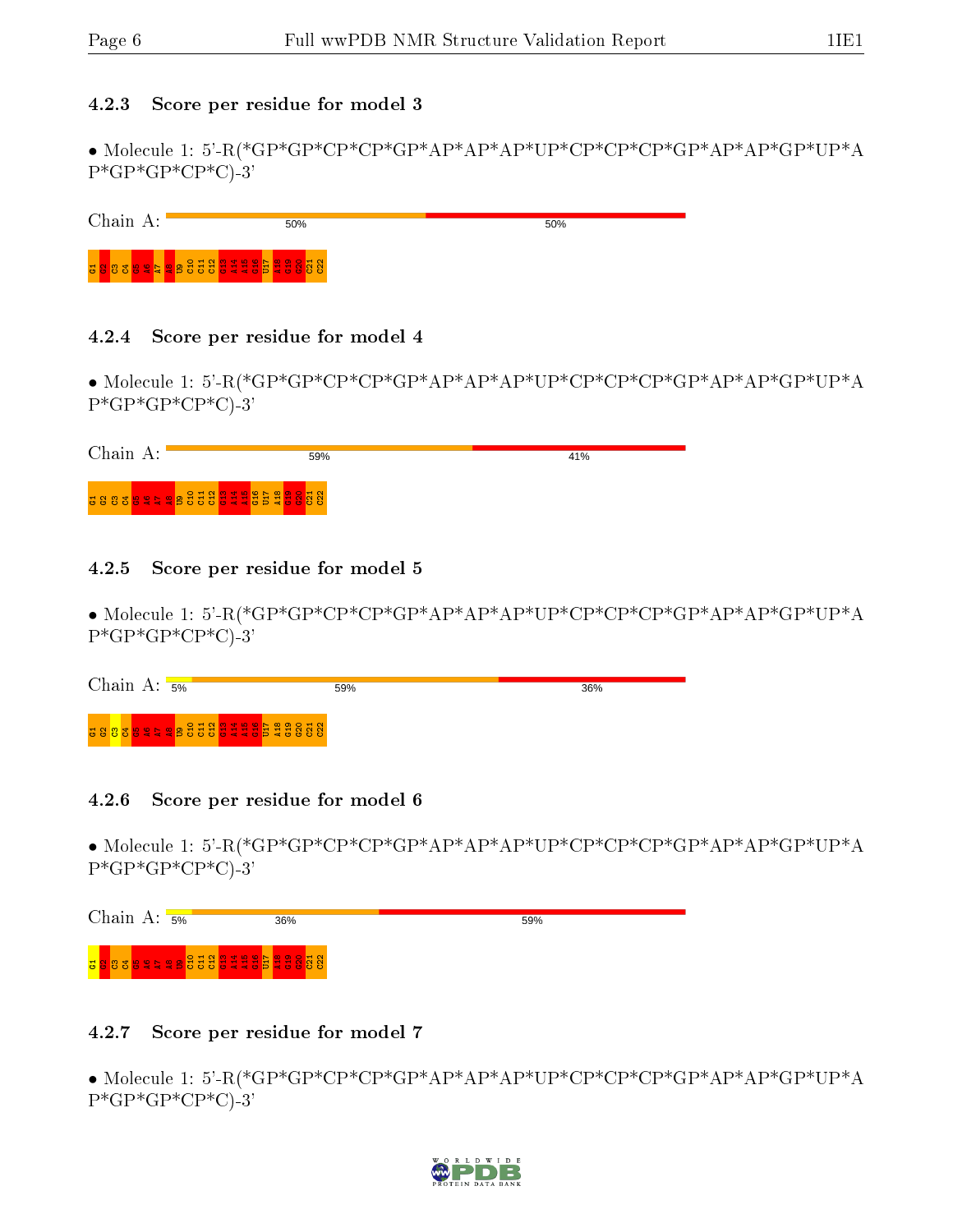36%

Chain A: <sub>9%</sub>

5 <mark>3 3 3 5 4 9 6 5 5 5 5 5 5 5 5 5 6 6 6 7 6</mark>

#### 4.2.8 Score per residue for model 8

• Molecule 1: 5'-R(\*GP\*GP\*CP\*CP\*GP\*AP\*AP\*AP\*UP\*CP\*CP\*CP\*GP\*AP\*AP\*GP\*UP\*A  $P*GP*CP*CP*C$ -3'

| Chain A: | 5% | 45% | 50% |
|----------|----|-----|-----|
|          |    |     |     |

55%

#### 4.2.9 Score per residue for model 9

• Molecule 1: 5'-R(\*GP\*GP\*CP\*CP\*GP\*AP\*AP\*AP\*UP\*CP\*CP\*CP\*GP\*AP\*AP\*GP\*UP\*A  $P*GP*CP*CP*C$ -3'

| Chain<br>д.                 | 55%                  | 45% |
|-----------------------------|----------------------|-----|
| <b>NO</b><br>$\blacksquare$ | 88888888888888888888 |     |

#### 4.2.10 Score per residue for model 10

• Molecule 1: 5'-R(\*GP\*GP\*CP\*CP\*GP\*AP\*AP\*AP\*UP\*CP\*CP\*CP\*GP\*AP\*AP\*GP\*UP\*A  $P*GP*CP*CP*C$ -3'



#### 4.2.11 Score per residue for model 11

• Molecule 1: 5'-R(\*GP\*GP\*CP\*CP\*GP\*AP\*AP\*AP\*UP\*CP\*CP\*CP\*GP\*AP\*AP\*GP\*UP\*A  $P*GP*GP*CP*C$ -3'

| Chain A: $\frac{1}{5\%}$ |                       | 36% | 59% |
|--------------------------|-----------------------|-----|-----|
|                          | 588388858888888888888 |     |     |
|                          |                       |     |     |

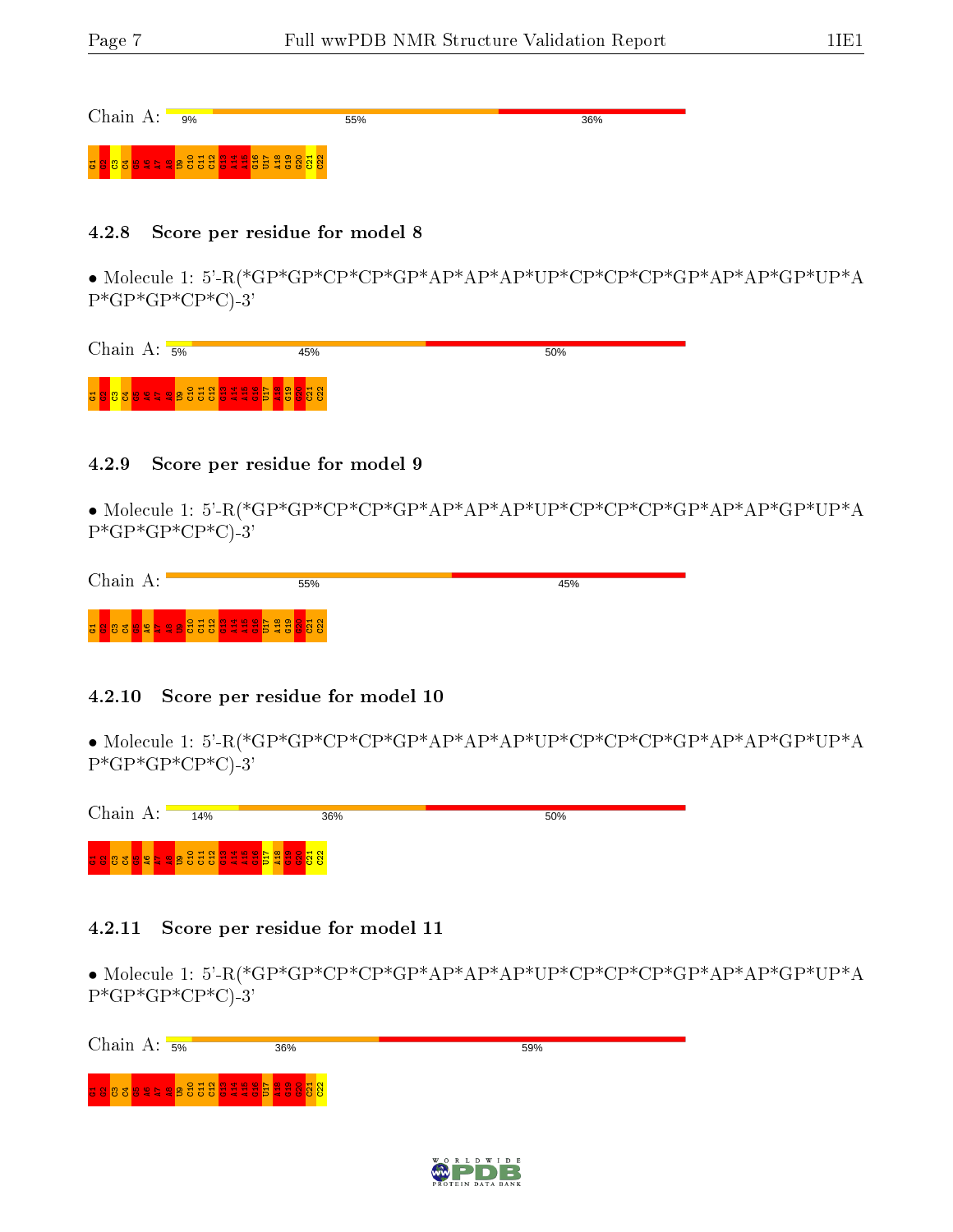#### 4.2.12 Score per residue for model 12

• Molecule 1: 5'-R(\*GP\*GP\*CP\*CP\*GP\*AP\*AP\*AP\*UP\*CP\*CP\*CP\*GP\*AP\*AP\*GP\*UP\*A  $P*GP*CP*CP*C$ -3'

Chain A: 5% 45% 50% ដូនខេត្ត<mark>ទទួ</mark>ន ខ្ញុំដូនដូ<mark>ន</mark> ដូ  $\frac{9}{15}$ U17  $\frac{8}{4}$  $\frac{9}{5}$  $\mathbf{\mathbf{S}}$  $\frac{2}{2}$  $\Xi$ 

#### 4.2.13 Score per residue for model 13

• Molecule 1: 5'-R(\*GP\*GP\*CP\*CP\*GP\*AP\*AP\*AP\*UP\*CP\*CP\*CP\*GP\*AP\*AP\*GP\*UP\*A  $P*GP*CP*CP*C$ -3'

| Chain<br>А: | 64% | 36% |
|-------------|-----|-----|
|             |     |     |

#### 4.2.14 Score per residue for model 14

• Molecule 1: 5'-R(\*GP\*GP\*CP\*CP\*GP\*AP\*AP\*AP\*UP\*CP\*CP\*CP\*GP\*AP\*AP\*GP\*UP\*A  $P*GP*CP*CP*C$ -3'

| Chain<br>А: | 5%                                  | '5% | 50% |
|-------------|-------------------------------------|-----|-----|
|             | <mark>3833895995333311353388</mark> |     |     |

#### 4.2.15 Score per residue for model 15

• Molecule 1: 5'-R(\*GP\*GP\*CP\*CP\*GP\*AP\*AP\*AP\*UP\*CP\*CP\*CP\*GP\*AP\*AP\*GP\*UP\*A  $P*GP*CP*CP*C$ -3'

Chain A: 50% 50% G1G2C3C4G5A6A7 A8 U9 C10 C11 C12 G13 A14 A15 G16 U17 A18 G19 G20 C21 C22

#### 4.2.16 Score per residue for model 16

• Molecule 1: 5'-R(\*GP\*GP\*CP\*CP\*GP\*AP\*AP\*AP\*UP\*CP\*CP\*CP\*GP\*AP\*AP\*GP\*UP\*A  $P^*GP^*GP^*CP^*C$ -3'

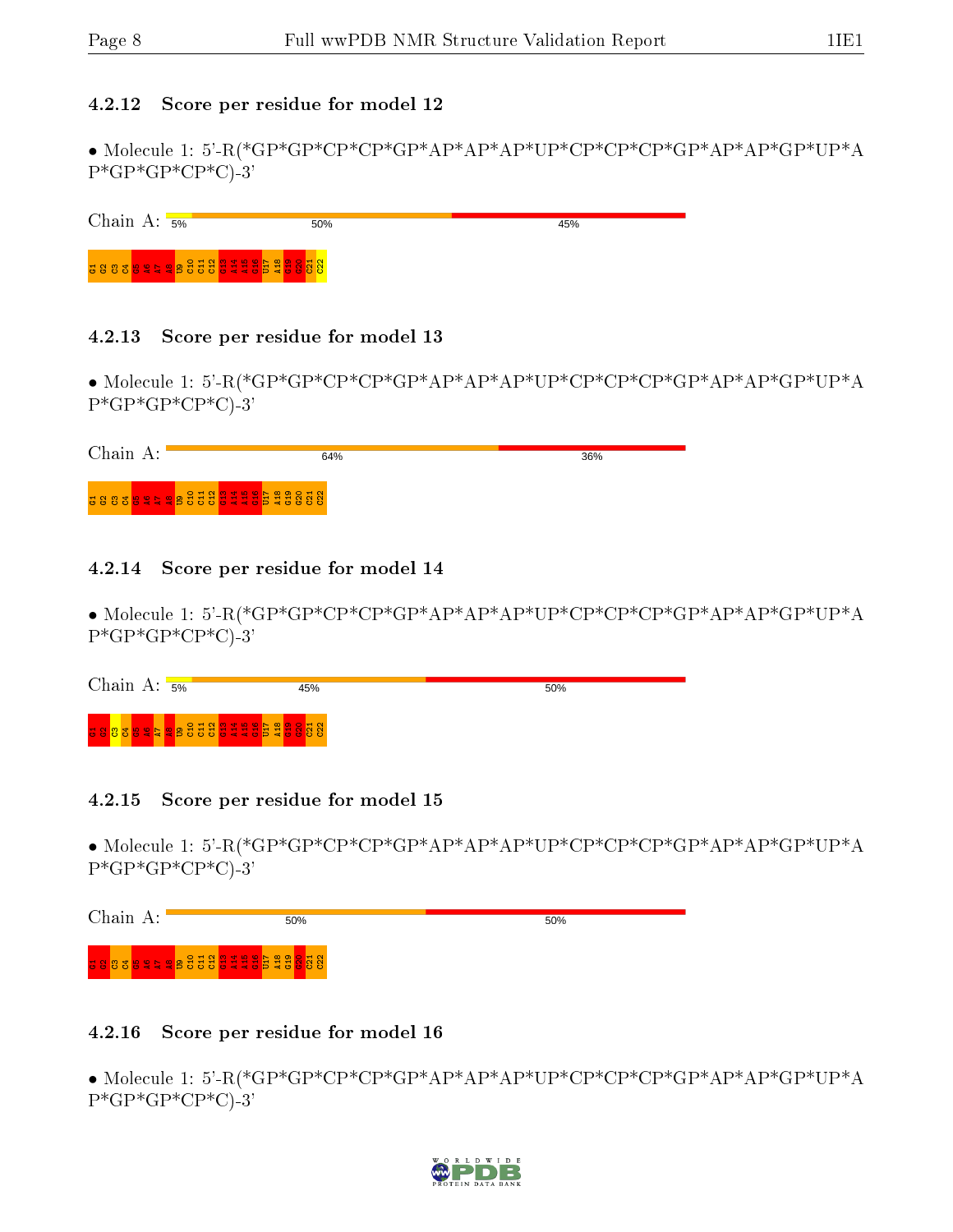Chain A:

50%

5 <mark>8 8 3 9 3 5 5 5 5 5 5 5 6 6 6 6 6 6 6 6 6</mark>

#### 4.2.17 Score per residue for model 17

50%

• Molecule 1: 5'-R(\*GP\*GP\*CP\*CP\*GP\*AP\*AP\*AP\*UP\*CP\*CP\*CP\*GP\*AP\*AP\*GP\*UP\*A  $P*GP*CP*CP*C$ -3'

| Chain<br>А: | 50%                          | 50% |
|-------------|------------------------------|-----|
|             | <b>u 8838994988888988888</b> |     |

#### 4.2.18 Score per residue for model 18

• Molecule 1: 5'-R(\*GP\*GP\*CP\*CP\*GP\*AP\*AP\*AP\*UP\*CP\*CP\*CP\*GP\*AP\*AP\*GP\*UP\*A  $P*GP*CP*CP*C$ -3'

| Chain<br>А. | 5%                                | 32% | 64% |
|-------------|-----------------------------------|-----|-----|
|             | <u>a 888894498888844485488888</u> |     |     |

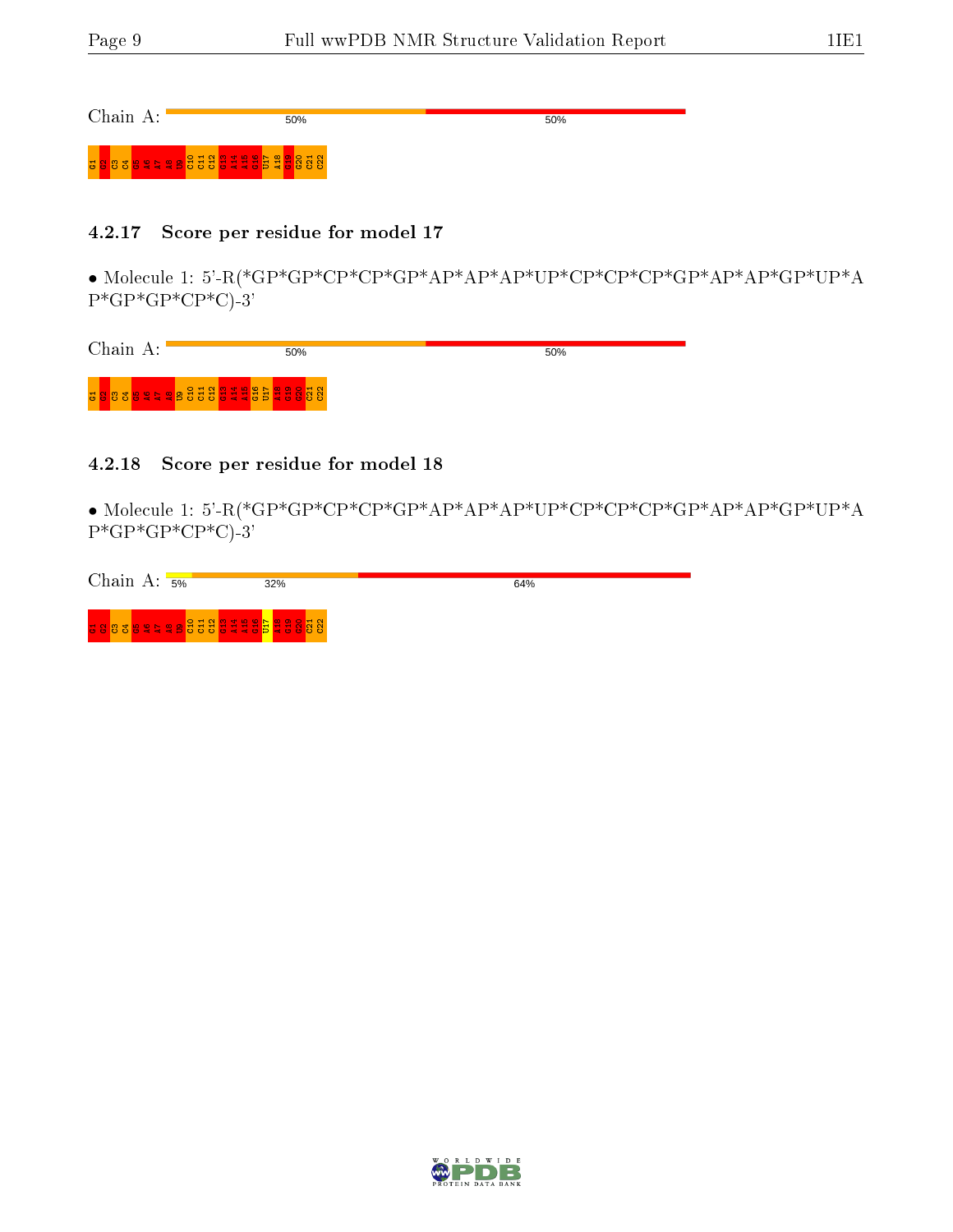## 5 Refinement protocol and experimental data overview  $\overline{()}$

The models were refined using the following method: Simulated annealing starting from randomized templates. Base planarity restraints were added..

Of the 18 calculated structures, 18 were deposited, based on the following criterion: all calculated structures submitted.

The following table shows the software used for structure solution, optimisation and refinement.

| Software name   Classification |                          | <b>Version</b> |
|--------------------------------|--------------------------|----------------|
| X-PLOR                         | structure solution   3.8 |                |
| X-PLOR                         | refinement               | -3.8           |

No chemical shift data was provided. No validations of the models with respect to experimental NMR restraints is performed at this time.

COVALENT-GEOMETRY INFOmissingINFO

## $5.1$  Too-close contacts  $(i)$

In the following table, the Non-H and H(model) columns list the number of non-hydrogen atoms and hydrogen atoms in each chain respectively. The H(added) column lists the number of hydrogen atoms added and optimized by MolProbity. The Clashes column lists the number of clashes averaged over the ensemble.

| $\bf{Mol} \perp$ |      | Chain   Non-H   H(model)   H(added)   Clashes |      |            |
|------------------|------|-----------------------------------------------|------|------------|
|                  | 470. | 242                                           | 242  | $109 + 12$ |
| All              | 8460 | 4356                                          | 4356 | 1959       |

The all-atom clashscore is defined as the number of clashes found per 1000 atoms (including hydrogen atoms). The all-atom clashscore for this structure is 153.

All unique clashes are listed below, sorted by their clash magnitude.

| Atom-1                    | Atom-2                    | $Clash(\AA)$ | Distance(A) | Models |       |
|---------------------------|---------------------------|--------------|-------------|--------|-------|
|                           |                           |              |             | Worst  | Total |
| 1: A:9: U:O2'             | 1: A:10: C:H5"            | 1.06         | 1.48        |        | 2     |
| 1: A:9:U:O2'              | 1: A:10:C:H5'             | 1.02         | 1.54        | 17     | 2     |
| 1:A:13:G:OP2              | $1:A:13:G:\overline{H3'}$ | 0.99         | 1.56        | 14     |       |
| 1:A:14:A:OP2              | 1:A:14:A:H3'              | 0.99         | 1.58        | 5      |       |
| 1: A:15: A:H4'            | 1: A:17: U: OP1           | 0.98         | 1.59        | 7      |       |
| $1:A:12:C:\overline{O3'}$ | 1:A:13:G:H2'              | 0.98         | 1.58        | 15     |       |
| 1:A:12:C:H2'              | 1: A: 13: G: O4'          | 0.97         | 1.57        | 12     | 5     |
| 1: A: 11: C: O2'          | 1: A:12:C:H5"             | 0.97         | 1.60        | 10     | 3     |
| 1:A:14:A:OP2              | 1:A:15:A:H3'              | 0.95         | 1.62        | 5      |       |

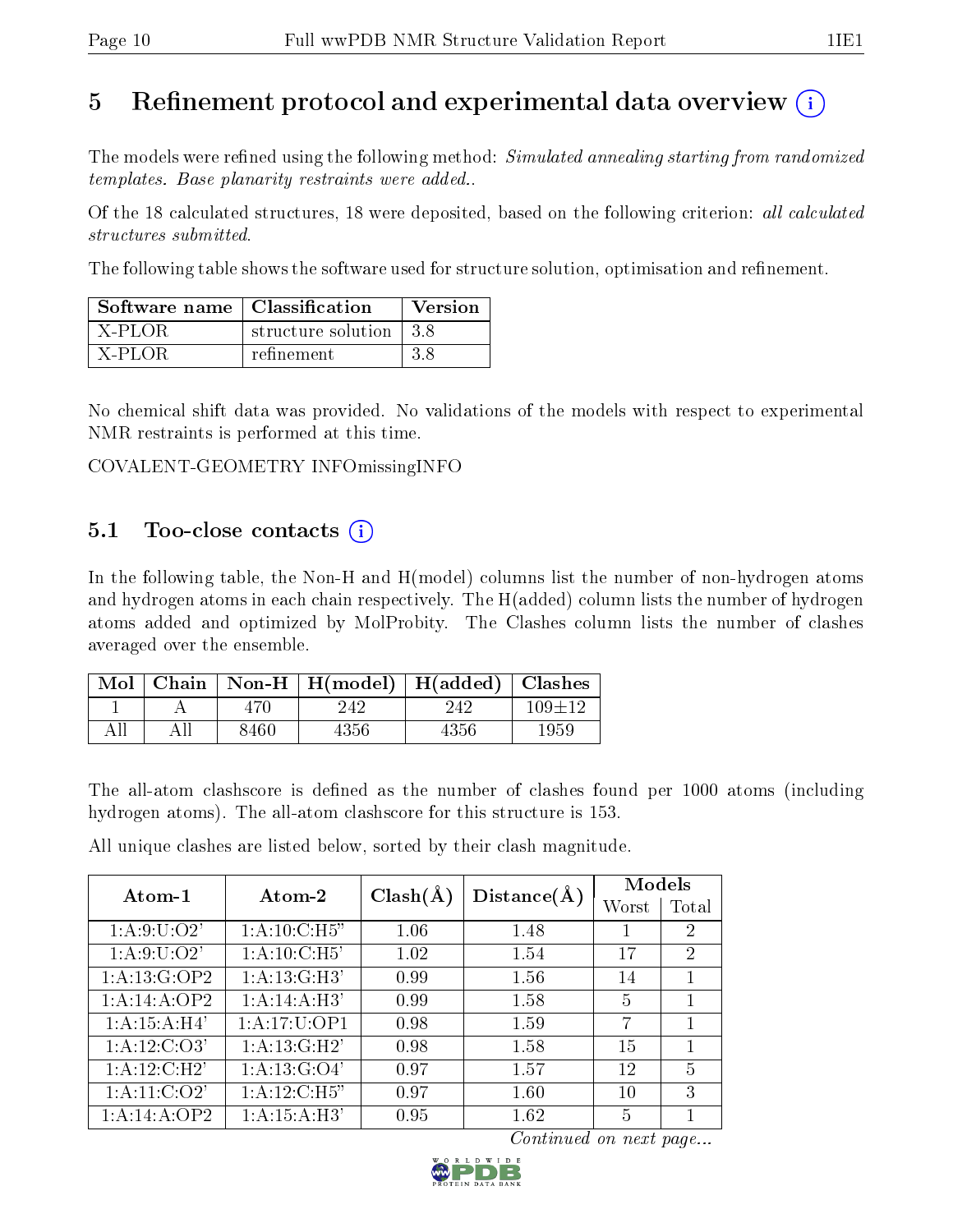| Continued from previous page |                        |                   |             | Models         |                |
|------------------------------|------------------------|-------------------|-------------|----------------|----------------|
| Atom-1                       | Atom-2                 | $Clash(\AA)$      | Distance(A) | Worst          | Total          |
| 1: A:19: G:O2'               | 1:A:20:G:H5'           | 0.94              | 1.62        | 5              | 8              |
| 1:A:4:C:H4'                  | 1:A:5:G:OP1            | 0.93              | 1.64        | 9              | 12             |
| 1: A:3:C:O2'                 | 1:A:4:C:H5'            | 0.93              | 1.64        | $\bf 5$        | 8              |
| 1:A:20:G:HO2'                | 1: A:21: C:H6          | 0.92              | 1.01        | $\overline{3}$ | $\overline{2}$ |
| 1:A:1:G:H4'                  | 1:A:2:G:OP1            | 0.92              | 1.64        | $\mathbf{1}$   | $\mathbf{1}$   |
| 1:A:7:A:HO2'                 | 1: A:8:A:H8            | 0.90              | 0.94        | 17             | $\mathbf{1}$   |
| 1:A:13:G:H3'                 | 1: A: 13: G: N3        | 0.90              | 1.82        | 7              | $\overline{4}$ |
| 1:A:7:A:O2'                  | 1:A:8:A:H5'            | 0.90              | 1.65        | $\overline{4}$ | 12             |
| 1:A:7:A:H2'                  | 1:A:8:A:O4'            | 0.89              | 1.66        | $\overline{7}$ | 5              |
| 1: A:10:C:H5'                | 1: A: 11: C: O5'       | 0.89              | 1.68        | $\mathbf{1}$   | $\mathbf{1}$   |
| 1:A:13:G:H4'                 | 1:A:14:A:O5'           | 0.89              | 1.66        | $\overline{5}$ | $\overline{2}$ |
| 1: A:15:A:H5"                | 1: A:17: U:O4'         | 0.88              | 1.69        | 14             | 11             |
| 1: A: 18: A: O2'             | 1:A:19:G:H5'           | 0.88              | 1.67        | 15             | 9              |
| 1: A:6: A:H4'                | 1:A:6:A:OP1            | 0.88              | 1.69        | $\overline{7}$ | $\overline{3}$ |
| 1:A:3:C:H4'                  | 1:A:4:C:OP1            | 0.87              | 1.69        | 12             | 3              |
| 1: A:8: A:HO2'               | 1: A: 10: C: H5        | $\overline{0.87}$ | 0.93        | 17             | $\mathbf{1}$   |
| 1: A:9: U: O2'               | 1: A:10: C: C6         | 0.86              | 2.29        | 18             | 3              |
| 1: A: 13: G: N3              | 1:A:13:G:H3'           | 0.86              | 1.86        | 12             | $\overline{2}$ |
| 1:A:8:A:O2'                  | 1:A:9:U:H1'            | 0.85              | 1.70        | 18             | $\mathbf{1}$   |
| 1:A:8:A:O2'                  | 1: A:9:U:H6            | 0.85              | 1.52        | 12             | $\mathfrak{Z}$ |
| 1:A:8:A:O2'                  | 1: A:9: U:H5"          | 0.85              | 1.71        | $\mathbf{1}$   | $\overline{2}$ |
| 1:A:1:G:O2'                  | 1: A:2: G:H5"          | 0.84              | 1.72        | 15             | $\overline{2}$ |
| 1:A:13:G:HO2'                | 1:A:14:A:H8            | 0.84              | 0.86        | 14             | $\overline{4}$ |
| 1: A:12: C:O2'               | 1:A:13:G:P             | 0.83              | 2.35        | 18             | 9              |
| 1: A:18:A:H2'                | 1: A: 19: G: O4'       | 0.83              | 1.74        | 12             | 13             |
| 1:A:5:G:H4'                  | 1:A:6:A:OP1            | 0.83              | 1.73        | 11             | $\overline{2}$ |
| 1:A:10:C:H5'                 | 1:A:11:C:OP1           | 0.83              | 1.72        | 9              | $\overline{1}$ |
| 1: A:8:A:H3'                 | 1: A:9:U:O2            | 0.83              | 1.74        | 18             | $\overline{1}$ |
| 1:A:15:A:O3'                 | 1: A:16: G:H4'         | 0.82              | 1.73        | 16             | $\overline{7}$ |
| 1: A:9: U:O5'                | 1: A:9: U:O2           | 0.82              | 1.96        | 18             | $\mathbf{1}$   |
| 1: A:12: C:O3'               | 1: A: 13: G: C8        | 0.82              | 2.32        | 16             | $\overline{5}$ |
| 1: A:8:A:H4'                 | 1: A:9:U:OP1           | 0.82              | 1.73        | 17             | $\overline{2}$ |
| 1:A:8:A:C6                   | 1: A:14: A:C2          | 0.81              | 2.68        | $\overline{7}$ | 9              |
| 1:A:8:A:N3                   | 1: A:9: U: C5          | 0.80              | 2.50        | 16             | $\overline{5}$ |
| 1:A:18:A:O2'                 | 1:A:19:G:P             | 0.80              | 2.40        | 17             | 3              |
| 1:A:20:G:C5                  | 1:A:21:C:C5            | 0.80              | 2.69        | 17             | 14             |
| 1: A:10: C:O3'               | 1:A:11:C:H4'           | 0.80              | 1.76        | 15             | 3              |
| 1:A:6:A:O2'                  | 1:A:7:A:P              | 0.79              | 2.41        | 17             | 9              |
| 1: A: 11: C: O2'             | $1:A:12:C\overline{P}$ | 0.78              | 2.41        | 11             | 3              |
| 1: A:4: C:O2'                | 1: A:5:G:P             | 0.78              | 2.40        | 11             | $\overline{3}$ |
| 1: A:8:A: N6                 | 1:A:14:A:N6            | 0.78              | 2.32        | 17             | $\mathbf{1}$   |

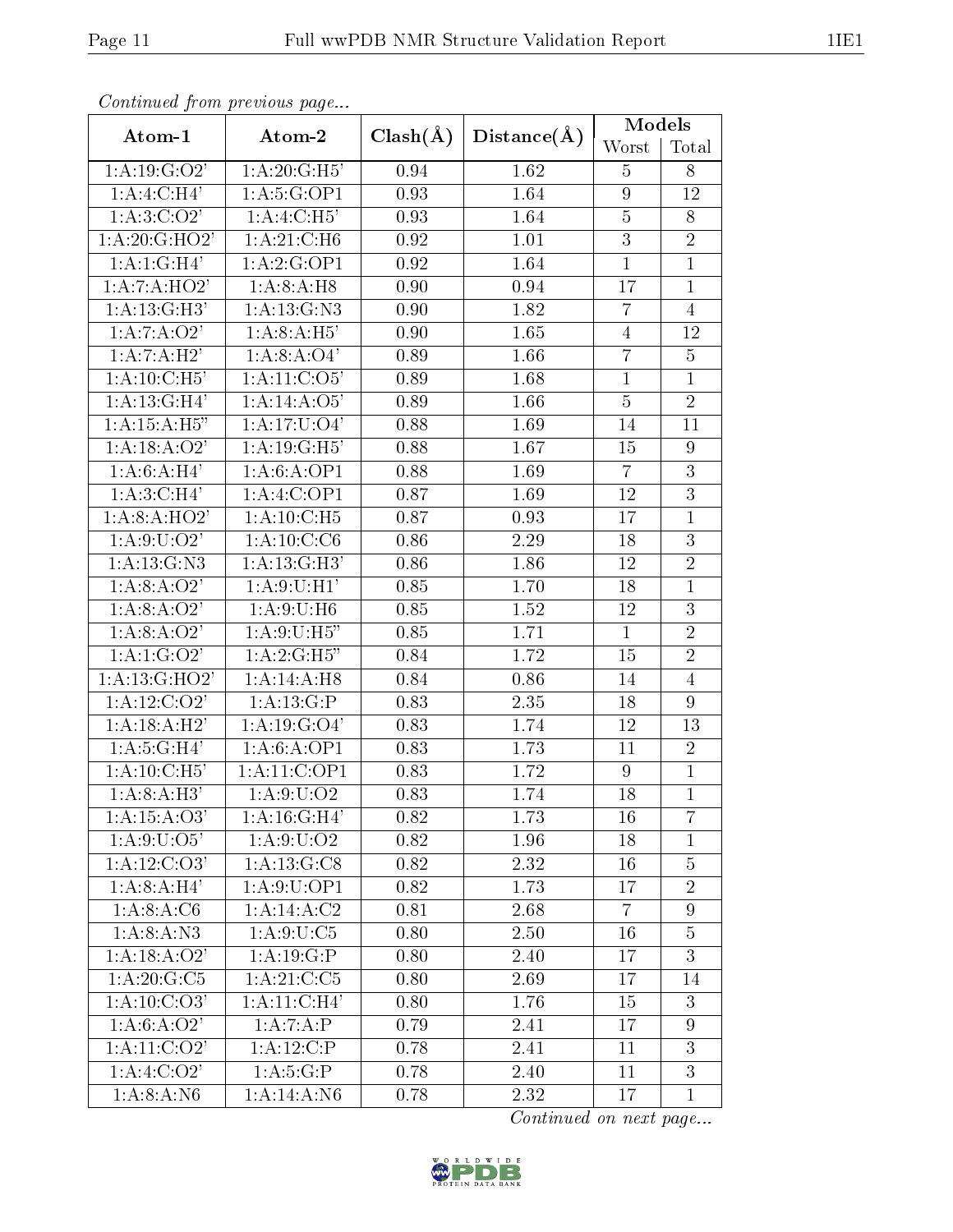|                         | Continuata from previous page |              |             | Models          |                |
|-------------------------|-------------------------------|--------------|-------------|-----------------|----------------|
| Atom-1                  | Atom-2                        | $Clash(\AA)$ | Distance(A) | Worst           | Total          |
| 1:A:19:G:H4'            | 1:A:20:G:OP1                  | 0.78         | 1.78        | 3               | $\overline{2}$ |
| 1: A:8: A:O2'           | 1:A:9:U:H3'                   | 0.78         | 1.77        | 8               | $\overline{2}$ |
| 1:A:19:G:H2'            | 1: A:20: G:O4'                | 0.78         | 1.79        | 10              | $\sqrt{6}$     |
| 1: A:21: C: C2          | 1: A: 22: C: C6               | 0.78         | 2.71        | 14              | $\overline{4}$ |
| 1: A:12: C:O3'          | 1: A: 13: G: O4'              | 0.77         | 2.02        | $\overline{4}$  | $\overline{1}$ |
| 1: A: 5: G: O2'         | 1:A:6:A:P                     | 0.77         | 2.43        | $\overline{5}$  | $\mathbf{1}$   |
| 1: A:6: A:C2            | 1:A:7:A:C4                    | 0.77         | 2.72        | 17              | 11             |
| 1: A: 13: G: O2'        | 1:A:14:A:H8                   | 0.76         | 1.62        | 10              | $\overline{5}$ |
| $1:\overline{A:9:U:C5}$ | 1: A:9: U:O2                  | 0.76         | 2.33        | 18              | $\overline{1}$ |
| 1: A:19: G:O2'          | 1:A:20:G:P                    | 0.76         | 2.43        | $6\phantom{.}6$ | $\overline{2}$ |
| 1: A:3:C:HO2'           | 1:A:4:C:H5'                   | 0.76         | 1.38        | $\overline{5}$  | $\overline{3}$ |
| 1:A:10:C:H4'            | 1: A: 11: C: 05'              | 0.76         | 1.81        | $\overline{5}$  | $\overline{3}$ |
| 1:A:7:A:N6              | 1: A:8:A:C2                   | 0.76         | 2.54        | 11              | 17             |
| 1: A:9: U:O2'           | 1: A: 10: C: C5               | 0.76         | 2.38        | 13              | $\overline{2}$ |
| 1:A:13:G:H1'            | 1:A:14:A:N7                   | 0.76         | 1.95        | $6\phantom{.}6$ | $\overline{3}$ |
| 1: A:2:G:C5             | 1: A:3:C:C5                   | 0.76         | 2.74        | $\overline{5}$  | 14             |
| 1: A: 10: C: O2'        | 1:A:11:C:P                    | 0.76         | 2.43        | 11              | $\overline{4}$ |
| 1:A:13:G:H2'            | 1: A: 13: G: N3               | 0.75         | 1.95        | $6\phantom{.}6$ | $\overline{3}$ |
| 1: A:9:U:O3'            | 1:A:10:C:H6                   | 0.75         | 1.64        | 14              | $\overline{5}$ |
| 1: A: 13: G: N3         | 1:A:13:G:H2'                  | 0.75         | 1.96        | $\overline{2}$  | $\overline{6}$ |
| 1: A:8: A:HO2'          | 1: A:9:U:H6                   | 0.75         | 0.77        | 12              | $\overline{2}$ |
| 1:A:1:G:O2'             | 1:A:2:G:P                     | 0.75         | 2.44        | 14              | $\overline{5}$ |
| 1:A:4:C:O2'             | 1: A:5: G:O5'                 | 0.75         | 2.05        | 17              | 18             |
| 1:A:12:C:C4             | 1: A: 13: G: N7               | 0.75         | 2.55        | 17              | $\mathbf{1}$   |
| 1: A:21: C:O2'          | 1:A:22:C:P                    | 0.75         | 2.43        | 16              | $\overline{4}$ |
| 1:A:15:A:O2'            | $1:\overline{A:16:G:P}$       | 0.75         | 2.44        | 18              | $\overline{2}$ |
| 1: A:3:C:O2'            | 1:A:4:C:P                     | 0.74         | 2.45        | 4               | 10             |
| 1:A:21:C:C4             | 1: A:22:C:C5                  | 0.74         | 2.75        | 16              | $\overline{4}$ |
| 1: A: 19: G: C6         | 1:A:20:G:N7                   | 0.74         | 2.55        | $\overline{5}$  | 16             |
| 1: A:3:C:C2             | 1:A:4:C:C5                    | 0.74         | 2.76        | 16              | 6              |
| 1:A:12:C:H4'            | 1: A: 13: G: O4'              | 0.74         | 1.81        | 8               | $\overline{2}$ |
| 1:A:12:C:C6             | 1: A: 13: G: N7               | 0.74         | 2.55        | 17              | $\overline{2}$ |
| 1: A:12:C:C5            | 1: A: 13: G: N7               | 0.74         | 2.55        | 17              | $\mathbf{1}$   |
| 1: A: 2: G: O2'         | $1:A:3:\overline{C:P}$        | 0.74         | 2.44        | 16              | $\overline{2}$ |
| 1:A:8:A:O2'             | 1: A:9:U:C6                   | 0.74         | 2.40        | 15              | 10             |
| 1:A:2:G:C6              | 1: A:3:C:C4                   | 0.74         | 2.76        | 6               | 15             |
| 1: A:20: G:O2'          | 1: A:21: C:H5"                | 0.74         | 1.83        | $\overline{2}$  | $\mathbf{1}$   |
| 1:A:7:A:N6              | 1: A:8:A:N1                   | 0.74         | 2.36        | $\overline{5}$  | 17             |
| 1: A: 19: G: C5         | 1:A:20:G:N7                   | 0.74         | 2.56        | $6\phantom{.}$  | 16             |
| 1: A:9: U:O2            | 1:A:14:A:H2                   | 0.74         | 1.64        | 5               | $\overline{2}$ |
| 1:A:7:A:C5              | 1: A:8:A:C5                   | 0.74         | 2.75        | $6\,$           | 17             |

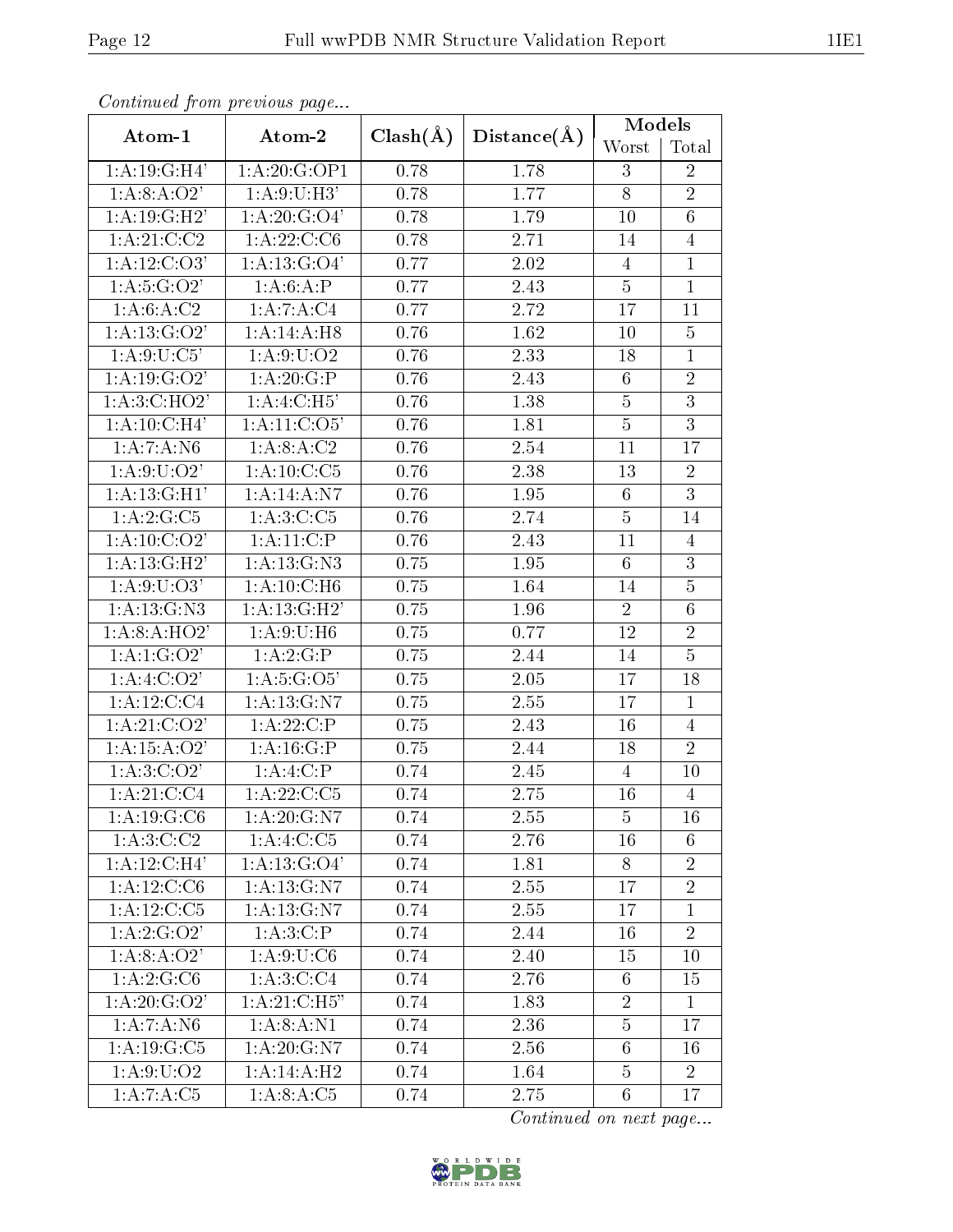| Continuou jiom protivus pago |                   |              |             | Models          |                |
|------------------------------|-------------------|--------------|-------------|-----------------|----------------|
| Atom-1                       | Atom-2            | $Clash(\AA)$ | Distance(A) | Worst           | Total          |
| 1:A:20:G:C4                  | 1:A:21:C:C6       | 0.74         | 2.76        | 10              | 9              |
| 1: A:20: G:C2                | 1: A:21: C: C6    | 0.73         | 2.76        | 14              | $\overline{3}$ |
| 1: A: 19: G: C4              | 1: A: 20: G: C8   | 0.73         | 2.77        | 11              | 16             |
| 1: A:5: G: C5                | 1: A: 16: G: C2   | 0.73         | 2.77        | 12              | 8              |
| 1: A:8:A: N3                 | 1:A:14:A:C2       | 0.73         | 2.57        | 11              | $\mathbf{1}$   |
| 1: A:6:A:C4                  | 1:A:18:A:C2       | 0.73         | 2.76        | 15              | $\overline{7}$ |
| 1:A:7:A:O2'                  | 1:A:8:A:H8        | 0.73         | 1.66        | 17              | $\mathbf{1}$   |
| 1:A:8:A:O2'                  | 1: A:9: U:CI'     | 0.73         | 2.36        | 18              | $\mathbf{1}$   |
| 1:A:7:A:N6                   | 1: A:8:A:C6       | 0.73         | 2.57        | 15              | 14             |
| 1:A:17:U:H6                  | 1:A:17:U:OP1      | 0.73         | 1.67        | 13              | $\mathbf{1}$   |
| 1: A:21: C:C2                | 1: A: 22: C: C5   | 0.72         | 2.77        | $\overline{5}$  | 14             |
| 1: A:20: G: C6               | 1:A:21:C:C4       | 0.72         | 2.77        | 14              | 13             |
| 1: A: 12: C: C2              | 1: A: 13: G: N7   | 0.72         | 2.58        | 17              | $\mathbf{1}$   |
| 1: A:9: U:O2'                | 1:A:10:C:P        | 0.72         | 2.48        | 6               | $\overline{4}$ |
| 1:A:21:C:C4                  | 1: A: 22: C: C4   | 0.72         | 2.78        | $\overline{7}$  | 3              |
| 1:A:4:C:O2'                  | 1: A: 5: G: O4'   | 0.72         | 2.06        | 11              | 17             |
| 1: A: 15: A: C4              | 1: A: 17: U: C4   | 0.72         | 2.78        | 3               | $\overline{5}$ |
| 1:A:7:A:O2'                  | 1:A:8:A:P         | 0.72         | 2.48        | $\overline{5}$  | $\overline{4}$ |
| 1: A: 13: G: O2'             | 1:A:14:A:H5"      | 0.72         | 1.85        | 10              | $\mathbf{1}$   |
| 1: A:8:A: N6                 | 1: A: 15: A: N6   | 0.71         | 2.39        | 11              | 11             |
| 1:A:7:A:C6                   | 1: A:8:A:C2       | 0.71         | 2.78        | 13              | 15             |
| 1: A:20: G:O2'               | 1: A:21: C:H6     | 0.71         | 1.65        | 12              | $\mathbf{1}$   |
| $1:A:\overline{11:C:O2'}$    | 1:A:12:C:C5'      | 0.71         | 2.38        | 11              | 6              |
| 1:A:13:G:H4'                 | 1:A:14:A:OP1      | 0.71         | 1.83        | $\overline{9}$  | 3              |
| 1: A:5: G: C6                | 1: A: 16: G: C2   | 0.71         | 2.78        | 12              | $\overline{5}$ |
| 1: A: 15: A: O4'             | 1:A:17:U:C6       | 0.71         | 2.44        | $\overline{5}$  | 16             |
| 1: A:8: A: C8                | 1: A:9:U:N3       | 0.71         | 2.59        | $6\phantom{.}6$ | $\overline{2}$ |
| 1: A:8: A:O2'                | 1: A:9:U:C5       | 0.71         | 2.41        | 16              | $\overline{4}$ |
| 1: A:21:C:N3                 | $1: A: 22: C: C5$ | 0.71         | 2.59        | 14              | 4              |
| 1: A: 13: G: O2'             | 1:A:14:A:C8       | 0.71         | 2.44        | 9               | 8              |
| 1: A:9: U:O2'                | 1: A:10: C:H6     | 0.71         | 1.69        | 18              | $\overline{2}$ |
| 1: A: 13: G: O2'             | 1:A:14:A:O5'      | 0.71         | 2.09        | 17              | 3              |
| $1:A:8:\overline{A:HO2'}$    | 1: A:9:U:H5       | 0.71         | 1.25        | 16              | $\mathbf{1}$   |
| 1: A:20: G:O2'               | 1:A:21:C:P        | 0.71         | 2.48        | 18              | $\overline{5}$ |
| 1:A:7:A:C6                   | 1: A:8:A:C4       | 0.70         | 2.78        | 15              | 17             |
| 1:A:8:A:OP2                  | 1:A:8:A:H3'       | 0.70         | 1.85        | 17              | $\mathbf{1}$   |
| 1:A:2:G:N2                   | 1: A:22:C:C2      | 0.70         | 2.58        | $\mathbf{1}$    | $\overline{4}$ |
| 1:A:3:C:C4                   | 1:A:4:C:N4        | 0.70         | 2.59        | 10              | $\overline{2}$ |
| 1: A:3:C:O2'                 | 1:A:4:C:C6        | 0.70         | 2.44        | 12              | $\mathbf{1}$   |
| 1: A: 13: G: N3              | 1: A:13: G:H5"    | 0.70         | 2.00        | 14              | $\mathbf{1}$   |
| 1: A:9: U: O3'               | 1: A:10: C: C6    | 0.70         | 2.44        | 6               | $\overline{5}$ |

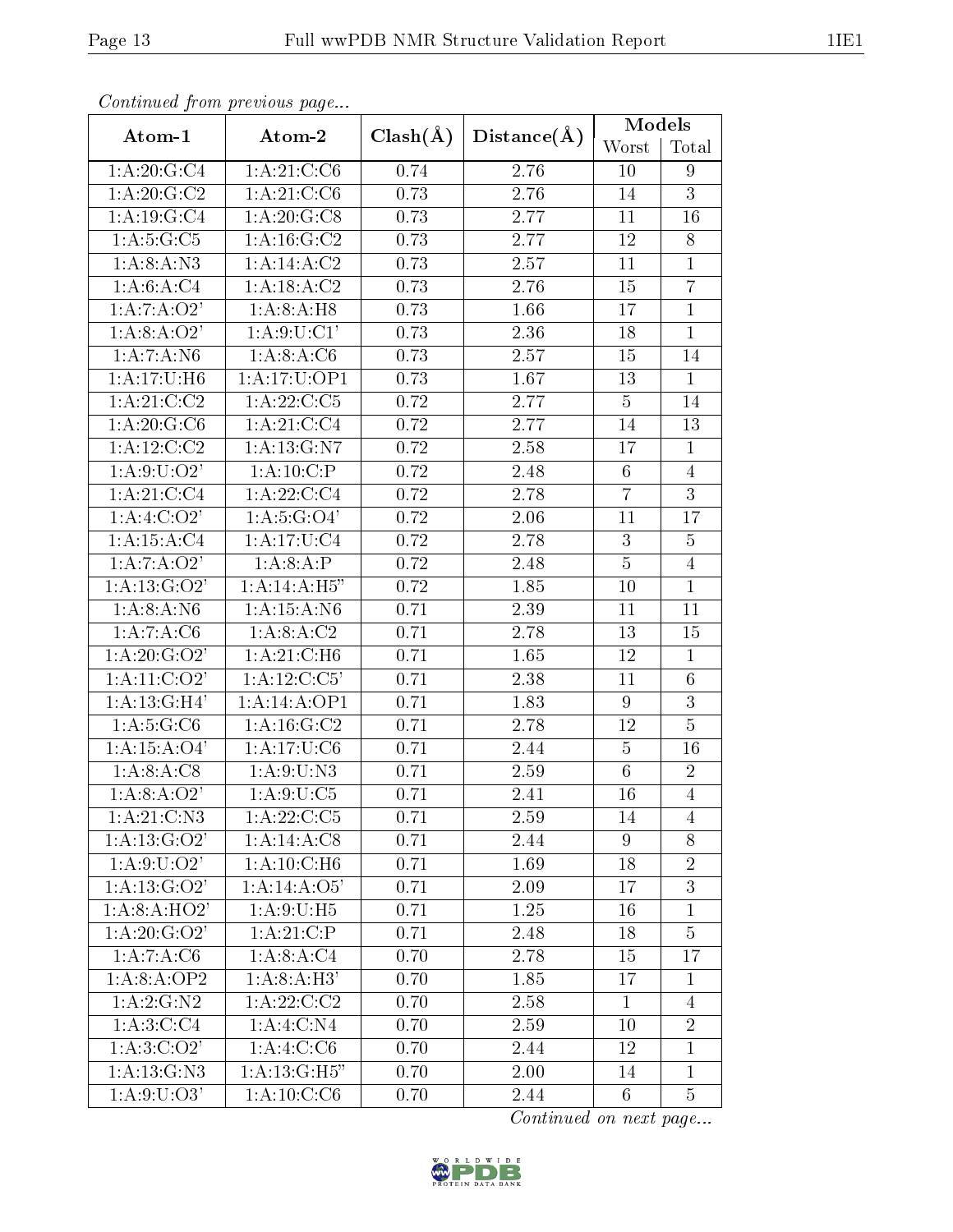| Continuea from previous page |                  |              |                   | Models           |                 |
|------------------------------|------------------|--------------|-------------------|------------------|-----------------|
| Atom-1                       | Atom-2           | $Clash(\AA)$ | Distance(A)       | Worst            | Total           |
| 1:A:7:A:N1                   | 1:A:14:A:C2      | 0.70         | 2.59              | 17               | 1               |
| 1: A:9: U:O2'                | 1:A:12:C:N4      | 0.70         | 2.23              | 18               | $\mathbf{1}$    |
| 1: A:10: C:O2'               | 1: A:11:C:H5'    | 0.70         | 1.87              | 10               | $\overline{2}$  |
| 1: A: 13: G: O2'             | 1:A:14:A:H5'     | 0.70         | 1.87              | 18               | $\overline{2}$  |
| 1: A:8: A:C2                 | 1:A:14:A:N3      | 0.70         | 2.59              | $6\phantom{.}6$  | $\overline{3}$  |
| 1: A: 7: A: N1               | 1:A:14:A:H2      | 0.70         | 1.84              | 17               | $\overline{1}$  |
| 1: A:8: A: N7                | 1: A:9:U:N3      | 0.70         | 2.39              | 11               | $\overline{3}$  |
| 1: A:13: G:N3                | 1:A:13:G:C3'     | 0.70         | 2.55              | $\overline{7}$   | 3               |
| 1: A:20: G:C4                | 1: A:21: C:C5    | 0.70         | 2.79              | $\overline{3}$   | 14              |
| 1: A:9:U:H2'                 | 1: A: 10: C: O4' | 0.70         | 1.86              | $\overline{5}$   | $\overline{2}$  |
| 1: A:11: C:O2'               | 1:A:12:C:C5      | 0.70         | $\overline{2.45}$ | 16               | $\overline{1}$  |
| 1: A:6: A: C6                | 1:A:7:A:C5       | 0.69         | 2.81              | 11               | $\overline{5}$  |
| 1:A:11:C:C5                  | 1:A:12:C:N4      | 0.69         | 2.61              | $\boldsymbol{9}$ | $\overline{1}$  |
| 1: A:3:C:N4                  | 1: A:4: C: N4    | 0.69         | 2.40              | $6\phantom{.}6$  | $\overline{7}$  |
| 1:A:10:C:H5"                 | 1:A:11:C:OP1     | 0.69         | 1.88              | $\overline{2}$   | $\overline{1}$  |
| 1: A:4:C:C2'                 | 1: A: 5: G: O5'  | 0.69         | 2.40              | $\overline{3}$   | $\overline{5}$  |
| $1:A:20:\overline{G:O2'}$    | 1:A:21:C:C5'     | 0.69         | 2.41              | $\overline{2}$   | $\mathbf{1}$    |
| 1: A:12: C:O5'               | 1: A: 12: C: H6  | 0.69         | 1.70              | $\overline{8}$   | $\mathbf{1}$    |
| 1: A:6:A:H4'                 | 1:A:7:A:OP1      | 0.69         | 1.88              | $\overline{4}$   | $\overline{7}$  |
| 1: A:20: G: C6               | 1: A:21: C: C5   | 0.69         | 2.81              | 9                | $6\phantom{.}6$ |
| 1: A:21: C: N4               | 1:A:22:C:N4      | 0.68         | 2.41              | $\overline{7}$   | $\overline{2}$  |
| 1:A:8:A:O2'                  | 1: A:9:U:O5'     | 0.68         | 2.11              | 15               | 14              |
| 1:A:12:C:C6                  | 1: A:13: G: C8   | 0.68         | 2.81              | 17               | 3               |
| 1: A: 13: G: O2'             | 1:A:14:A:C5'     | 0.68         | 2.41              | 18               | $\overline{2}$  |
| 1: A:9:U:HO2'                | 1:A:10:C:P       | 0.68         | 2.11              | $6\phantom{.}6$  | $\mathbf{1}$    |
| 1: A:8: A:C2                 | 1:A:14:A:C2      | 0.68         | 2.82              | 11               | 3               |
| 1: A: 13: G: O2'             | 1: A:14:A: N7    | 0.68         | 2.24              | 6                | $\overline{2}$  |
| 1:A:14:A:H8                  | 1:A:14:A:O5'     | 0.68         | 1.71              | 17               | $\overline{1}$  |
| 1: A: 13: G: O2'             | 1:A:14:A:P       | 0.68         | 2.52              | 10               | $\overline{2}$  |
| 1: A: 13: G: C3'             | 1:A:13:G:N3      | 0.68         | 2.57              | $12\overline{)}$ | 3               |
| 1: A: 13: G: N2              | 1: A:15: A:O2'   | 0.68         | 2.27              | $\overline{7}$   | $\overline{3}$  |
| 1:A:4:C:O2'                  | 1:A:5:G:C5'      | 0.68         | 2.42              | 13               | 16              |
| 1: A:3:C:O2'                 | 1:A:4:C:C5'      | 0.67         | 2.42              | 3                | 11              |
| 1: A:15: A:H4'               | 1: A: 16: G: OP1 | 0.67         | 1.89              | 14               | 3               |
| 1: A: 11: C: OP2             | 1: A:11:C:H4'    | 0.67         | 1.87              | 5                | $\mathbf{1}$    |
| 1: A:21: C:O2'               | 1:A:22:C:OP1     | 0.67         | 2.12              | 16               | $\overline{2}$  |
| 1: A:19: G:O2'               | 1: A: 20: G: O5' | 0.67         | 2.11              | 12               | 3               |
| 1: A:20: G: N3               | 1: A:21: C:C6    | 0.67         | 2.62              | 14               | $\overline{5}$  |
| 1:A:8:A:O2'                  | 1: A:9:U:C5'     | 0.67         | 2.42              | $\mathbf{1}$     | $\overline{5}$  |
| 1:A:4:C:C2'                  | 1: A: 5: G: O4'  | 0.67         | 2.43              | 16               | $\overline{5}$  |
| 1: A:8:A:N1                  | 1:A:14:A:C2      | 0.67         | 2.63              | $\overline{7}$   | $6\phantom{.}6$ |

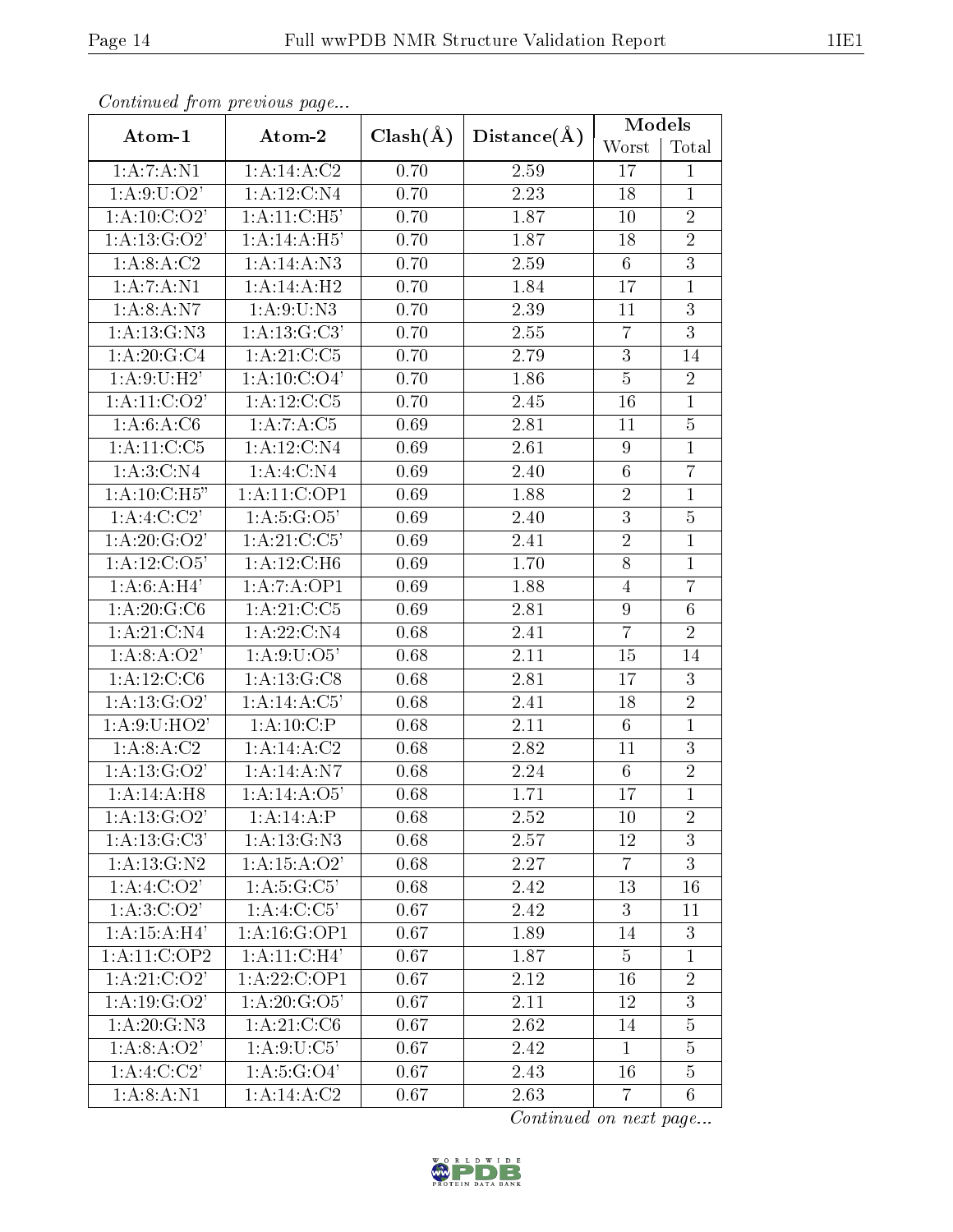| Communica from previous page |                            |              |             | Models           |                |
|------------------------------|----------------------------|--------------|-------------|------------------|----------------|
| Atom-1                       | Atom-2                     | $Clash(\AA)$ | Distance(A) | Worst            | Total          |
| 1:A:7:A:O2'                  | 1: A:8:A:C5'               | 0.66         | 2.43        | 8                | 8              |
| 1:A:7:A:O2'                  | 1:A:8:A:O5'                | 0.66         | 2.12        | 17               | $\overline{4}$ |
| 1: A: 11: C: O2'             | 1: A:12:C:H5'              | 0.66         | 1.90        | 15               | 3              |
| 1: A: 19: G: N1              | 1: A:20: G: C5             | 0.66         | 2.64        | 16               | 14             |
| 1:A:19:G:C6                  | $1:A:20:G:C\overline{5}$   | 0.66         | 2.84        | 16               | 16             |
| 1:A:8:A:N3                   | 1: A:9:U:C6                | 0.66         | 2.64        | 8                | $\mathbf{1}$   |
| 1:A:7:A:C6                   | 1: A:8:A:C5                | 0.65         | 2.84        | 10               | 13             |
| 1: A:21: C:O2'               | 1: A:22:C:H5"              | 0.65         | 1.91        | 15               | $\mathbf{1}$   |
| 1:A:8:A:HO2'                 | 1:A:9:U:H3'                | 0.65         | 1.48        | 8                | $\mathbf{1}$   |
| $1:A:4:C:\overline{O2'}$     | 1:A:5:G:C4'                | 0.65         | 2.44        | 16               | 8              |
| 1: A:19: G:O2'               | 1: A:20: G: C5'            | 0.65         | 2.44        | 18               | $\overline{7}$ |
| 1: A:19: G:O2'               | 1: A:20: G:O4'             | 0.65         | 2.13        | 12               | $\overline{2}$ |
| 1: A:12:C:O2'                | $1:A:13:\overline{G:O5'}$  | 0.65         | 2.15        | $\overline{4}$   | $\overline{3}$ |
| 1: A:21: C:O2'               | 1:A:22:C:C5'               | 0.65         | 2.45        | 15               | $\overline{2}$ |
| 1: A:4:C:O2'                 | 1: A:5: G: C8              | 0.65         | 2.50        | 12               | 13             |
| $1:A:7:A:\overline{HO}2$     | 1:A:8:A:P                  | 0.65         | 2.15        | 11               | $\mathbf{1}$   |
| 1: A: 11: C: C5'             | 1:A:11:C:C2                | 0.65         | 2.79        | 16               | 3              |
| 1: A:3:C: N3                 | 1:A:4:C:C4                 | 0.65         | 2.65        | 10               | $\mathbf{1}$   |
| 1: A:17: U:O4'               | 1: A: 17: U:P              | 0.65         | 2.54        | 13               | $\mathbf{1}$   |
| 1: A:3:C:O2'                 | 1: A:4: C:O5'              | 0.65         | 2.13        | 12               | 15             |
| 1: A:9:U:O2                  | 1:A:14:A:C2                | 0.65         | 2.50        | $\overline{5}$   | $\overline{5}$ |
| 1: A: 19: G: C2              | 1: A:20: G:C4              | 0.65         | 2.85        | 9                | 8              |
| 1:A:18:A:O2'                 | 1: A: 19: G: C5'           | 0.65         | 2.44        | 15               | 6              |
| 1:A:8:A:O2'                  | 1: A:9:U:O4'               | 0.65         | 2.15        | $\overline{5}$   | 9              |
| 1:A:6:A:O2'                  | 1:A:7:A:O5'                | 0.65         | 2.14        | 17               | 8              |
| 1:A:6:A:O2'                  | 1:A:7:A:OP1                | 0.64         | 2.15        | 12               | 11             |
| 1: A:6: A: C6                | 1:A:7:A:C6                 | 0.64         | 2.85        | 13               | 6              |
| 1: A:9: U:O2'                | 1:A:10:C:C5'               | 0.64         | 2.46        | $\overline{6}$   | $\overline{3}$ |
| 1:A:8:A:C2                   | 1: A:10: C: C <sub>6</sub> | 0.64         | 2.85        | 17               | $\mathbf{1}$   |
| 1:A:8:A:C2'                  | 1: A:9:U:Cl'               | 0.64         | 2.76        | 18               | $\mathbf{1}$   |
| 1: A:9: U:O4'                | 1: A: 10: C: H5            | 0.64         | 1.75        | 16               | $\overline{3}$ |
| 1: A:9: U:O2'                | 1:A:14:A:N1                | 0.64         | 2.30        | $\boldsymbol{9}$ | $\mathbf{1}$   |
| 1:A:1:G:O2'                  | 1:A:2:G:C5'                | 0.64         | 2.46        | $\mathbf{1}$     | $\overline{4}$ |
| $1:A:10:\overline{C:O2'}$    | 1:A:11:C:C5'               | 0.64         | 2.46        | 13               | $\overline{4}$ |
| 1:A:13:G:OP1                 | 1: A: 13: G: C5            | 0.64         | 2.51        | 15               | $\mathbf{1}$   |
| 1:A:18:A:O2'                 | 1: A: 19: G: O5'           | 0.64         | 2.16        | 17               | 8              |
| 1: A:9:U:C4                  | 1: A: 10: C: C4            | 0.64         | 2.86        | $\overline{4}$   | 1              |
| $1:\overline{A:9:U:O3}$      | $1:\overline{A:10:C:H3'}$  | 0.64         | 1.92        | 10               | $\overline{2}$ |
| 1:A:7:A:C6                   | 1:A:14:A:C2                | 0.63         | 2.86        | 17               | $\mathbf{1}$   |
| 1: A:3:C:N4                  | 1:A:4:C:H41                | 0.63         | 1.91        | 6                | $\overline{3}$ |
| 1:A:13:G:OP2                 | 1: A: 13: G: C5            | 0.63         | $2.50\,$    | $10\,$           | $\mathbf{1}$   |

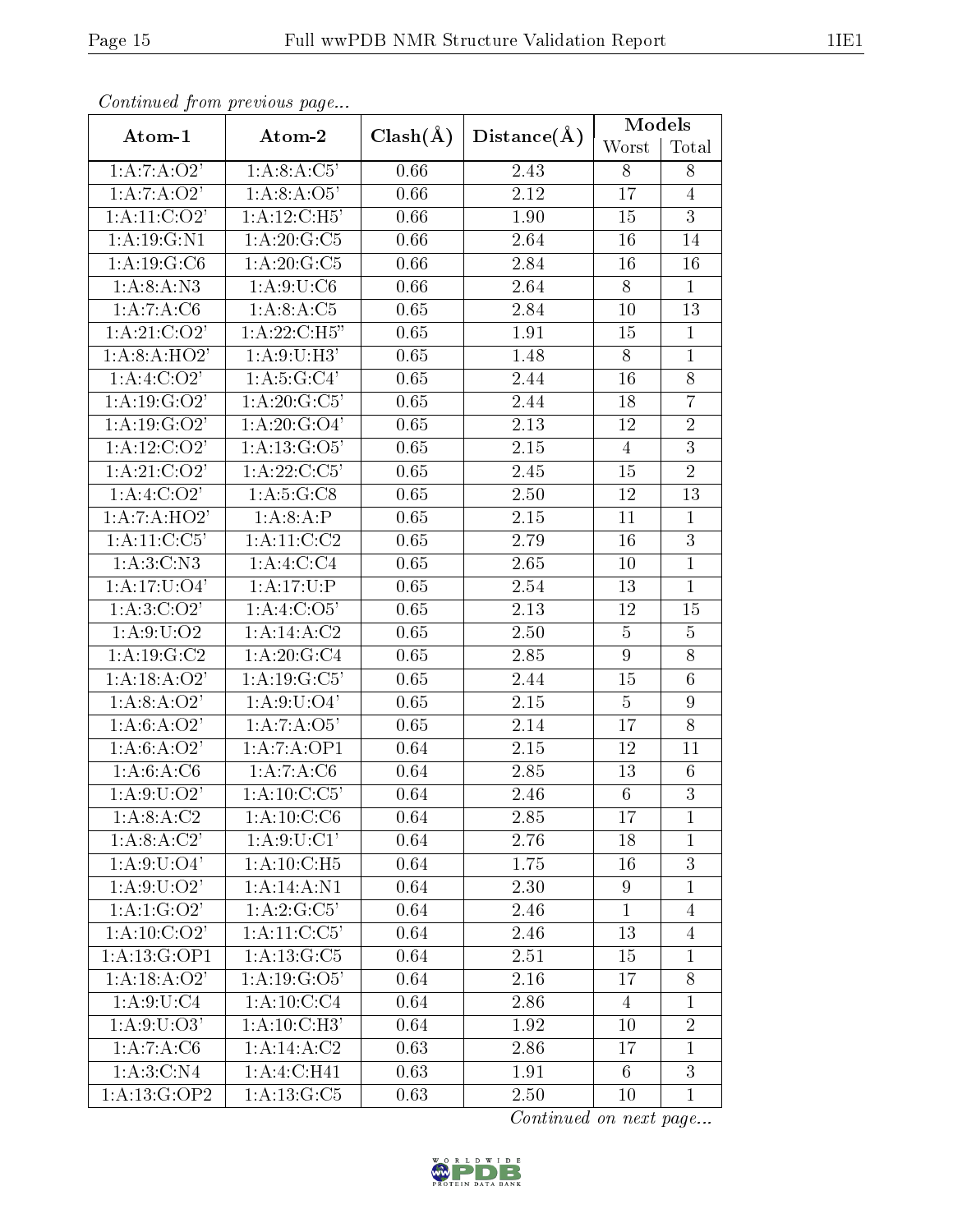| Continual from previous page                  |                            |              |             | Models          |                |
|-----------------------------------------------|----------------------------|--------------|-------------|-----------------|----------------|
| Atom-1                                        | Atom-2                     | $Clash(\AA)$ | Distance(A) | Worst           | Total          |
| 1: A:5: G: C6<br>1: A: 16: G: N3              |                            | 0.63         | 2.67        | 12              | 3              |
| 1:A:19:G:C5                                   | 1: A:20: G:CS              | 0.63         | 2.87        | 10              | 16             |
| 1: A:20: G:O2'                                | 1: A:21: C:O5'             | 0.63         | 2.17        | 12              | 10             |
| 1: A:12:C O 2'                                | 1:A:13:G:OP1               | 0.63         | 2.15        | 13              | $\overline{7}$ |
| 1: A:9: U: O4'                                | 1: A: 10: C: C5            | 0.63         | 2.52        | 10              | $\overline{4}$ |
| 1:A:1:G:O2'                                   | 1:A:2:G:O5'                | 0.62         | 2.17        | $\mathbf{1}$    | 10             |
| 1:A:12:C:HO2'                                 | 1:A:13:G:P                 | 0.62         | 2.15        | 11              | 8              |
| 1: A: 12: C: C2'<br>1: A: 13: G: O4'          |                            | 0.62         | 2.46        | 13              | 3              |
| 1: A:11: C:O2'                                | 1:A:12:C:OP1               | 0.62         | 2.17        | 11              | $\overline{4}$ |
| 1: A:8:A: N3                                  | 1: A: 10: C: C6            | 0.62         | 2.67        | 17              | $\mathbf 1$    |
| 1: A:6:A:H2'                                  | 1:A:7:A:O4'                | 0.62         | 1.94        | 17              | $\overline{4}$ |
| 1: A:6: A: N1                                 | 1:A:7:A:C2                 | 0.62         | 2.68        | 17              | $\overline{2}$ |
| 1: A:12: C:O2'                                | 1:A:13:G:OP2               | 0.62         | 2.15        | 15              | $\overline{5}$ |
| 1: A: 5: G: O2'                               | 1: A:6:A:OP1               | 0.62         | 2.17        | $\overline{5}$  | $\overline{1}$ |
| 1:A:13:G:C4<br>1: A: 13: G: O5'               |                            | 0.62         | 2.53        | 18              | $\overline{2}$ |
| 1: A: 5: G: O2'<br>1:A:6:A:O5'                |                            | 0.62         | 2.18        | $\overline{5}$  | $\mathbf{1}$   |
| 1:A:18:A:P<br>1: A: 17: U: O2'                |                            | 0.62         | 2.57        | $\overline{2}$  | $\overline{2}$ |
| $1:A:11.\overline{C:C2'}$<br>1: A: 12: C: O5' |                            | 0.62         | 2.48        | $\overline{4}$  | $\overline{3}$ |
| 1: A:19: G:O2'<br>1:A:20:G:OP1                |                            | 0.62         | 2.17        | $6\phantom{.}6$ | $\mathbf{1}$   |
| 1: A:6: A:C2<br>1: A: 7: A: N3                |                            | 0.62         | 2.67        | 17              | $\overline{2}$ |
| 1: A: 15: A: C5<br>1:A:17:U:C4                |                            | 0.61         | 2.87        | $\overline{2}$  | $\overline{3}$ |
| 1: A:20: G:O2'                                | 1: A:21: C:O4'             | 0.61         | 2.17        | $\overline{2}$  | $\overline{4}$ |
| 1: A:8:A: N7                                  | 1: A:9:U:C4                | 0.61         | 2.68        | 11              | $\mathbf 1$    |
| 1: A: 13: G: N3                               | 1: A: 13: G: C2'           | 0.61         | 2.63        | 11              | 8              |
| $1:A:18:A:\overline{O2'}$                     | 1:A:19:G:OP1               | 0.61         | 2.18        | 17              | 3              |
| 1: A:5: G: O6                                 | 1: A: 16: G: C4            | 0.61         | 2.53        | 14              | $\overline{3}$ |
| 1:A:8:A:O3'                                   | 1: A:9: U: O4'             | 0.61         | 2.18        | 18              | $\mathbf{1}$   |
| 1:A:4:C:HO2'                                  | 1: A:5: G:C4'              | 0.61         | 2.09        | $\overline{6}$  | $\overline{4}$ |
| 1: A: 10: C: N4                               | 1: A:14: A:CI'             | 0.61         | 2.64        | 13              | $\mathbf 1$    |
| 1: A:11:C:C5                                  | $1:A:12:C: \overline{C:5}$ | 0.61         | 2.89        | 4               | $\mathbf{1}$   |
| 1: A: 5: G: O2'                               | 1: A:6: A:O4'              | 0.61         | 2.19        | 9               | 8              |
| 1:A:8:A:C3'                                   | 1: A:9:U:O2                | 0.61         | 2.47        | 18              | $\mathbf{1}$   |
| 1: A: 2: G: O2'                               | 1: A:3: C:O5'              | 0.60         | 2.18        | 10              | 10             |
| 1: A:18:A:H4'                                 | 1:A:19:G:OP1               | 0.60         | 1.96        | 6               | $\overline{2}$ |
| 1: A:19: G:C2'                                | 1: A: 20: G: O5'           | 0.60         | 2.49        | 6               | $\overline{6}$ |
| 1: A: 13: G: N9                               | 1: A: 13: G: O5'           | 0.60         | 2.35        | 18              | 3              |
| 1: A:21: C:O2'                                | 1: A: 22: C: O5'           | 0.60         | 2.19        | 13              | 8              |
| 1: A:20: G:O2'                                | 1:A:21:C:OP1               | 0.60         | 2.19        | $\overline{2}$  | $\mathbf{1}$   |
| 1:A:7:A:C2'                                   | 1: A:8: A:O5'              | 0.60         | 2.50        | $\overline{5}$  | 9              |
| 1: A: 12: C: O4'                              | 1: A:13: G: C8             | 0.60         | 2.54        | 6               | 3              |
| 1: A:4: C:O2'                                 | 1: A:5: G:H8               | 0.60         | 1.79        | $\mathbf 1$     | 13             |

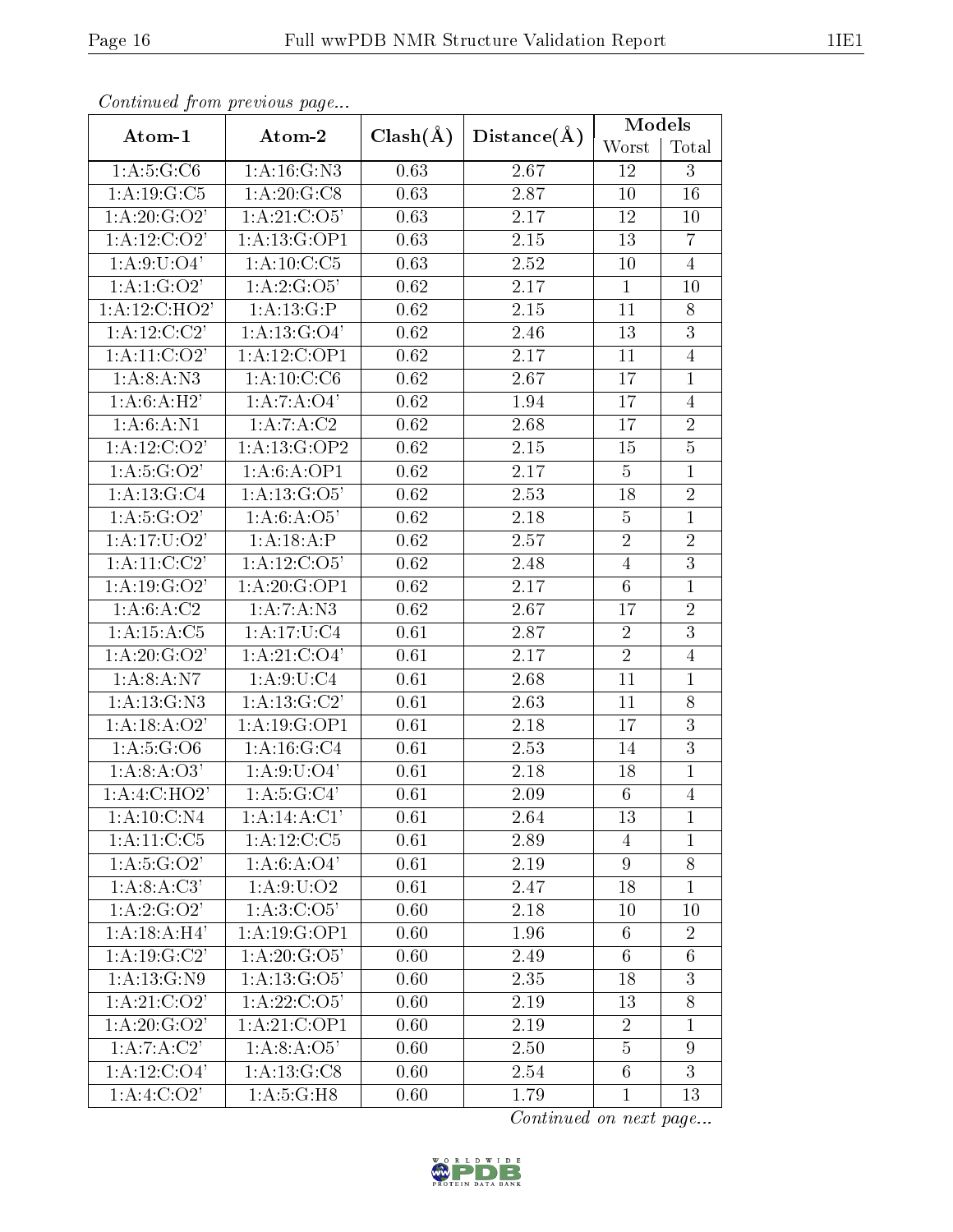| Continual from previous page   |                  |              |                   | Models          |                |
|--------------------------------|------------------|--------------|-------------------|-----------------|----------------|
| Atom-1                         | Atom-2           | $Clash(\AA)$ | Distance(A)       | Worst           | Total          |
| 1: A:11: C:O2'                 | 1: A: 12: C: O5' | 0.60         | 2.19              | 11              | 3              |
| 1:A:15:A:O2'                   | 1:A:16:G:OP2     | 0.60         | 2.18              | 16              | $\overline{3}$ |
| 1: A:10: C:HO2'                | 1: A: 11:C:P     | 0.60         | 2.18              | 17              | $\overline{3}$ |
| 1: A: 11: C: O2                | 1:A:12:C:N4      | 0.60         | 2.34              | $6\phantom{.}6$ | $\mathbf{1}$   |
| 1:A:8:A:N6                     | 1: A: 15: A: C6  | 0.60         | 2.70              | 11              | 10             |
| 1:A:3:C:HO2'                   | 1:A:4:C:P        | 0.60         | 2.19              | 16              | 5              |
| 1:A:10:C:N4                    | 1:A:14:A:N9      | 0.60         | 2.50              | 13              | $\mathbf{1}$   |
| 1: A:12:C:C4'                  | 1: A: 13: G: O5' | 0.59         | 2.50              | $\mathbf{1}$    | $\overline{2}$ |
| 1: A:21: C:O2                  | 1: A: 22: C: C6  | 0.59         | 2.55              | 10              | $\overline{4}$ |
| 1: A:11:C:C2                   | 1:A:12:C:N4      | 0.59         | 2.69              | 6               | $\mathbf{1}$   |
| 1: A: 7: A: N6                 | 1:A:14:A:C2      | 0.59         | 2.70              | 17              | $\mathbf{1}$   |
| 1: A:14:A:CS                   | 1:A:14:A:O5'     | 0.59         | 2.55              | 18              | $\mathbf{1}$   |
| 1:A:10:C:C4'                   | 1: A: 11: C: O5' | 0.59         | 2.51              | $\overline{5}$  | $\overline{2}$ |
| 1: A:12:C:C5                   | 1: A: 13: G: C8  | 0.59         | 2.90              | 17              | $\mathbf{1}$   |
| 1: A: 17: U: O2'               | 1: A: 18: A: OP1 | 0.59         | 2.20              | 11              | $\overline{2}$ |
| 1:A:13:G:P                     | 1: A: 13: G: C8  | 0.59         | 2.95              | 10              | $\mathbf{1}$   |
| 1:A:14:A:O5'                   | 1:A:14:A:C8      | 0.59         | 2.55              | 17              | $\mathbf{1}$   |
| 1: A: 13: G: C5                | 1:A:14:A:N7      | 0.59         | 2.70              | $\overline{2}$  | $\mathbf{1}$   |
| 1: A: 7: A: N1<br>1: A:8:A: N3 |                  | 0.59         | 2.51              | 13              | $\overline{2}$ |
| 1:A:7:A:O2'<br>1: A:8:A:C8     |                  | 0.59         | 2.51              | 17              | $\mathbf{1}$   |
| 1:A:1:G:O2'<br>1:A:2:G:O4'     |                  | 0.59         | 2.20              | $\overline{2}$  | 10             |
| 1:A:2:G:O2                     | 1:A:3:C:OP1      | 0.59         | 2.20              | 16              | $\mathbf{1}$   |
| 1: A:9:U:O2                    | 1:A:14:A:N1      | 0.59         | 2.35              | $\overline{2}$  | $\overline{2}$ |
| 1: A:12: C:O2'                 | 1: A: 13: G: O4' | 0.59         | 2.19              | 13              | $\mathbf{1}$   |
| 1:A:20:G:H4'                   | 1:A:20:G:OP1     | 0.59         | 1.98              | 10              | $\mathbf{1}$   |
| 1:A:1:G:O2'                    | 1:A:2:G:OP1      | 0.59         | 2.19              | 11              | $\overline{3}$ |
| 1: A: 13: G: O4'               | 1:A:14:A:OP1     | 0.59         | 2.21              | 17              | $\overline{2}$ |
| 1: A: 11: C: C2'               | 1: A:12:C:C5     | 0.59         | $\overline{2.85}$ | 16              | $\overline{1}$ |
| 1: A:8:A:H1'                   | 1: A:9:U:OP1     | 0.59         | 1.98              | 5               | $\overline{2}$ |
| 1:A:17:U:HO2'                  | 1:A:18:A:P       | 0.59         | 2.20              | $\overline{2}$  | $\overline{2}$ |
| $1:A:10:\overline{C:O2'}$      | 1:A:11:C:OP2     | 0.59         | 2.20              | 17              | $\overline{4}$ |
| 1: A: 13: G: N3                | 1:A:13:G:C5'     | $0.58\,$     | 2.65              | 14              | $\mathbf{1}$   |
| 1:A:18:A:C2'                   | 1: A: 19: G: O4' | 0.58         | 2.50              | 17              | 6              |
| $1:A:12.\overline{C:C3'}$      | 1: A: 13: G: C8  | 0.58         | 2.87              | 16              | $\overline{3}$ |
| 1: A:8:A:H2'                   | 1: A:9:U:N1      | 0.58         | 2.13              | 18              | $\mathbf{1}$   |
| 1: A:8:A:H3'                   | 1: A:9:U:C2      | 0.58         | 2.32              | 18              | $\mathbf{1}$   |
| 1: A:9: U:O2'                  | 1: A: 10: C: O5' | 0.58         | 2.21              | 9               | $\overline{3}$ |
| 1:A:7:A:O2'                    | 1: A:8:A:OP1     | 0.58         | 2.21              | 11              | 3              |
| 1: A:9:U:H6                    | 1: A:9: U:O5'    | 0.58         | 1.80              | 3               | $\mathbf{1}$   |
| 1:A:10:C:C5'                   | 1:A:11:C:O5'     | 0.58         | 2.50              | $\mathbf{1}$    | $\mathbf{1}$   |
| 1: A:10: C:O2'                 | 1: A: 11: C: O5' | 0.58         | 2.22              | 11              | 3              |

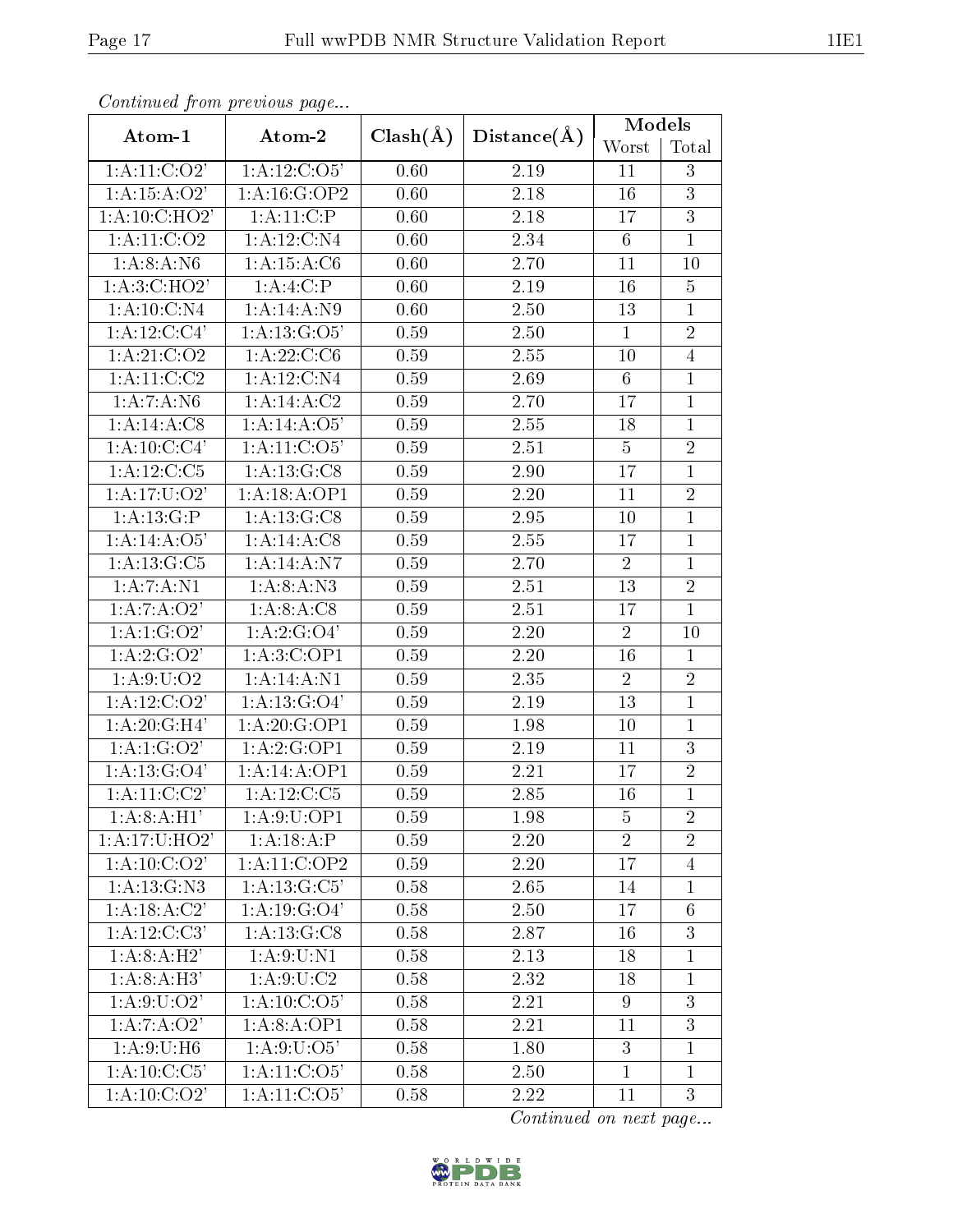| Continual from previous page |                          |              |             | Models          |                |
|------------------------------|--------------------------|--------------|-------------|-----------------|----------------|
| Atom-1                       | Atom-2                   | $Clash(\AA)$ | Distance(A) | Worst           | Total          |
| 1:A:19:GE:HO2'               | 1:A:20:G:P               | 0.58         | 2.20        | 6               | $\mathbf{1}$   |
| 1:A:7:A:C6                   | 1: A:8:A:C6              | 0.58         | 2.92        | $6\phantom{.}6$ | 10             |
| 1:A:7:A:C5                   | 1: A:8:A:C4              | 0.58         | 2.91        | 13              | $13\,$         |
| 1: A:12: C:O3'               | 1: A: 13: G: N9          | 0.58         | 2.37        | $\overline{4}$  | $\mathbf{1}$   |
| 1: A:9: U:O4                 | $1:A:10:C:\overline{N4}$ | 0.58         | 2.37        | 4               | $\mathbf{1}$   |
| 1: A:11:C:O2                 | 1: A:11:C.P              | 0.58         | 2.62        | 17              | $\mathbf{1}$   |
| 1:A:2:G:C6                   | 1: A:3:C:C5              | 0.57         | 2.92        | $6\phantom{.}6$ | $\overline{7}$ |
| 1:A:4:C:H2'                  | 1: A:5: G:O5'            | 0.57         | 1.99        | $\overline{3}$  | $\overline{5}$ |
| 1:A:2:G:C2'                  | 1: A:3:C:O5'             | 0.57         | 2.53        | $\overline{2}$  | $\overline{7}$ |
| 1:A:1:G:O2'                  | 1: A:2: G:H8             | 0.57         | 1.80        | 14              | 11             |
| $1:\overline{A:12:C:O3'}$    | 1:A:13:G:CI'             | 0.57         | 2.53        | $\overline{4}$  | $\mathbf{1}$   |
| 1: A:8: A: C8                | 1: A:9:U:C4              | 0.57         | 2.93        | 11              | $\overline{3}$ |
| 1: A: 16: G: O2'             | 1:A:17:U:P               | 0.57         | 2.61        | 13              | $\overline{1}$ |
| 1:A:8:A:C4'                  | 1:A:9:U:OP1              | 0.57         | 2.52        | $8\,$           | $\overline{2}$ |
| 1: A: 13: G: C2'             | 1: A: 13: G: N3          | 0.57         | 2.67        | $\overline{5}$  | $\overline{4}$ |
| 1: A:9:U:C2'                 | 1: A: 10: C: O4'         | 0.57         | 2.53        | $\overline{5}$  | $\mathbf{1}$   |
| 1:A:4:C:CA                   | 1:A:5:G:OP1              | 0.57         | 2.53        | 17              | $\overline{3}$ |
| $1:A:2:\overline{G:C2}$      | 1: A:3:C:C2              | 0.57         | 2.92        | 10              | $\overline{2}$ |
| 1:A:2:G:H4'<br>1:A:3:C:OP1   |                          | 0.57         | 1.99        | 16              | $\mathbf{1}$   |
| 1: A:9:U:C2'                 | 1: A: 10: C: O5'         | 0.57         | 2.52        | $\overline{2}$  | $\overline{2}$ |
| 1:A:4:C:H2'                  | 1: A: 5: G: O4'          | 0.57         | 2.00        | $\overline{3}$  | $\overline{5}$ |
| 1:A:7:A:C6                   | 1: A:8:A: N3             | 0.57         | 2.73        | $\overline{7}$  | $\overline{6}$ |
| 1:A:11:C:OP1                 | 1:A:11:C:C3'             | 0.57         | 2.52        | 15              | $\mathbf{1}$   |
| 1: A: 11: C: C5'             | 1: A: 11: C: O2          | 0.57         | 2.52        | $\overline{4}$  | $\overline{4}$ |
| 1: A:10: C:O3'               | 1:A:11:C:C4'             | 0.57         | 2.53        | 3               | $\mathbf{1}$   |
| $1:\overline{A:12:C:C4'}$    | 1:A:13:G:OP1             | 0.57         | 2.53        | $\overline{4}$  | $\mathbf{1}$   |
| 1:A:8:A:O2'                  | 1: A: 10: C: C5          | 0.57         | 2.51        | 17              | $\mathbf{1}$   |
| $1:\overline{A:18:A:C2'}$    | 1: A: 19: G: O5'         | 0.57         | 2.52        | $\overline{4}$  | $\overline{1}$ |
| 1: A: 5: G: C4'              | 1: A:6:A:OP1             | 0.57         | 2.51        | 11              | $\mathbf{1}$   |
| 1:A:7:A:C6                   | 1:A:14:A:N1              | 0.57         | 2.73        | 17              | $\mathbf{1}$   |
| 1: A: 12: C: C4'             | 1: A: 13: G: O4'         | 0.57         | 2.53        | 8               | $\mathbf{1}$   |
| 1: A: 13: G:C2'              | 1:A:14:A:OP2             | 0.56         | 2.52        | $\overline{3}$  | $\mathbf{1}$   |
| 1:A:11:C:C4                  | 1:A:12:C:N4              | 0.56         | 2.73        | $\overline{9}$  | $\mathbf{1}$   |
| 1: A:10: C: C5'              | 1:A:11:C:OP1             | 0.56         | 2.53        | $\overline{2}$  | $\overline{2}$ |
| 1:A:6:A:N6                   | 1:A:7:A:C6               | 0.56         | 2.73        | 11              | $\mathbf{1}$   |
| 1: A: 15: A: O4'             | 1: A:17: U:C1'           | 0.56         | 2.53        | 15              | $\mathbf{1}$   |
| 1: A:8:A: N3                 | 1: A:9:U:H5              | 0.56         | 1.94        | 13              | $\overline{2}$ |
| 1: A:8: A: N3                | 1:A:14:A:H2              | 0.56         | 1.98        | 11              | $\mathbf{1}$   |
| 1: A: 16: G: O2'             | 1: A:17: U: OP2          | 0.56         | 2.21        | 14              | $\overline{5}$ |
| 1:A:14:A:H3'                 | 1:A:14:A:OP2             | 0.56         | 2.01        | 17              | $\mathbf{1}$   |
| 1:A:8:A:CI'                  | 1:A:9:U:OP1              | 0.56         | 2.53        | 5               | $\overline{2}$ |

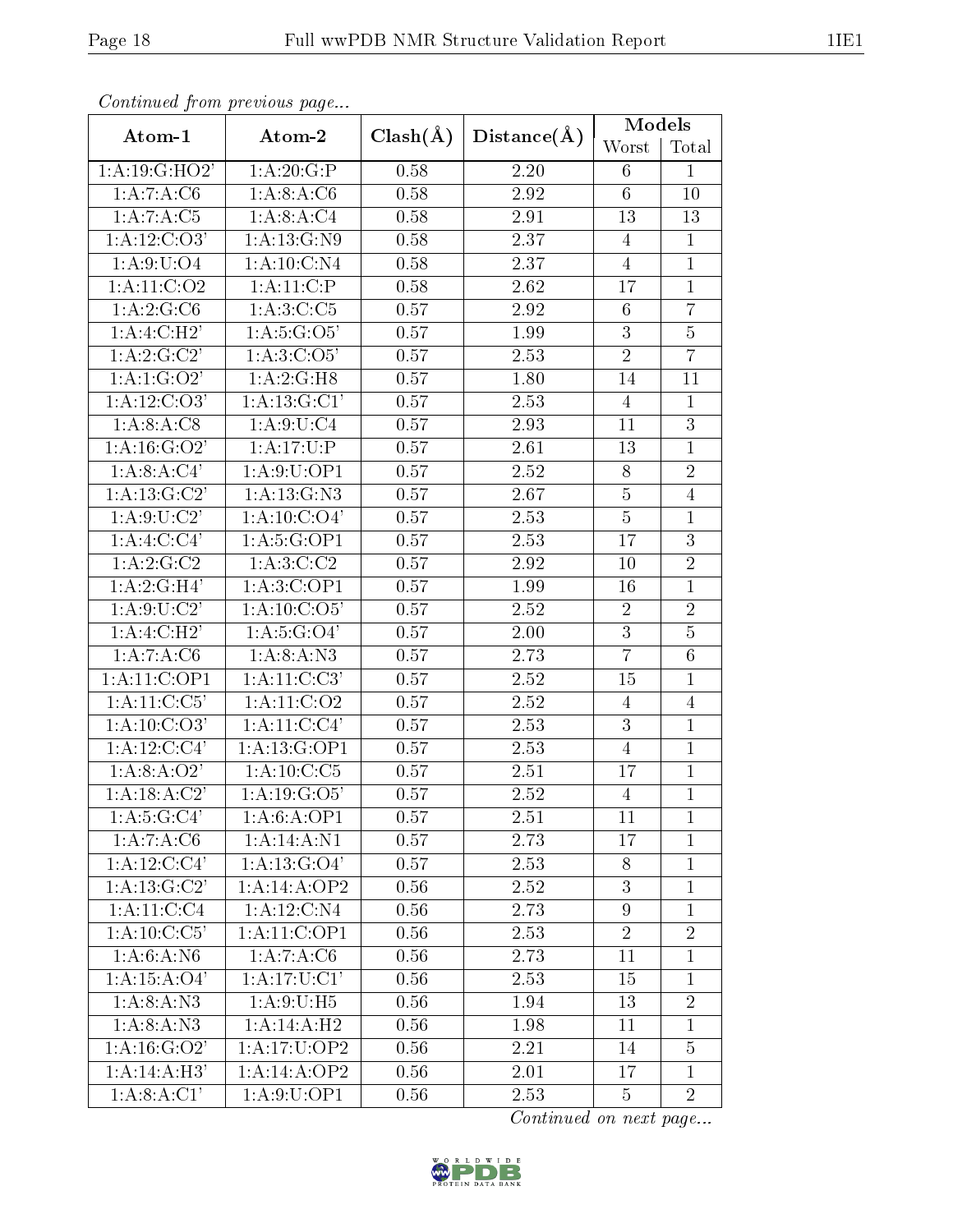|                                 | Continuea from previous page |                   |                   | Models          |                |  |
|---------------------------------|------------------------------|-------------------|-------------------|-----------------|----------------|--|
| Atom-1                          | Atom-2                       | $Clash(\AA)$      | Distance(A)       | Worst           | Total          |  |
| 1:A:7:A:H62<br>1:A:15:A:H62     |                              | 0.56              | 1.42              | 17              | 3              |  |
| 1:A:14:A:O5'                    | 1:A:14:A:H8                  | 0.56              | 1.81              | 18              | $\mathbf{1}$   |  |
| 1: A:8:A: N3                    | 1: A: 10: C: N4              | 0.56              | 2.53              | 10              | $\mathbf{1}$   |  |
| 1:A:11:C:H2'                    | 1: A: 12: C: O5'             | 0.56              | 2.00              | $\overline{4}$  | $\overline{3}$ |  |
| 1: A: 17: U: C6                 | 1:A:17:U:OP1                 | 0.56              | 2.57              | 13              | $\mathbf{1}$   |  |
| 1: A: 13: G: C1'                | 1:A:14:A:OP1                 | 0.56              | 2.53              | 15              | $\overline{1}$ |  |
| 1:A:8:A:C2'                     | 1: A:9:U:O5'                 | 0.56              | 2.53              | 15              | $\overline{5}$ |  |
| 1:A:2:G:O2'                     | 1:A:3:C:C5'                  | 0.56              | 2.54              | $\overline{2}$  | $\overline{2}$ |  |
| 1:A:21:C:H1'                    | 1:A:22:C:OP1                 | 0.56              | 2.01              | 15              | $\overline{2}$ |  |
| 1: A: 7: A: H1'                 | 1: A:8:A:O5'                 | 0.55              | 2.01              | 17              | $\mathbf{1}$   |  |
| 1: A:8:A:C2'                    | 1: A:9:U:H1                  | 0.55              | $\overline{2.31}$ | 18              | $\overline{1}$ |  |
| 1: A: 13: G: C1'                | 1: A: 14: A: N7              | 0.55              | 2.69              | $6\phantom{.}6$ | $\overline{2}$ |  |
| 1:A:21:C:H2'                    | 1: A:21: C:O2                | 0.55              | 2.00              | 11              | $\mathbf{1}$   |  |
| 1:A:7:A:OP1                     | 1:A:7:A:C4'                  | 0.55              | 2.55              | 11              | $\mathbf{1}$   |  |
| 1:A:6:A:C8                      | 1:A:18:A:C6                  | $\overline{0.55}$ | 2.94              | $\overline{2}$  | 6              |  |
| 1:A:2:G:C5<br>1: A:3:C:C6       |                              | 0.55              | 2.95              | $\overline{5}$  | $\overline{2}$ |  |
| 1:A:7:A:OP1<br>1:A:7:A:O4'      |                              | 0.55              | 2.23              | 11              | $\overline{2}$ |  |
| 1: A:9:U:C2'<br>1:A:10:C:OP2    |                              | 0.55              | 2.54              | 6               | $\mathbf{1}$   |  |
| 1:A:13:G:C2'<br>1:A:14:A:O5'    |                              | 0.55              | 2.55              | $\overline{7}$  | $\overline{3}$ |  |
| 1: A:1: G: C2<br>1:A:2:G:C4     |                              | 0.55              | 2.95              | 18              | $\overline{4}$ |  |
| 1:A:8:A:O2'                     | 1: A:9:U:P                   | 0.55              | 2.64              | 15              | $\overline{7}$ |  |
| 1: A:3:C:C4'                    | 1:A:4:C:OP1                  | 0.55              | 2.52              | 12              | $\overline{3}$ |  |
| 1: A: 12: C: O2                 | 1:A:14:A:C6                  | 0.55              | 2.60              | 18              | $\mathbf{1}$   |  |
| 1:A:6:A:HO2'                    | 1:A:7:A:P                    | 0.55              | 2.24              | $\overline{7}$  | $\mathbf{1}$   |  |
| 1:A:13:G:H2'                    | 1: A:14: A:O5'               | 0.55              | 2.02              | 8               | $\overline{2}$ |  |
| 1:A:1:G:C6<br>1:A:2:G:C5        |                              | 0.55              | 2.95              | 12              | $\overline{1}$ |  |
| 1:A:17:U:C2'                    | 1:A:18:A:O5'                 | 0.54              | 2.55              | $\overline{2}$  | $\overline{2}$ |  |
| 1: A:12:C:OP2<br>1: A:13: G:H1' |                              | 0.54              | 2.02              | 10              | $\overline{1}$ |  |
| 1: A: 13: G: O2'                | 1:A:14:A:OP1                 | 0.54              | 2.25              | 10              | $\mathbf{1}$   |  |
| 1: A: 12: C: N1                 | 1:A:13:G:N7                  | 0.54              | 2.54              | 17              | $\mathbf{1}$   |  |
| 1:A:10:C:C4'                    | 1:A:10:C:OP1                 | 0.54              | 2.55              | $\overline{4}$  | $\mathbf{1}$   |  |
| 1:A:6:A:OP1                     | 1:A:6:A:H4'                  | 0.54              | 2.03              | 12              | $\mathbf{1}$   |  |
| $1:A:13:\overline{G:O3'}$       | 1:A:14:A:C8                  | 0.54              | 2.60              | 14              | $\mathbf 1$    |  |
| 1:A:12:C:OP1                    | 1: A: 12: C: O4'             | 0.54              | 2.26              | 16              | $\mathbf{1}$   |  |
| 1: A: 19: G: H8                 | 1:A:19:G:OP2                 | 0.54              | 1.85              | $\mathbf{1}$    | $\overline{2}$ |  |
| 1: A:3:C:C2'                    | 1:A:4:C:O5'                  | 0.54              | 2.56              | $\overline{6}$  | 3              |  |
| 1: A:19: G:O2'                  | 1: A:20: G: C8               | 0.54              | 2.60              | 12              | 1              |  |
| $1:\overline{A:2:G:O2'}$        | 1:A:3:C:H5'                  | 0.54              | 2.03              | $\overline{2}$  | $\overline{2}$ |  |
| 1: A:11: C:O4'                  | 1: A: 11: C: O2              | 0.54              | 2.25              | $\overline{4}$  | $\overline{4}$ |  |
| 1: A: 13: G: OP2                | 1: A: 13: G: N7              | 0.54              | 2.41              | 10              | $\mathbf{1}$   |  |
| 1: A: 15: A: C4                 | 1:A:17:U:C5                  | 0.54              | 2.96              | $\overline{2}$  | $\overline{2}$ |  |

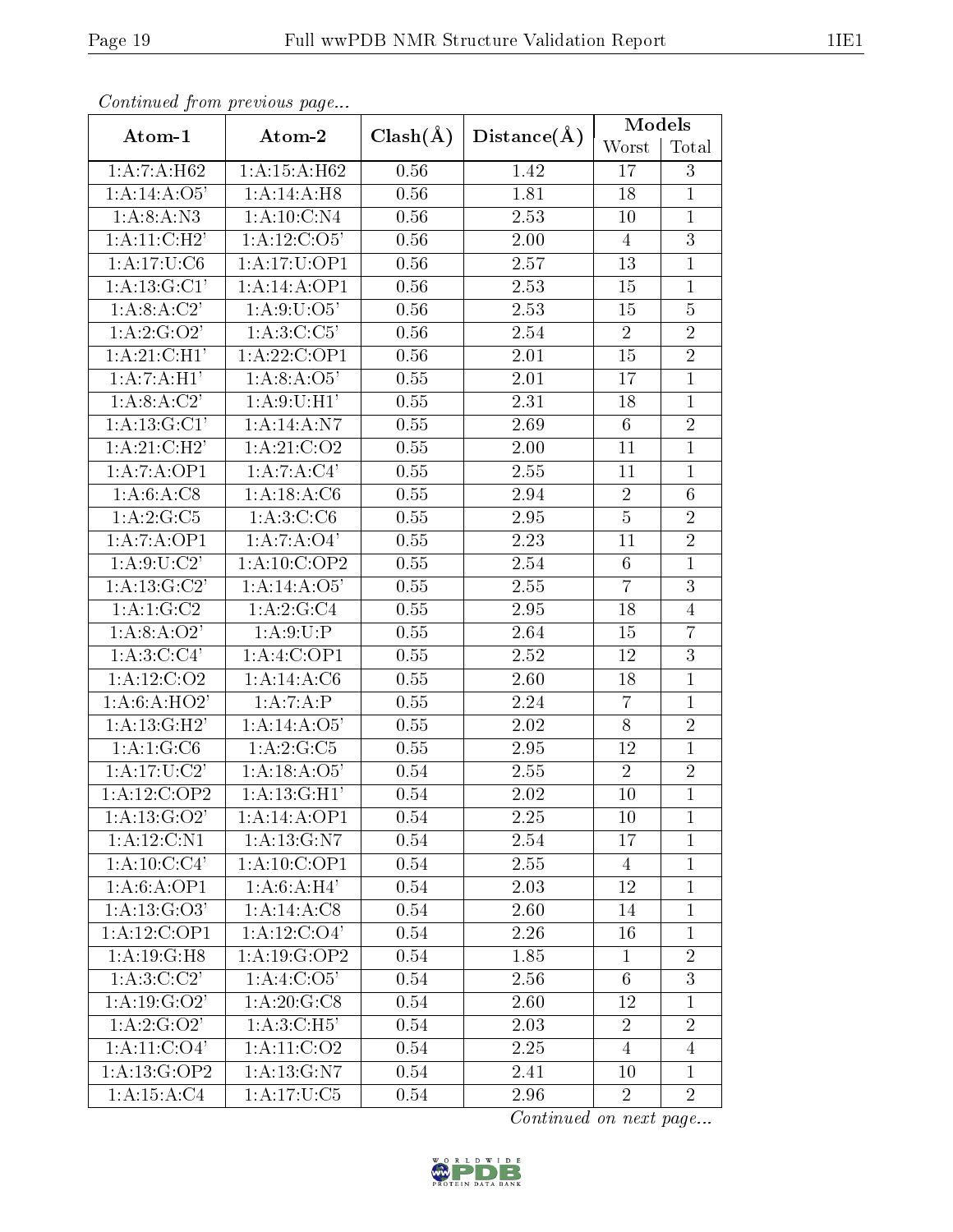| Continual from precious page                  |                             |                   |             | Models         |                |
|-----------------------------------------------|-----------------------------|-------------------|-------------|----------------|----------------|
| Atom-1                                        | Atom-2                      | $Clash(\AA)$      | Distance(A) | Worst          | Total          |
| 1: A: 19: G: C2                               | 1: A:20: G: N9              | 0.54              | 2.75        | $\overline{4}$ | 3              |
| 1: A: 13: G: N2                               | 1: A:15: A:HO2'             | 0.54              | 2.00        | 10             | $\mathbf{1}$   |
| 1: A:9: U:O2'                                 | 1:A:10:C:H3'                | 0.54              | 2.03        | 10             | $\mathbf{1}$   |
| 1: A: 13: G: O2'                              | 1:A:14:A:OP2                | 0.54              | 2.25        | 3              | $\mathbf{1}$   |
| 1: A: 20: G: N1                               | 1: A:21: C: C4              | 0.53              | 2.76        | 14             | $\overline{2}$ |
| 1: A: 13: G: N2                               | 1:A:16:G:OP2                | 0.53              | 2.41        | 10             | $\mathbf{1}$   |
| 1:A:8:A:O2'                                   | 1:A:9:U:OP1                 | 0.53              | 2.26        | $\overline{5}$ | $\mathbf{1}$   |
| 1: A:10: C:O2'                                | 1:A:11:C:OP1                | 0.53              | 2.26        | 11             | $\mathbf{1}$   |
| 1:A:7:A:N6                                    | 1:A:14:A:N1                 | 0.53              | 2.56        | 17             | $\overline{1}$ |
| 1: A:8: A:C6                                  | 1:A:14:A:C6                 | 0.53              | 2.95        | 17             | $\mathbf{1}$   |
| 1:A:2:G:N7                                    | 1: A:3:C:C5                 | 0.53              | 2.76        | $\overline{5}$ | $\overline{3}$ |
| $1:A:11:C:\overline{C1'}$                     | $1:A:12:C:\overline{C5}$    | 0.53              | 2.91        | $\sqrt{6}$     | $\mathbf{1}$   |
| 1: A: 11: C: O2                               | 1: A: 11: C: O4'            | 0.53              | 2.26        | 11             | $\overline{4}$ |
| 1: A:8:A:H1'                                  | 1: A:9:U:C5                 | 0.53              | 2.39        | 8              | $\overline{2}$ |
| 1:A:14:A:C5'<br>1:A:15:A:OP2                  |                             | 0.53              | 2.56        | 9              | $\overline{2}$ |
| 1: A: 11: C: O2<br>1:A:11:C:OP2               |                             | 0.53              | 2.27        | 17             | $\mathbf{1}$   |
| $1:A:12:C:\overline{C2'}$<br>1: A: 13: G: O5' |                             | 0.53              | 2.57        | $\overline{7}$ | $\overline{3}$ |
| 1:A:7:A:C1'<br>1:A:8:A:O5'                    |                             | 0.53              | 2.57        | 17             | $\mathbf{1}$   |
| 1: A:9:U:C2'                                  | 1:A:12:C:H42                |                   | 2.16        | 18             | $\mathbf{1}$   |
| 1: A:11: C:O2'<br>1: A: 12: C: C6             |                             | 0.53              | 2.62        | 16             | $\mathbf{1}$   |
| 1:A:1:G:C4<br>1:A:2:G:CS                      |                             | 0.53              | 2.96        | 12             | $\overline{2}$ |
| 1: A:8:A: N6                                  | 1: A: 15: A: C5             | 0.53              | 2.77        | 15             | $\mathbf{1}$   |
| 1: A:12: C:CI'                                | 1: A:13: G:OP1              | 0.53              | 2.57        | 4              | $\overline{2}$ |
| 1:A:2:G:N2<br>1:A:3:C:C <sub>2</sub>          |                             | 0.52              | 2.77        | 10             | $\mathbf{1}$   |
| 1: A: 13: G: C5'                              | $1:\overline{A:15:A:O2'}$   | 0.52              | 2.58        | $\overline{2}$ | $\mathbf{1}$   |
| 1: A:11:C:C5<br>1:A:12:C:C4                   |                             | 0.52              | 2.97        | $\overline{4}$ | $\overline{2}$ |
| 1:A:20:G:H2'                                  | 1: A:21: C:O4'              | 0.52              | 2.05        | 15             | 3              |
| $1:\overline{A:4:C:C2'}$                      | 1: A:5:G:CS                 | $\overline{0.52}$ | 2.93        | 12             | 9              |
| 1: A: 13: G: C4'                              | 1:A:14:A:OP1                | 0.52              | 2.58        | $\mathbf{1}$   | 3              |
| 1: A:1: G:O2'                                 | 1: A:2: G: C8               | $0.52\,$          | 2.62        | $\overline{2}$ | 10             |
| $1:A:12:\overline{C:O2'}$                     | 1:A:13:G:Cl <sup>7</sup>    | 0.52              | 2.58        | 11             | $\overline{2}$ |
| 1:A:7:A:N7                                    | 1: A:8:A:C5                 | 0.52              | 2.78        | 12             | 3              |
| 1: A:21: C:CI'                                | 1:A:22:C:OP1                | 0.52              | 2.58        | 15             | $\overline{2}$ |
| 1: A: 15: A: C2                               | 1:A:17:U:O4                 | 0.52              | 2.63        | 3              | $\mathbf{1}$   |
| 1: A:20: G:O2'                                | 1: A:21: C:H5'              | 0.52              | 2.05        | $\overline{9}$ | $\mathbf{1}$   |
| 1: A: 10: C: C2'                              | 1:A:11:C:OP2                | 0.52              | 2.58        | 10             | $\overline{2}$ |
| 1: A:9:U:C5'                                  | 1: A:9:U:C6                 | 0.52              | 2.93        | 12             | $\overline{2}$ |
| 1:A:12:C:C6                                   | 1: A: 12: C: O5'            | 0.52              | 2.60        | 8              | $\mathbf{1}$   |
| 1: A: 12: C: O2'                              | 1: A:13: G: C5'             | 0.52              | 2.58        | 13             | $\overline{2}$ |
| 1: A:8: A:C4                                  | $1: A:10: \overline{C: C5}$ | 0.52              | 2.98        | 17             | $\mathbf{1}$   |
| 1:A:2:G:C2                                    | 1:A:22:C:C2                 | 0.51              | 2.98        | $\mathbf{1}$   | $\mathbf{1}$   |

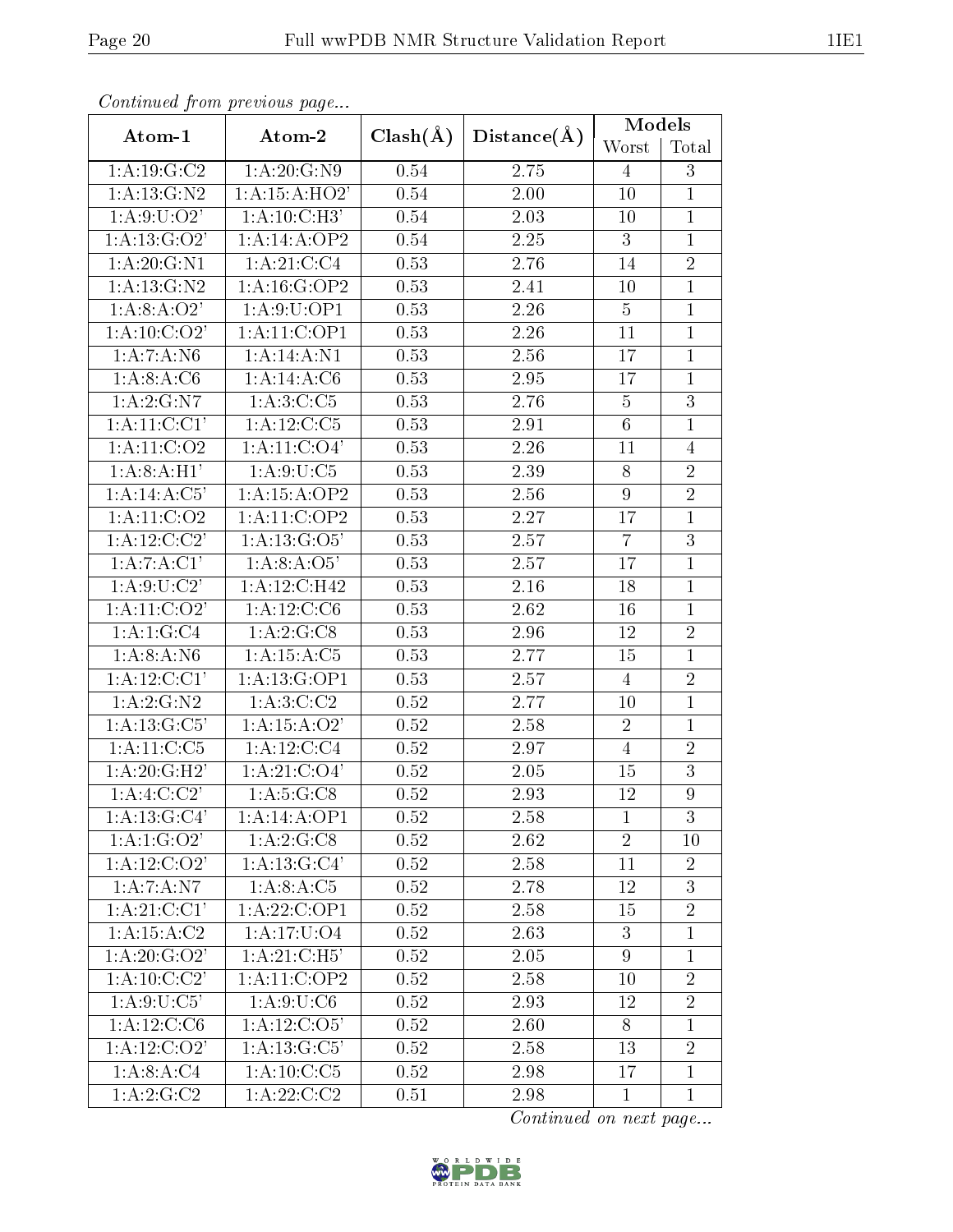| Continuou jiom protivus pago    |                          |              |                   | Models           |                 |
|---------------------------------|--------------------------|--------------|-------------------|------------------|-----------------|
| Atom-1                          | Atom-2                   | $Clash(\AA)$ | $Distance(\AA)$   | Worst            | Total           |
| 1: A: 5: G: N2                  | 1:A:18:A:H62             |              | 2.03              | 3                | $\overline{2}$  |
| 1:A:6:A:C4                      | 1:A:7:A:C8               | 0.51         | 2.99              | 11               | $\overline{2}$  |
| 1:A:12:C:N3                     | 1: A: 13: G: N7          | 0.51         | 2.57              | 17               | $\mathbf{1}$    |
| 1:A:2:G:C4                      | 1: A:3:C:CG              | 0.51         | 2.98              | $\overline{5}$   | $\overline{5}$  |
| 1: A: 19: G: C4'                | 1:A:20:G:OP1             | 0.51         | 2.54              | $\mathfrak{Z}$   | $\mathbf{1}$    |
| 1:A:4:C:C2                      | 1: A:20: G:C2            | 0.51         | 2.98              | 9                | $\overline{3}$  |
| 1:A:6:A:C2'                     | 1:A:7:A:OP1              | 0.51         | 2.59              | 11               | $\overline{2}$  |
| 1:A:14:A:P                      | $1:A:14:A:\overline{C8}$ | 0.51         | 3.04              | 17               | $\overline{1}$  |
| 1: A: 11: C: O2                 | 1: A:11: C:O5'           | 0.51         | 2.27              | 8                | $\overline{1}$  |
| 1: A: 11: C: N4                 | 1: A: 12: C: N4          | 0.51         | 2.59              | $\overline{4}$   | $\mathbf{1}$    |
| 1: A:21: C: C5                  | 1: A: 22: C: C5          | 0.51         | 2.99              | $\overline{7}$   | $\mathbf{1}$    |
| 1:A:1:G:C5                      | 1:A:2:G:CS               | 0.51         | 2.98              | 12               | $\mathbf{1}$    |
| 1: A:21: C:O2'                  | 1: A: 22: C: O4'         | 0.51         | 2.28              | $\boldsymbol{9}$ | $\overline{1}$  |
| 1:A:10:C:OP2                    | 1:A:11:C:C5              | 0.51         | 2.63              | 9                | $\mathbf{1}$    |
| $1:A:17:\overline{U:O4'}$       | 1:A:17:U:OP1             | 0.51         | 2.28              | 13               | $\mathbf{1}$    |
| 1: A:10: C:OP1                  | 1:A:11:C:OP1             | 0.51         | $\overline{2.28}$ | $\overline{2}$   | $\mathbf{1}$    |
| 1:A:13:G:C8<br>1: A: 13: G: O5' |                          | 0.51         | 2.63              | 10               | $\mathbf{1}$    |
| 1:A:7:A:H2'<br>1:A:8:A:O5'      |                          | 0.51         | 2.06              | 12               | $\overline{2}$  |
| 1: A:4: C:O2<br>1:A:20:G:N2     |                          | 0.51         | 2.44              | 12               | $\overline{1}$  |
| 1:A:13:G:H1'<br>1:A:14:A:OP1    |                          | 0.51         | 2.06              | 15               | $\mathbf{1}$    |
| 1: A:20: G:O2'<br>1:A:21:C:OP2  |                          | 0.51         | 2.29              | 18               | $\mathbf{1}$    |
| $1:A:10:C:\overline{C5}$        | 1:A:14:A:N3              | 0.51         | 2.78              | $\overline{7}$   | $\mathbf{1}$    |
| 1: A:8: A:O3'                   | 1: A:9:U:C5              | 0.51         | 2.63              | 12               | $\mathbf{1}$    |
| 1:A:14:A:C4'                    | 1:A:15:A:OP2             | 0.51         | 2.58              | 14               | 3               |
| 1:A:14:A:OP2                    | 1:A:16:G:OP1             | 0.50         | 2.29              | 16               | $\mathbf{1}$    |
| 1:A:19:G:OP2                    | 1:A:19:G:H8              | 0.50         | 1.89              | 16               | $\mathbf{1}$    |
| 1: A:11:C:C2'                   | 1:A:12:C:C5'             | 0.50         | 2.89              | 11               | $\mathbf{1}$    |
| 1:A:11:C:HO2'                   | 1: A:12:C:H5"            | 0.50         | $\overline{1.61}$ | 10               | $\overline{1}$  |
| 1:A:14:A:OP2                    | 1: A:16: G:OP2           | 0.50         | 2.28              | 13               | $\mathbf{1}$    |
| $1:A:10:C:\overline{H4'}$       | 1:A:10:C:OP1             | 0.50         | 2.06              | $\overline{4}$   | $\mathbf{1}$    |
| 1:A:20:G:H5'                    | 1:A:21:C:OP2             | 0.50         | 2.07              | 11               | $\mathbf{1}$    |
| 1: A:12:C:H4'                   | 1: A: 13: G: O5'         | 0.50         | 2.07              | $\mathbf{1}$     | $\mathbf{1}$    |
| 1: A:20: G: C6                  | 1: A:21: C: N4           | 0.50         | 2.79              | 6                | 6               |
| 1: A: 10: C: O2                 | 1:A:12:C:P               | 0.50         | 2.69              | $\overline{4}$   | $\mathbf{1}$    |
| 1: A:3:C O 2'                   | 1:A:4:C:OP1              | 0.50         | 2.23              | 17               | $6\phantom{.}6$ |
| $1: A:16: \overline{G:O2'}$     | 1: A:17:U:O5'            | 0.50         | 2.29              | 13               | $\mathbf{1}$    |
| $1:A:13:G:\overline{C4}$        | 1:A:14:A:C8              | 0.50         | 3.00              | $\overline{2}$   | $\mathbf{1}$    |
| 1:A:14:A:OP2                    | 1: A:15: A:C3'           | 0.50         | 2.50              | $\overline{5}$   | $\mathbf{1}$    |
| 1: A:6:A: N7                    | 1:A:17:U:O4              | 0.50         | 2.45              | $\overline{7}$   | $\mathbf{1}$    |
| 1: A: 16: G: HO2'               | 1: A: 17: U: P           | 0.50         | 2.28              | 13               | $\overline{2}$  |
| 1: A:2: G: O6                   | 1: A:3:C:N4              | 0.50         | 2.44              | 15               | $\overline{2}$  |

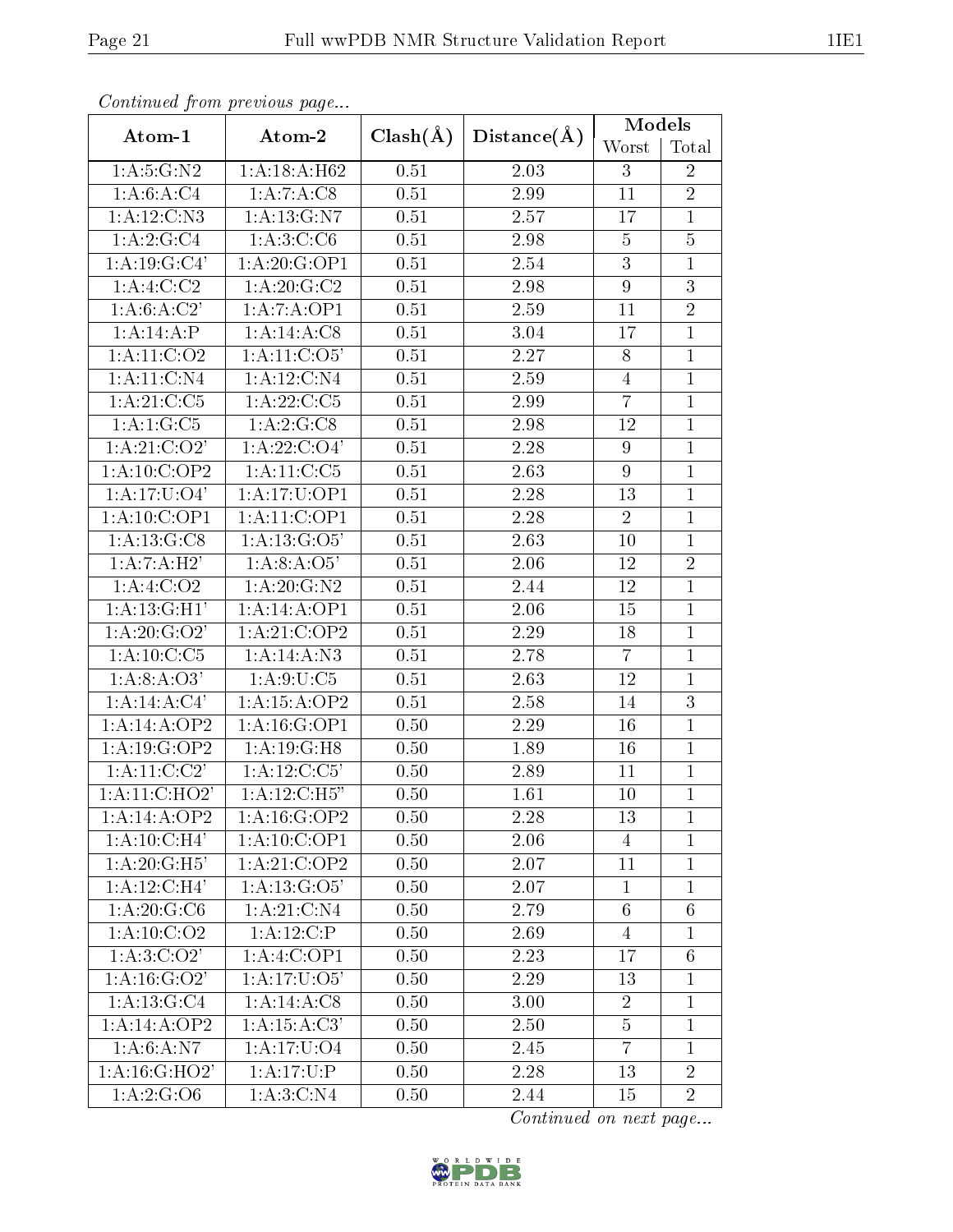| Continuata from previous page     |                           |              |                   | Models          |                |
|-----------------------------------|---------------------------|--------------|-------------------|-----------------|----------------|
| Atom-1                            | Atom-2                    | $Clash(\AA)$ | Distance(A)       | Worst           | Total          |
| 1: A:2: G:O2'                     | 1: A:3:C:H6               | 0.50         | 1.90              | 10              | $\mathbf{1}$   |
| 1: A:9: U:O5'                     | 1: A:9:U:H6               | 0.50         | 1.90              | 10              | 1              |
| 1: A:1: G: C2                     | 1:A:2:G:C5                | 0.50         | 3.00              | 14              | $\mathbf{1}$   |
| 1: A: 13: G: C8                   | 1:A:13:G:P                | 0.50         | 3.05              | 15              | $\mathbf{1}$   |
| 1: A: 5: G: H21                   | 1:A:18:A:H62              | 0.50         | 1.50              | 3               | $\mathbf{1}$   |
| 1: A:21: C:O2                     | 1:A:21:C:H2'              | 0.50         | 2.05              | 14              | $\mathbf{1}$   |
| 1: A:12:C:O3'                     | 1:A:13:G:N7               | 0.50         | 2.44              | 16              | $\mathbf{1}$   |
| 1:A:18:A:O2'                      | 1: A: 19: G: O4'          | 0.49         | 2.30              | 17              | 3              |
| 1:A:14:A:H4'                      | 1:A:15:A:OP2              | 0.49         | 2.07              | 14              | $\mathbf{1}$   |
| 1: A:20: G:C2'                    | 1: A:21: C:O5'            | 0.49         | 2.61              | 9               | $\mathbf{1}$   |
| 1: A:16: G:C4'                    | 1:A:17:U:OP1              | 0.49         | $\overline{2.60}$ | 13              | $\overline{1}$ |
| 1: A:3:C: N3                      | 1:A:4:C:C5                | 0.49         | 2.81              | $6\phantom{.}6$ | 3              |
| $1:A:11:\overline{C:H2'}$         | 1: A: 12: C: C6           | 0.49         | 2.42              | 16              | $\overline{3}$ |
| 1:A:13:G:HO2'                     | 1:A:14:A:C5'              | 0.49         | 2.17              | 18              | $\mathbf{1}$   |
| 1: A:9:U:C6                       | 1: A:9:U:O5'              | 0.49         | 2.65              | 3               | $\mathbf{1}$   |
| 1: A:8: A:O2'                     | 1: A:9: U:N1              | 0.49         | 2.46              | $\overline{5}$  | $\mathbf{1}$   |
| 1: A:20: G: C2                    | 1: A:21: C:N1             | 0.49         | 2.80              | 14              | 3              |
| 1: A: 13: G: C2                   | 1: A: 15: A: O2'          | 0.49         | 2.66              | $\overline{7}$  | $\mathbf{1}$   |
| 1: A:21: C:O2'<br>1: A: 22: C: C6 |                           | 0.48         | 2.66              | $\overline{4}$  | $\mathbf{1}$   |
| 1:A:12:C:H5'                      | 1:A:13:G:OP1              | 0.48         | 2.08              | $6\phantom{.}6$ | $\mathbf{1}$   |
| 1: A:19: G:C2'                    | 1: A:20: G:O4'            | 0.48         | 2.59              | 10              | $\mathbf{1}$   |
| 1: A:9:U:H4'                      | 1:A:10:C:OP1              | 0.48         | 2.08              | 12              | $\overline{2}$ |
| 1:A:4:C:HO2'                      | 1: A:5: G:Cl'             | 0.48         | 2.20              | 11              | $\mathbf{1}$   |
| 1:A:21:C:C2'                      | 1:A:22:C:OP1              | 0.48         | 2.61              | 15              | $\mathbf{1}$   |
| 1: A:6: A: C8                     | 1:A:17:U:O4               | 0.48         | 2.66              | $\overline{7}$  | $\mathbf{1}$   |
| 1: A:10: C:O2'                    | 1: A:11:C:H5"             | 0.48         | 2.06              | 13              | $\overline{2}$ |
| 1:A:19:G:HO2'                     | 1:A:20:G:H5'              | 0.48         | 1.62              | 5               | $\mathbf{1}$   |
| $1: A:9: \overline{U:C4'}$        | $1:\overline{A:10:C:OP1}$ | 0.48         | $\overline{2.61}$ | 10              | $\mathbf{1}$   |
| 1:A:10:C:H5"                      | 1:A:11:C:OP2              | 0.48         | 2.08              | 8               | $\mathbf{1}$   |
| 1: A: 11: C: C2                   | 1: A:11:C:H5'             | 0.48         | 2.43              | 16              | 3              |
| 1: A: 17: U: O2                   | 1: A:17:U:H2'             | 0.48         | 2.07              | 13              | $\overline{5}$ |
| 1: A:3:C:C4                       | 1:A:4:C:C5                | 0.48         | 3.02              | $6\phantom{.}6$ | $\overline{2}$ |
| $1:A:12.\overline{C:H4'}$         | 1: A:13: G:H2'            | 0.48         | 1.84              | 16              | $\mathbf{1}$   |
| $1:A:6:A:\overline{C5}$           | 1: A: 18: A: C2           | 0.48         | 3.02              | 5               | 3              |
| 1:A:8:A:C2'                       | 1:A:9:U:OP1               | 0.48         | 2.62              | $\overline{5}$  | $\overline{2}$ |
| 1: A: 13: G: C5'                  | 1: A: 13: G: C4           | 0.48         | 2.97              | 14              | $\mathbf 1$    |
| 1: A:6:A:C2'                      | 1:A:7:A:O4'               | 0.48         | 2.62              | 17              | $\mathbf{1}$   |
| 1:A:7:A:N3                        | 1:A:8:A:O4'               | 0.48         | 2.47              | 17              | $\mathbf{1}$   |
| 1: A: 11: C: N1                   | 1:A:12:C:C5               | 0.47         | 2.82              | $6\phantom{.}6$ | $\mathbf{1}$   |
| 1:A:15:A:OP1                      | 1:A:17:U:O2'              | 0.47         | 2.17              | 6               | $\mathbf{1}$   |
| 1: A: 13: G: O4'                  | 1:A:14:A:P                | 0.47         | 2.71              | 15              | $\mathbf{1}$   |

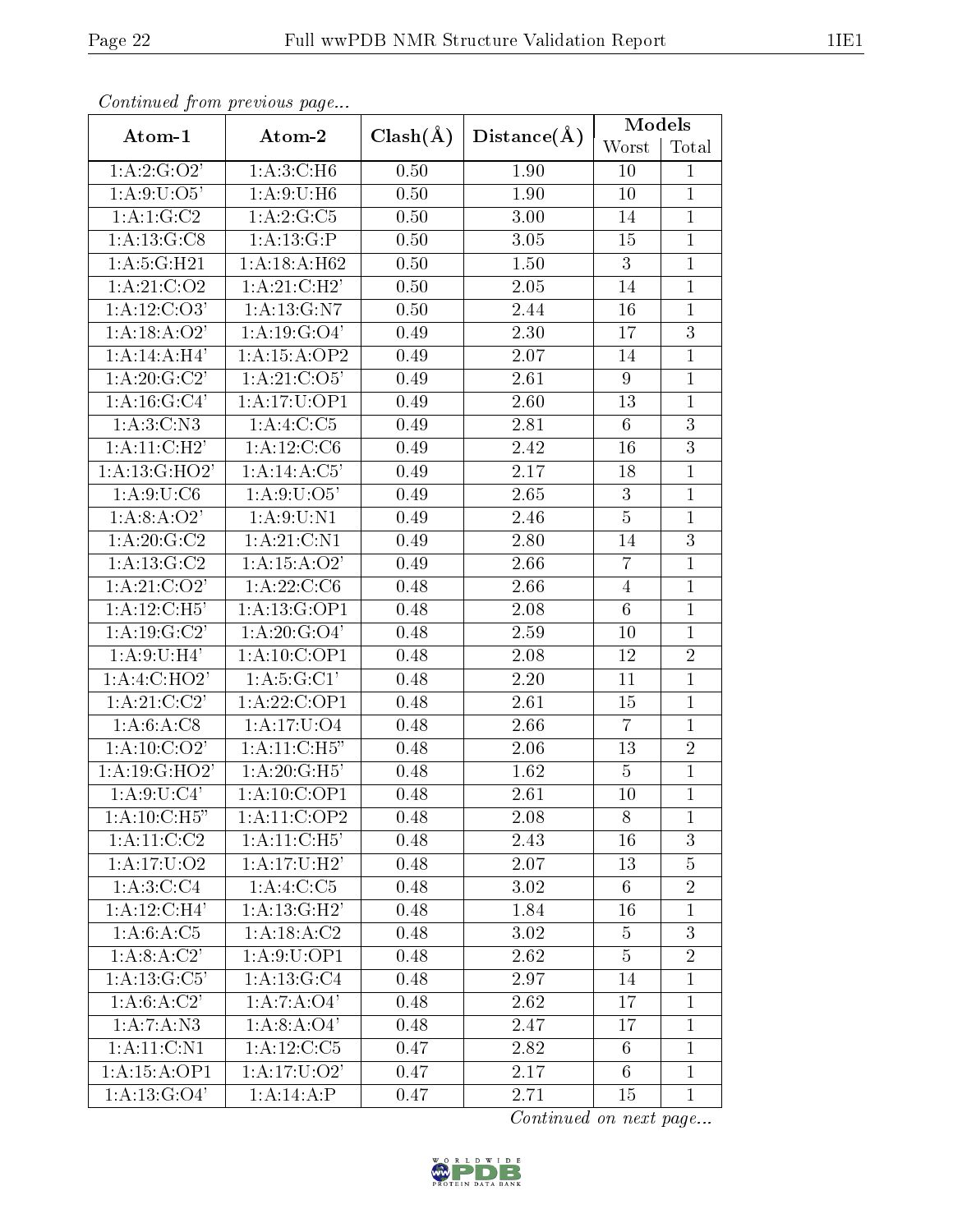|                                          | Continuea from previous page |              |                | Models          |                |
|------------------------------------------|------------------------------|--------------|----------------|-----------------|----------------|
| Atom-1                                   | Atom-2                       | $Clash(\AA)$ | Distance(A)    | Worst           | Total          |
| 1:A:10:C:OP1                             | 1: A: 10: C: O4'             | 0.47         | 2.32           | 16              | 1              |
| 1:A:1:G:C5                               | 1:A:2:G:N7                   | 0.47         | 2.82           | 12              | $\mathbf{1}$   |
| 1: A:8: A:C6                             | 1: A: 14: A: N1              | 0.47         | 2.82           | $\overline{7}$  | $\overline{2}$ |
| 1: A:9: U:O2'                            | 1:A:10:C:OP1                 | 0.47         | 2.32           | 17              | $\overline{2}$ |
| 1: A:9: U: O2'                           | 1:A:14:A:C6                  | 0.47         | 2.68           | 9               | $\mathbf{1}$   |
| 1:A:14:A:H5'                             | 1:A:15:A:OP2                 | 0.47         | 2.09           | 11              | $\overline{2}$ |
| 1:A:20:G:H4'                             | 1:A:21:C:OP1                 | 0.47         | 2.08           | 12              | $\mathbf{1}$   |
| 1:A:15:A:O3'                             | 1: A: 16: G: C4'             | 0.47         | 2.53           | 18              | $\mathbf{1}$   |
| $1: A:9:\overline{U:Cl'}$                | 1: A:10: C: C5               | 0.47         | 2.98           | 8               | $\mathbf{1}$   |
| 1:A:4:C:H2'                              | 1: A:5: G:CS                 | 0.47         | 2.45           | 12              | $\mathfrak{Z}$ |
| $1:A:7:A:\overline{N1}$                  | 1:A:8:A:C2                   | 0.47         | 2.82           | 13              | $\overline{1}$ |
| 1: A: 13: G: OP1                         | 1: A: 13: G: N7              | 0.47         | 2.48           | 15              | $\mathbf{1}$   |
| 1:A:21:C:N3                              | 1: A:22:C:C6                 | 0.47         | 2.83           | 14              | $\overline{2}$ |
| 1: A:8: A:HO2'                           | 1: A:9:U:C4'                 | 0.47         | 2.23           | 9               | $\overline{3}$ |
| 1: A:8:A: N1                             | 1:A:14:A:N3                  | 0.47         | 2.63           | $6\phantom{.}6$ | $\mathbf{1}$   |
| 1: A:13: G:P                             | 1: A: 13: G: N7              | 0.47         | 2.88           | 10              | $\mathbf{1}$   |
| 1: A:6:A:N1<br>1:A:7:A:C4                |                              | 0.47         | 2.83           | 11              | $\overline{2}$ |
| 1:A:4:C:OP2                              | 1:A:4:C:H3'                  | 0.47         | 2.10           | 8               | $\mathbf{1}$   |
| 1:A:15:A:C5'<br>1: A:17: U:O4'           |                              | 0.46         | 2.54           | 14              | $\overline{3}$ |
| 1: A:8:A:H2'<br>1: A:9:U:CI'             |                              | 0.46         | 2.40           | 18              | $\mathbf{1}$   |
| 1:A:10:C:N4<br>1:A:14:A:C4               |                              | 0.46         | 2.83           | 13              | $\mathbf{1}$   |
| 1:A:14:A:OP1                             | 1: A: 16: G: OP1             | 0.46         | 2.33           | 18              | $\mathbf{1}$   |
| 1: A:20: G:C2'                           | 1:A:21:C:OP1                 | 0.46         | 2.64           | $\overline{2}$  | $\mathbf{1}$   |
| 1: A:9: U:O2'                            | 1:A:10:C:OP2                 | 0.46         | 2.33           | 8               | $\mathbf{1}$   |
| 1:A:3:C:HO2'                             | $1:A:4:\overline{C:C5'}$     | 0.46         | 2.23           | $\overline{4}$  | $\mathbf{1}$   |
| 1:A:6:A:C5                               | 1:A:7:A:C5<br>0.46<br>3.04   |              |                | 11              | $\mathbf{1}$   |
| 1: A:8:A: N3<br>1: A:9:U:C4<br>0.46      |                              | 2.83         | 16             | $\mathbf{1}$    |                |
| 1:A:1:GHO2'<br>1:A:2:G:P<br>2.33<br>0.46 |                              |              | $\overline{4}$ | $\overline{2}$  |                |
| 1:A:2:G:C4                               | 1: A:3:C:C5                  | 0.46         | 3.04           | 10              | 1              |
| 1:A:3:C:H1'                              | 1:A:4:C:OP1                  | 0.46         | 2.11           | 13              | 3              |
| 1:A:8:A:H2'                              | 1: A:9:U:C6                  | 0.46         | 2.46           | $\overline{2}$  | $\overline{5}$ |
| 1: A:6: A: C5                            | 1:A:18:A:C4                  | $0.46\,$     | 3.04           | 15              | $\overline{2}$ |
| 1: A: 13: G: N2                          | 1: A:15: A:O3'               | 0.46         | 2.49           | 10              | $\mathbf{1}$   |
| 1: A:6:A:N1                              | 1:A:7:A:N3                   | 0.46         | 2.64           | 17              | $\mathbf{1}$   |
| 1: A:19: G:H2'                           | 1: A:20: G:O5'               | 0.45         | 2.11           | 8               | $\overline{3}$ |
| 1:A:2:G:H2'                              | 1: A:3:C O4'                 | 0.45         | 2.11           | 16              | $\overline{3}$ |
| 1: A:11:C:H1'                            | 1: A: 12: C: C5              | 0.45         | 2.46           | 6               | $\mathbf{1}$   |
| $1:\overline{A:8:A:C3}$                  | 1: A:9:U:C2                  | 0.45         | 2.99           | 18              | $\mathbf{1}$   |
| 1: A:8:A: N6                             | 1:A:15:A:H62                 | 0.45         | 2.09           | 10              | $\mathbf{1}$   |
| 1: A:8:A:H1'                             | 1: A:9:U:C6                  | 0.45         | 2.46           | 8               | $\mathbf{1}$   |
| 1:A:6:A:C4'                              | 1:A:7:A:OP1                  | 0.45         | 2.63           | $\overline{4}$  | 3              |

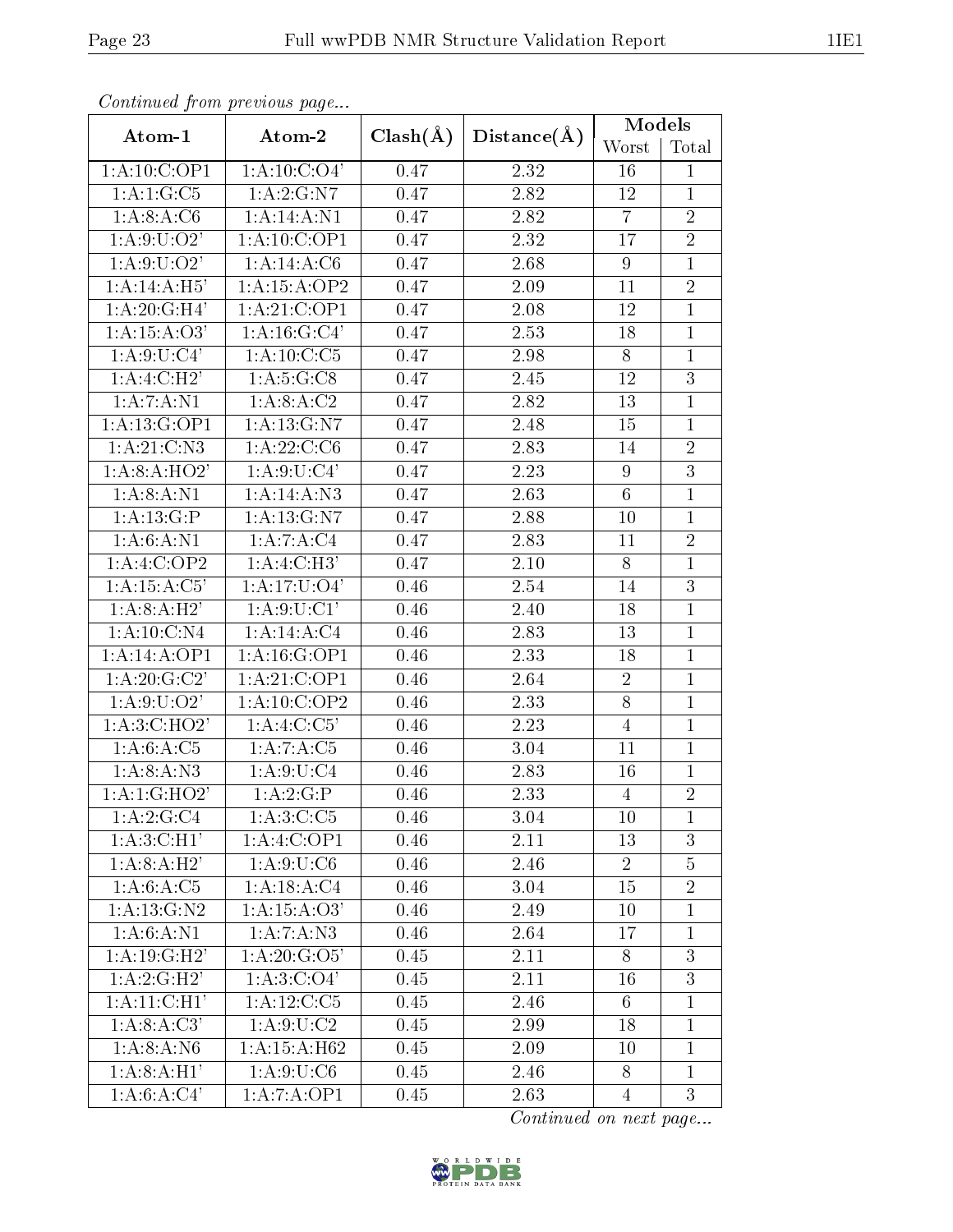| Continuea from previous page |                          |              |                   | Models          |                |
|------------------------------|--------------------------|--------------|-------------------|-----------------|----------------|
| Atom-1                       | Atom-2                   | $Clash(\AA)$ | Distance(A)       | Worst           | Total          |
| 1: A: 13: G: C2'             | 1: A: 13: G: O5'         | 0.45         | 2.64              | 18              | $\mathbf{1}$   |
| $1:\overline{A:1:G:HO2}$     | 1:A:2:G:H8               | 0.45         | 1.45              | $\overline{7}$  | $\mathbf{1}$   |
| 1: A:9: U: C4                | 1: A: 10: C: N4          | 0.45         | 2.85              | $\overline{4}$  | $\mathbf{1}$   |
| 1: A:5:G:C6                  | 1: A: 16: G: C4          | 0.45         | 3.05              | 12              | $\mathbf{1}$   |
| $1:A:12:C:\overline{C2'}$    | 1:A:13:G:OP1             | 0.45         | 2.65              | 13              | $\mathbf{1}$   |
| 1:A:7:A:C2'                  | 1: A:8:A:H8              | 0.45         | 2.24              | 17              | $\mathbf{1}$   |
| 1:A:12:C:HO2'                | 1:A:13:G:C4'             | 0.45         | 2.25              | 4               | $\mathbf{1}$   |
| 1:A:12:C:H3'                 | 1: A: 13: G: O4'         | 0.45         | 2.11              | 10              | $\mathbf{1}$   |
| 1:A:3:C:OP2                  | 1: A:3:C:H6              | 0.45         | 1.95              | 12              | $\overline{1}$ |
| 1:A:15:A:O4'                 | 1: A:17:U:H1'            | 0.45         | 2.12              | 15              | $\mathbf{1}$   |
| $1:\overline{A:3:C:C1'}$     | 1:A:4:C:OP1              | 0.45         | $\overline{2.65}$ | 13              | $\overline{5}$ |
| 1: A:19: G:O2'               | 1:A:20:G:H8              | 0.45         | 1.95              | 12              | $\mathbf{1}$   |
| 1: A:15:A:H5"                | 1: A:17: U:CI'           | 0.44         | 2.40              | 14              | $\overline{4}$ |
| 1: A:11:C:C2'                | 1:A:12:C:C6              | 0.44         | 3.00              | 16              | $\overline{2}$ |
| 1:A:8:A:O3'                  | 1: A:9:U:H5              | 0.44         | 1.95              | 12              | $\mathbf{1}$   |
| 1: A:20: G: C2               | 1: A:21: C:C2            | 0.44         | 3.06              | 10              | $\mathbf{1}$   |
| 1: A: 13: G: O4'             | 1:A:14:A:C5'             | 0.44         | 2.64              | 14              | $\mathbf{1}$   |
| 1: A:9:U:C5'                 | 1: A:9:U:C2              | 0.44         | 3.00              | 18              | $\mathbf{1}$   |
| 1:A:13:G:C5'                 | 1:A:14:A:OP1             | 0.44         | 2.66              | $6\phantom{.}6$ | $\mathbf{1}$   |
| 1: A:20: G: C2               | 1: A:21: C: C5           | 0.44         | 3.06              | 14              | $\overline{2}$ |
| 1:A:11:C:HO2'                | 1:A:12:C:P               | 0.44         | 2.36              | 18              | $\mathbf{1}$   |
| 1:A:8:A:O2'                  | 1: A:9:U:H5'             | 0.44         | 2.11              | 4               | $\mathbf{1}$   |
| 1:A:21:C:C4                  | 1:A:22:C:N4              | 0.44         | 2.85              | $\overline{7}$  | $\mathbf{1}$   |
| 1:A:10:C:C2'                 | 1: A: 11: C: O5'         | 0.44         | 2.66              | $\overline{4}$  | $\mathbf{1}$   |
| 1: A:19: G:C2                | 1: A:20: G:CS            | 0.44         | 3.05              | $\overline{4}$  | $\mathbf{1}$   |
| 1:A:7:A:C2'                  | 1:A:8:A:C5'              | 0.44         | 2.96              | 12              | $\overline{2}$ |
| 1:A:10:C:P                   | 1: A: 11: C: C5          | 0.44         | 3.11              | 9               | $\mathbf{1}$   |
| 1:A:4:C.O2'                  | 1: A:5: G:OP2            | 0.44         | $\overline{2.35}$ | 11              | $\overline{1}$ |
| 1:A:8:A:C5                   | 1: A:9: U:C2             | 0.44         | 3.05              | 11              | $\mathbf{1}$   |
| 1:A:4:C:C2                   | 1:A:20:G:N2              | 0.44         | 2.86              | 12              | $\mathbf{1}$   |
| 1:A:3:C:N3                   | 1:A:4:C:N4               | 0.44         | 2.65              | 10              | $\mathbf{1}$   |
| 1:A:11:C:C6                  | 1:A:11:C:C5'             | 0.44         | 3.00              | $\sqrt{2}$      | $\mathbf{1}$   |
| 1: A:6: A: N7                | $1:A:17:U:\overline{C4}$ | 0.44         | 2.86              | $\overline{7}$  | $\mathbf{1}$   |
| 1: A:20: G:C4'               | 1:A:21:C:OP1             | 0.44         | 2.66              | 12              | $\mathbf{1}$   |
| 1: A:11:C:C2                 | 1: A:11:C:H5"            | 0.44         | 2.46              | 16              | $\mathbf{1}$   |
| 1:A:13:G:C4                  | 1:A:14:A:N7              | 0.43         | 2.85              | $\sqrt{2}$      | $\mathbf{1}$   |
| 1: A:11:C:H5'                | 1:A:11:C:C2              | 0.43         | 2.47              | $\overline{7}$  | 3              |
| 1: A:20: G: N7               | $1:\overline{A:21:C:C5}$ | 0.43         | 2.86              | 15              | $\mathbf{1}$   |
| 1: A:17: U:O2'               | 1: A:18:A:H5'            | 0.43         | 2.14              | $\mathbf{1}$    | $\overline{2}$ |
| 1: A:9:U:H5"                 | 1: A:9:U:O2              | 0.43         | 2.11              | 18              | $\mathbf{1}$   |
| 1:A:8:A:C2'                  | 1: A:9: U: O4'           | 0.43         | 2.65              | 9               | $\mathbf{1}$   |

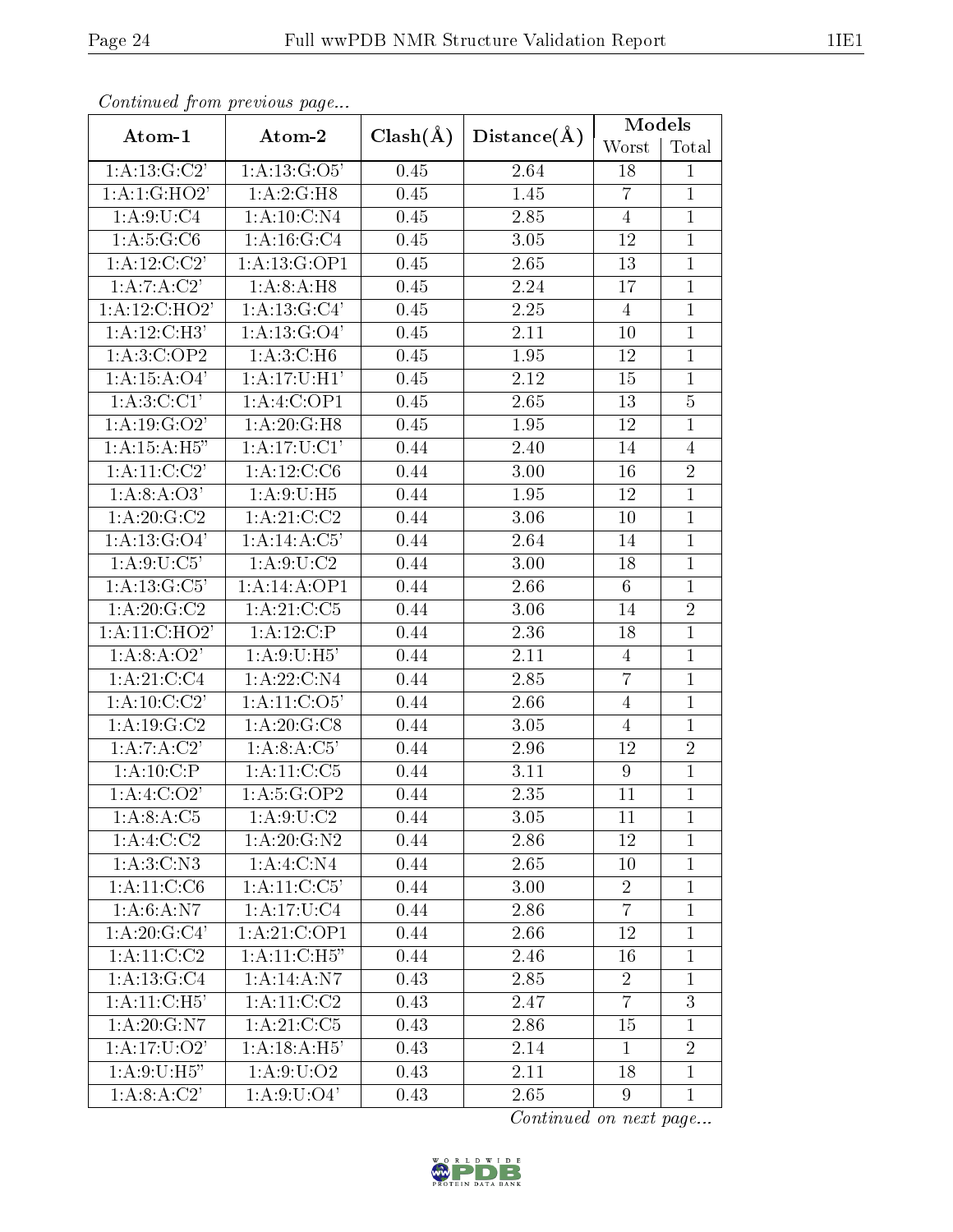| Continuaca from previous page              |                            |              |             | Models         |                |
|--------------------------------------------|----------------------------|--------------|-------------|----------------|----------------|
| Atom-1                                     | Atom-2                     | $Clash(\AA)$ | Distance(A) | Worst          | Total          |
| 1: A: 13: G: C2'<br>1:A:14:A:H8            |                            | 0.43         | 2.25        | 10             | $\mathbf{1}$   |
| 1: A:2: G:O6                               | 1: A:3:C:C4                | 0.43         | 2.72        | 13             | $\mathbf{1}$   |
| 1: A:9:U:H2'                               | 1:A:14:A:C2                | 0.43         | 2.48        | 15             | $\mathbf{1}$   |
| 1: A: 13: G: C4'                           | 1:A:14:A:O5'               | 0.43         | 2.53        | $\overline{5}$ | $\mathbf{1}$   |
| 1: A:21: C:C2'                             | 1: A:21: C:O2              | 0.43         | 2.65        | 11             | $\overline{2}$ |
| 1:A:13:GH4'                                | 1:A:14:A:OP2               | 0.43         | 2.14        | 15             | $\mathbf{1}$   |
| 1: A:17:U:H2'                              | 1:A:18:A:O5'               | 0.43         | 2.14        | $\sqrt{2}$     | $\overline{2}$ |
| 1: A:13: G:O5'                             | 1:A:13:G:Cl'               | 0.43         | 2.66        | 18             | $\mathbf{1}$   |
| 1: A:11:C:H5"                              | 1: A: 11: C: O 2           | 0.43         | 2.13        | $\overline{4}$ | $\overline{1}$ |
| 1:A:1:G:C6                                 | 1:A:2:G:O6                 | 0.43         | 2.71        | $\overline{7}$ | $\mathbf{1}$   |
| 1: A:6: A: C5                              | 1:A:18:A:N3                | 0.43         | 2.87        | 15             | $\overline{1}$ |
| 1:A:8:A:C2                                 | 1: A: 10: C: O4'           | 0.43         | 2.71        | 17             | $\mathbf 1$    |
| 1: A:20: G:C2'                             | 1:A:21:C:OP2               | 0.43         | 2.67        | 18             | $\overline{1}$ |
| 1:A:2:G:H2'                                | 1: A:3: C:O5'              | 0.43         | 2.14        | 13             | $\mathbf{1}$   |
| 1: A:13: G:CI'                             | 1:A:14:A:C8                | 0.42         | 3.02        | 3              | $\mathbf{1}$   |
| 1: A:15: A:O5'<br>1: A:17:U:H1'            |                            | 0.42         | 2.14        | $\overline{6}$ | $\mathbf{1}$   |
| 1: A:21: C: N4<br>1: A: 22: C: C4          |                            | 0.42         | 2.86        | $\overline{7}$ | $\mathbf{1}$   |
| $1: A:9: \overline{U:O2'}$<br>1:A:10:C:C3' |                            | 0.42         | 2.67        | 10             | $\mathbf{1}$   |
| 1:A:8:A:C2'<br>1: A:9:U:C6                 |                            | 0.42         | 3.02        | 10             | $\overline{2}$ |
| 1:A:1:G:C2'<br>1:A:2:G:O4'                 |                            | 0.42         | 2.67        | 12             | $\overline{1}$ |
| 1:A:11:C:H3'<br>1:A:11:C:OP1               |                            | 0.42         | 2.14        | 15             | $\mathbf{1}$   |
| 1: A:18: A:HO2'                            | 1: A:19: G:H5'             | 0.42         | 1.69        | 9              | $\mathbf 1$    |
| 1: A:9: U:O2'                              | 1:A:14:A:N6                | 0.42         | 2.52        | 9              | $\mathbf{1}$   |
| 1:A:16:GI:H4'                              | 1:A:17:U:OP1               | 0.42         | 2.15        | 13             | $\mathbf{1}$   |
| 1: A:14: A:H5"                             | 1:A:15:A:OP2               | 0.42         | 2.15        | 6              | $\mathbf{1}$   |
| 1: A:9:U:C5                                | 1: A:10: C: C5             | 0.42         | 3.07        | $\overline{5}$ | $\overline{1}$ |
| 1:A:1:G:C2'                                | 1:A:2:G:OP1                | 0.42         | 2.66        | 15             | $\mathbf{1}$   |
| 1: A:9:U:H5'                               | $1:\overline{A:10:C:C5}$   | 0.42         | 2.49        | 11             | $\overline{2}$ |
| 1: A:3:C:O2'                               | 1:A:4:C:H6                 | 0.42         | 1.91        | 12             | $\mathbf{1}$   |
| 1:A:11:C:OP1                               | 1:A:12:C:OP2               | 0.42         | 2.38        | $\mathbf{1}$   | $\mathbf{1}$   |
| 1:A:13:G:OP1                               | 1: A: 15: A: O2'           | 0.42         | 2.38        | $\sqrt{2}$     | $\mathbf{1}$   |
| 1:A:13:G:H5"                               | $1:A:15:A:\overline{O2'}$  | 0.42         | 2.13        | $\overline{2}$ | $\mathbf{1}$   |
| 1:A:12:C:H3'                               | 1: A: 13: G: C8            | 0.42         | 2.50        | 13             | $\overline{2}$ |
| $1:A:3:\overline{C:C2'}$                   | 1:A:4:C:OP1                | 0.42         | 2.68        | 18             | 3              |
| 1: A:11: C:OP1                             | 1:A:14:A:N6                | 0.42         | 2.52        | $\overline{7}$ | $\mathbf{1}$   |
| 1:A:8:A:C5                                 | 1: A:9:U:N3                | 0.42         | 2.87        | 11             | $\mathbf{1}$   |
| 1: A:9:U:C2                                | 1:A:14:A:C2                | 0.42         | 3.08        | $\mathbf{1}$   | $\mathbf{1}$   |
| 1:A:1:G:H2'                                | 1:A:2:G:O4'                | 0.42         | 2.15        | 12             | $\mathbf{1}$   |
| 1: A:11:C:H5"                              | 1:A:11:C:C2                | 0.42         | 2.48        | 15             | $\mathbf{1}$   |
| 1: A:11: C: C6                             | $1: A:11:\overline{C:H5"}$ | 0.41         | 2.49        | $\overline{2}$ | $\overline{2}$ |
| 1: A:6: A: N6                              | 1: A:18:A:C1'              | 0.41         | 2.83        | 3              | $\mathbf{1}$   |

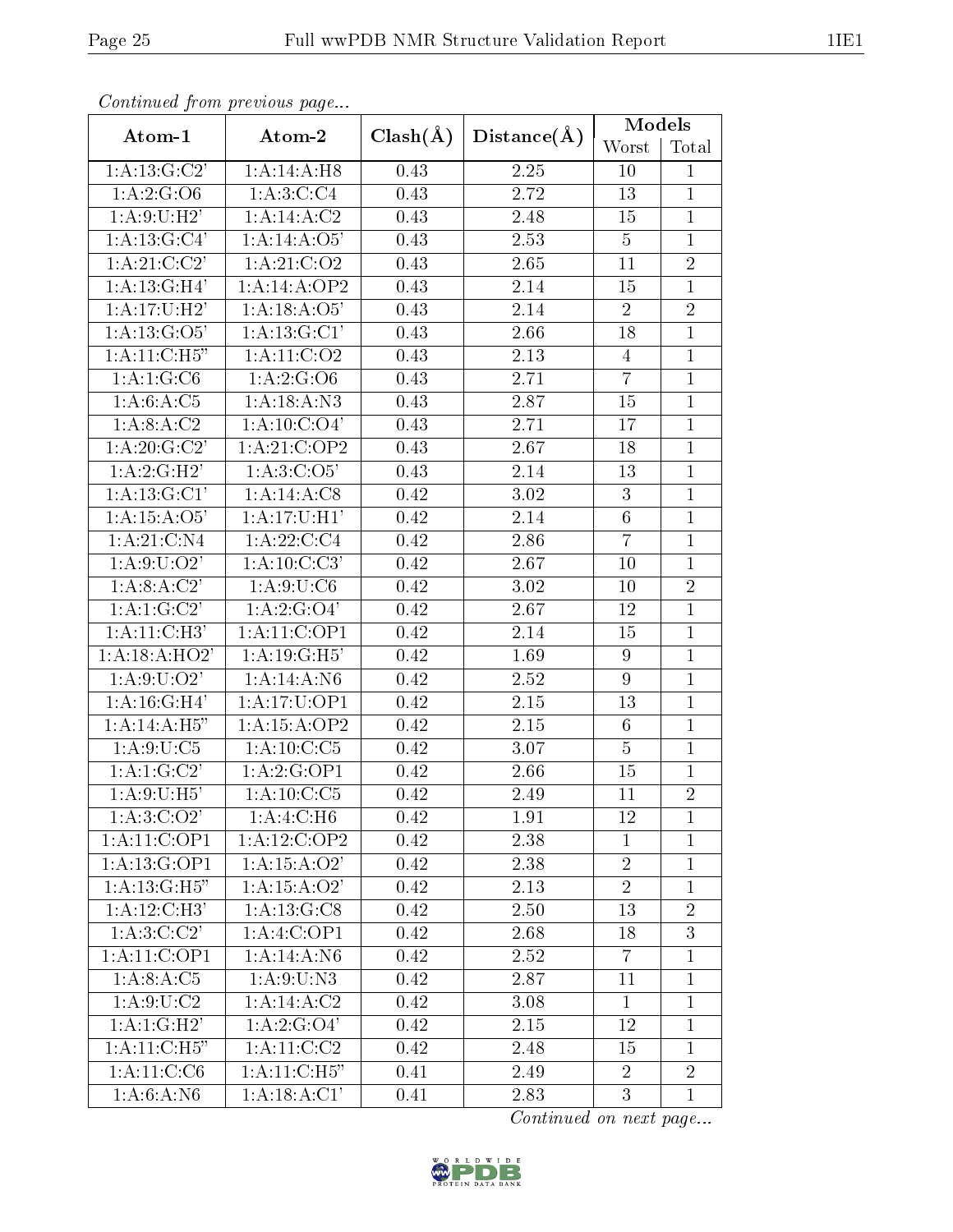| Continual from previous page                                                                                                                       |                          |              |                   | <b>Models</b>   |                |
|----------------------------------------------------------------------------------------------------------------------------------------------------|--------------------------|--------------|-------------------|-----------------|----------------|
| Atom-1                                                                                                                                             | Atom-2                   | $Clash(\AA)$ | Distance(A)       | Worst           | Total          |
| 1:A:11:C:O2                                                                                                                                        | 1: A:11:C:H5"            | 0.41         | 2.15              | 18              | $\mathbf{1}$   |
| 1: A:9: U:O4'                                                                                                                                      | 1: A:9:U:P               | 0.41         | 2.78              | 18              | $\mathbf{1}$   |
| 1: A: 1: G: C4'                                                                                                                                    | 1:A:2:G:OP1              | 0.41         | 2.52              | $\mathbf{1}$    | $\overline{1}$ |
| 1:A:7:A:H2'                                                                                                                                        | 1:A:8:A:C5'              | 0.41         | 2.44              | 12              | $\mathbf{1}$   |
| 1:A:8:A:H62                                                                                                                                        | 1: A: 15: A: N6          | 0.41         | 2.12              | $6\phantom{.}6$ | $\mathbf{1}$   |
| 1: A: 11: C: C6                                                                                                                                    | 1: A: 12: C: C5          | 0.41         | 3.09              | 4               | $\overline{2}$ |
| 1: A:8: A:H2'                                                                                                                                      | 1: A:9:U:C5              | 0.41         | 2.51              | $\overline{5}$  | $\overline{2}$ |
| 1:A:7:A:N7                                                                                                                                         | 1: A:8:A:N7              | 0.41         | 2.68              | 15              | $\overline{1}$ |
| 1: A:11:C:C2                                                                                                                                       | 1:A:11:C:C5'             | 0.41         | 3.04              | 18              | $\overline{1}$ |
| 1: A:3:C:H42                                                                                                                                       | 1: A:4: C: N4            | 0.41         | 2.09              | 6               | $\mathbf{1}$   |
| 1:A:10:C:H2'                                                                                                                                       | 1:A:14:A:C5              | 0.41         | 2.50              | $\overline{7}$  | $\mathbf{1}$   |
| $1:\stackrel{\textstyle\mathbf{A}}{1}:\stackrel{\textstyle\mathbf{21}}{1}:\stackrel{\textstyle\mathbf{C}}{1}:\stackrel{\textstyle\mathbf{H}}{1}^*$ | 1:A:22:C:OP1             | 0.41         | 2.15              | $8\,$           | $\overline{2}$ |
| 1: A:20: G:Cl'                                                                                                                                     | 1:A:21:C:OP1             | 0.41         | 2.69              | $\overline{3}$  | $\overline{2}$ |
| 1: A:9:U:C5'<br>1: A: 10: C: C5                                                                                                                    |                          | 0.41         | 3.04              | 14              | $\mathbf{1}$   |
| 1: A:9:U:H4'<br>1: A: 10: C: C6                                                                                                                    |                          | 0.41         | 2.51              | 15              | $\mathbf{1}$   |
| 1:A:2:G:C6<br>1: A:3:C: N3                                                                                                                         |                          | 0.41         | 2.89              | 8               | $\mathbf{1}$   |
| 1: A:21: C:O2<br>1: A: 22: C: C5                                                                                                                   |                          | 0.41         | 2.73              | $\overline{4}$  | $\mathbf{1}$   |
| 1: A: 1: G: N2<br>1: A: 2: G: N3                                                                                                                   |                          | 0.41         | 2.69              | 18              | $\mathbf{1}$   |
| 1:A:15:A:C5<br>1:A:17:U:N3                                                                                                                         |                          | 0.41         | 2.88              | 3               | $\mathbf{1}$   |
| 1:A:20:G:H1'                                                                                                                                       | 1:A:21:C:OP1             | 0.41         | 2.16              | 3               | $\mathbf{1}$   |
| 1:A:7:A:C8                                                                                                                                         | 1: A:8:A: N7             | 0.41         | 2.89              | 12              | $\mathbf{1}$   |
| 1: A:6:A: N6                                                                                                                                       | 1:A:18:A:H1'             | 0.41         | 2.31              | 3               | $\mathbf{1}$   |
| 1: A: 13: G: N1                                                                                                                                    | 1: A:15: A:O2'           | 0.41         | 2.53              | $\overline{7}$  | $\mathbf{1}$   |
| 1: A: 10: C: C5                                                                                                                                    | 1:A:14:A:C4              | 0.41         | 3.08              | 13              | $\mathbf{1}$   |
| 1: A:20: G: C5                                                                                                                                     | 1: A:21: C: C4           | 0.41         | 3.08              | 15              | $\mathbf{1}$   |
| 1: A:9: U:H5"                                                                                                                                      | $1:\overline{A:9:U:C2}$  | 0.41         | 2.51              | 18              | $\mathbf{1}$   |
| 1: A: 10: C: C5'                                                                                                                                   | 1:A:11:C:OP2             | 0.41         | 2.69              | 8               | $\mathbf{1}$   |
| 1:A:15:A:C8                                                                                                                                        | $1:\overline{A:17:U:C2}$ | 0.40         | $\overline{3.10}$ | $\overline{6}$  | $\overline{1}$ |
| 1: A:9:U:Cl'                                                                                                                                       | 1: A:10:C:OP1            | 0.40         | 2.69              | 17              | $\mathbf 1$    |
| $1:A:10:\overline{C:C6}$                                                                                                                           | 1:A:14:A:N3              | 0.40         | 2.89              | $\overline{7}$  | $\mathbf{1}$   |
| 1: A:3:C:O2'                                                                                                                                       | 1:A:4:C:H3'              | 0.40         | 2.16              | 10              | $\mathbf{1}$   |
| $1:A:\overline{12:C:C2'}$                                                                                                                          | 1:A:13:G:C5'             | 0.40         | 2.99              | 11              | $\mathbf{1}$   |
| 1: A: 13: G: H5'                                                                                                                                   | 1:A:13:G:C4              | 0.40         | 2.52              | 14              | $\mathbf{1}$   |
| 1: A: 19: G: N3                                                                                                                                    | 1: A:20: G:CS            | 0.40         | 2.89              | 16              | $\mathbf{1}$   |
| 1:A:21:C:H2'                                                                                                                                       | 1: A: 22: C: O4'         | 0.40         | 2.16              | 16              | $\mathbf{1}$   |
| 1: A:12:C:C2'                                                                                                                                      | 1:A:13:G:OP2             | 0.40         | 2.69              | 18              | $\mathbf{1}$   |
| 1: A:9: U: N3                                                                                                                                      | $1:A:14.\overline{A:C2}$ | 0.40         | 2.89              | $\overline{4}$  | $\overline{1}$ |

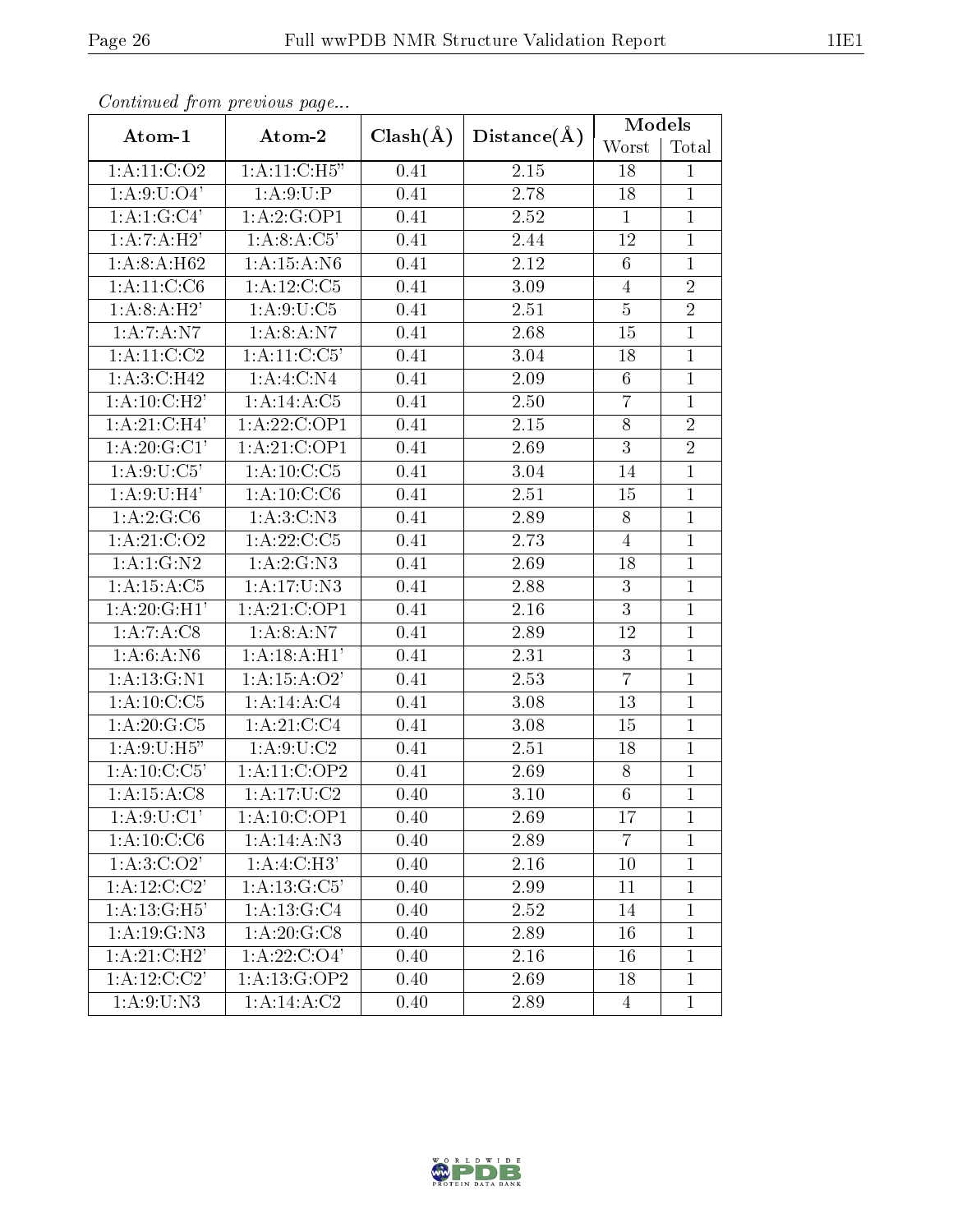### 5.2 Torsion angles (i)

#### 5.2.1 Protein backbone (i)

There are no protein molecules in this entry.

#### 5.2.2 Protein sidechains (i)

There are no protein molecules in this entry.

#### 5.2.3 RNA [O](https://www.wwpdb.org/validation/2017/NMRValidationReportHelp#rna)i

| Mol | Chain | Analysed        | Backbone Outliers   Pucker Outliers   Suiteness |                            |                 |
|-----|-------|-----------------|-------------------------------------------------|----------------------------|-----------------|
|     |       | $22/22$ (100\%) | $18\pm2(82\pm7\%)$                              | 11 $\pm 2$ (48 $\pm 7\%$ ) | $0.07 \pm 0.05$ |
| All |       | 384/396(97%)    | 326(85%)                                        | 189 $(49\%)$               | 0.08            |

The overall RNA backbone suiteness is 0.07.

| All unique RNA backbone outliers are listed below: |  |  |  |  |
|----------------------------------------------------|--|--|--|--|
|----------------------------------------------------|--|--|--|--|

| Mol            | $\overline{\text{Chain}}$ | Res             | Type                    | Models (Total)   |
|----------------|---------------------------|-----------------|-------------------------|------------------|
| $\mathbf{1}$   | $\boldsymbol{A}$          | 10              | $\mathcal{C}$           | 18               |
| $\mathbf{1}$   | $\boldsymbol{A}$          | 8               | $\boldsymbol{A}$        | 18               |
| $\overline{1}$ | $\overline{\rm A}$        | $\overline{12}$ | $\overline{\rm C}$      | 18               |
| $\mathbf{1}$   | $\overline{A}$            | 14              | $\mathbf A$             | 18               |
| $\mathbf{1}$   | $\overline{\rm A}$        | 15              | $\overline{A}$          | 18               |
| $\mathbf{1}$   | $\overline{\rm A}$        | $\overline{4}$  | $\overline{C}$          | 18               |
| $\mathbf{1}$   | $\mathbf A$               | $\overline{9}$  | $\overline{\mathrm{U}}$ | 18               |
| $\overline{1}$ | $\overline{\rm A}$        | $\overline{5}$  | $\overline{\mathrm{G}}$ | 18               |
| $\overline{1}$ | $\overline{\rm A}$        | 13              | $\overline{\mathrm{G}}$ | 18               |
| $\overline{1}$ | $\overline{\rm A}$        | 11              | $\overline{\rm C}$      | $\overline{18}$  |
| $\mathbf{1}$   | $\boldsymbol{A}$          | 17              | $\overline{\mathrm{U}}$ | 16               |
| $\overline{1}$ | $\overline{\rm A}$        | $\overline{7}$  | $\overline{\rm A}$      | 16               |
| $\mathbf{1}$   | $\overline{\mathbf{A}}$   | $16\,$          | $\overline{\mathrm{G}}$ | 16               |
| $\mathbf{1}$   | $\boldsymbol{A}$          | 6               | $\boldsymbol{A}$        | 15               |
| $\overline{1}$ | $\overline{\rm A}$        | 22              | $\overline{\rm C}$      | 14               |
| $\mathbf{1}$   | $\overline{\rm A}$        | 21              | $\overline{\rm C}$      | $\overline{14}$  |
| $\mathbf{1}$   | $\overline{\rm A}$        | 3               | $\overline{\rm C}$      | 13               |
| $\overline{1}$ | $\overline{\rm A}$        | 20              | $\overline{\mathrm{G}}$ | 13               |
| $\mathbf{1}$   | $\overline{\rm A}$        | $\overline{2}$  | G                       | 13               |
| $\mathbf{1}$   | A                         | 19              | G                       | $\boldsymbol{9}$ |
| $\mathbf{1}$   | $\mathbf{A}$              | 18              | $\boldsymbol{A}$        | $\overline{7}$   |

All unique RNA pucker outliers are listed below:

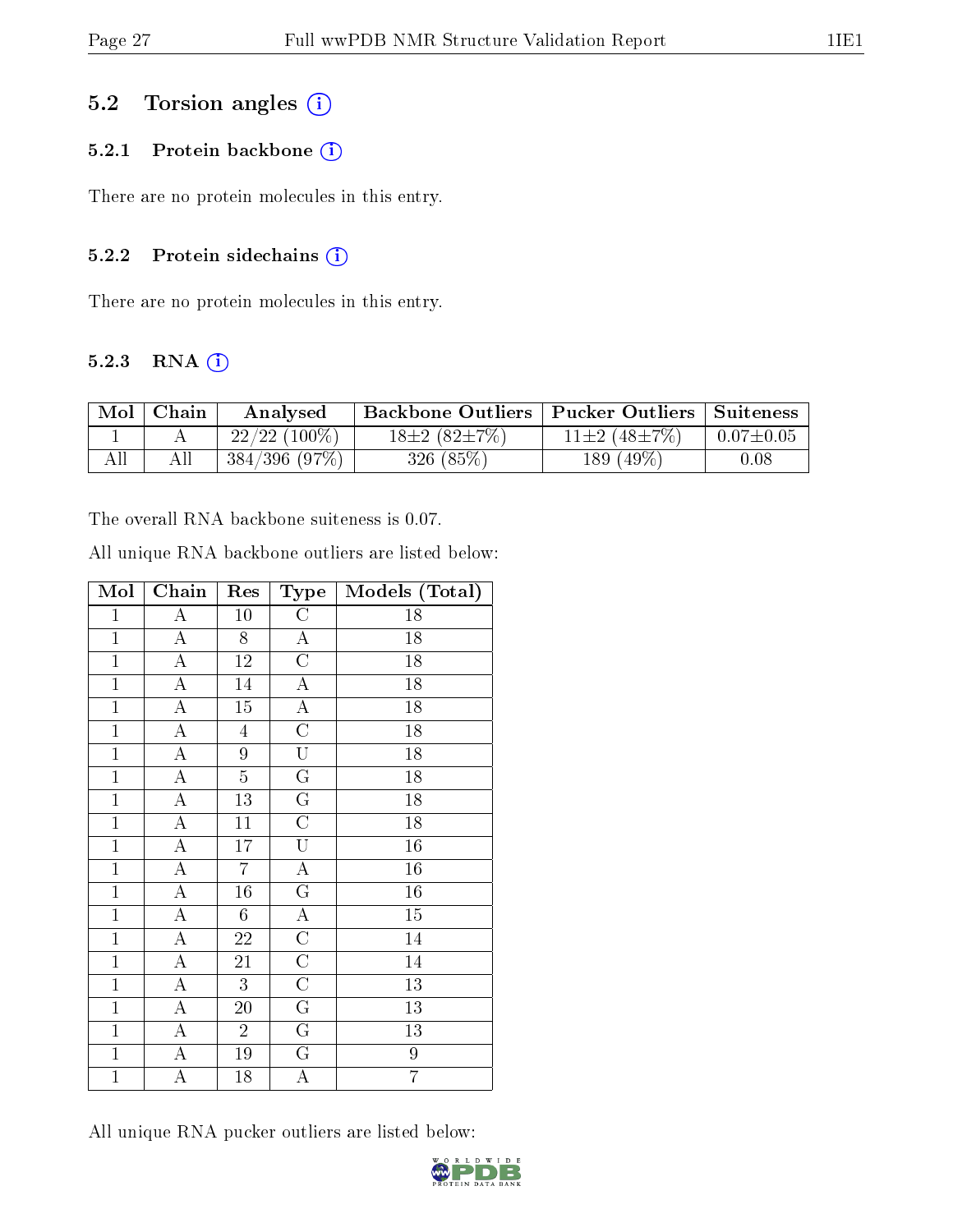| Mol            | Chain              | Res             | Type                    | Models (Total)   |
|----------------|--------------------|-----------------|-------------------------|------------------|
| $\mathbf{1}$   | $\overline{\rm A}$ | 9               | U                       | 18               |
| $\overline{1}$ | $\overline{\rm A}$ | 11              | $\overline{\rm C}$      | 18               |
| $\overline{1}$ | $\boldsymbol{A}$   | 8               | $\boldsymbol{A}$        | $\overline{17}$  |
| $\mathbf{1}$   | $\overline{A}$     | 14              | $\overline{A}$          | $17\,$           |
| $\mathbf{1}$   | $\overline{\rm A}$ | 12              | $\overline{\rm C}$      | 16               |
| $\overline{1}$ | $\overline{A}$     | $\overline{16}$ | $\overline{\mathrm{G}}$ | $\overline{16}$  |
| $\mathbf{1}$   | $\overline{A}$     | $\overline{4}$  | $\mathcal C$            | 13               |
| $\mathbf{1}$   | $\boldsymbol{A}$   | 13              | G                       | $12\,$           |
| $\overline{1}$ | $\overline{\rm A}$ | $\overline{3}$  | $\overline{\rm C}$      | $\overline{11}$  |
| $\mathbf{1}$   | $\boldsymbol{A}$   | 10              | $\overline{C}$          | $\overline{8}$   |
| $\overline{1}$ | $\overline{A}$     | $\sqrt{6}$      | $\overline{A}$          | $\overline{8}$   |
| $\mathbf{1}$   | $\overline{\rm A}$ | $\mathbf{1}$    | $G\,$                   | $\boldsymbol{6}$ |
| $\overline{1}$ | $\boldsymbol{A}$   | $15\,$          | $\boldsymbol{A}$        | $\sqrt{6}$       |
| $\overline{1}$ | $\overline{\rm A}$ | $\overline{7}$  | $\overline{A}$          | $\overline{4}$   |
| $\mathbf{1}$   | A                  | 21              | $\overline{\rm C}$      | $\overline{4}$   |
| $\overline{1}$ | $\overline{\rm A}$ | $\overline{19}$ | $\overline{\mathrm{G}}$ | $\overline{3}$   |
| $\mathbf{1}$   | $\overline{A}$     | 20              | $\mathbf G$             | $\overline{3}$   |
| $\mathbf{1}$   | A                  | 18              | $\boldsymbol{A}$        | 3                |
| $\overline{1}$ | $\overline{\rm A}$ | $\overline{2}$  | $\overline{\mathrm{G}}$ | $\overline{2}$   |
| $\mathbf{1}$   | $\boldsymbol{A}$   | $\overline{5}$  | $G\,$                   | $\overline{2}$   |
| $\mathbf{1}$   | А                  | 17              | $\overline{\mathrm{U}}$ | $\overline{2}$   |

#### 5.3 Non-standard residues in protein, DNA, RNA chains (i)

There are no non-standard protein/DNA/RNA residues in this entry.

### 5.4 Carbohydrates  $(i)$

There are no carbohydrates in this entry.

### 5.5 Ligand geometry  $(i)$

There are no ligands in this entry.

### 5.6 [O](https://www.wwpdb.org/validation/2017/NMRValidationReportHelp#nonstandard_residues_and_ligands)ther polymers  $(i)$

There are no such molecules in this entry.

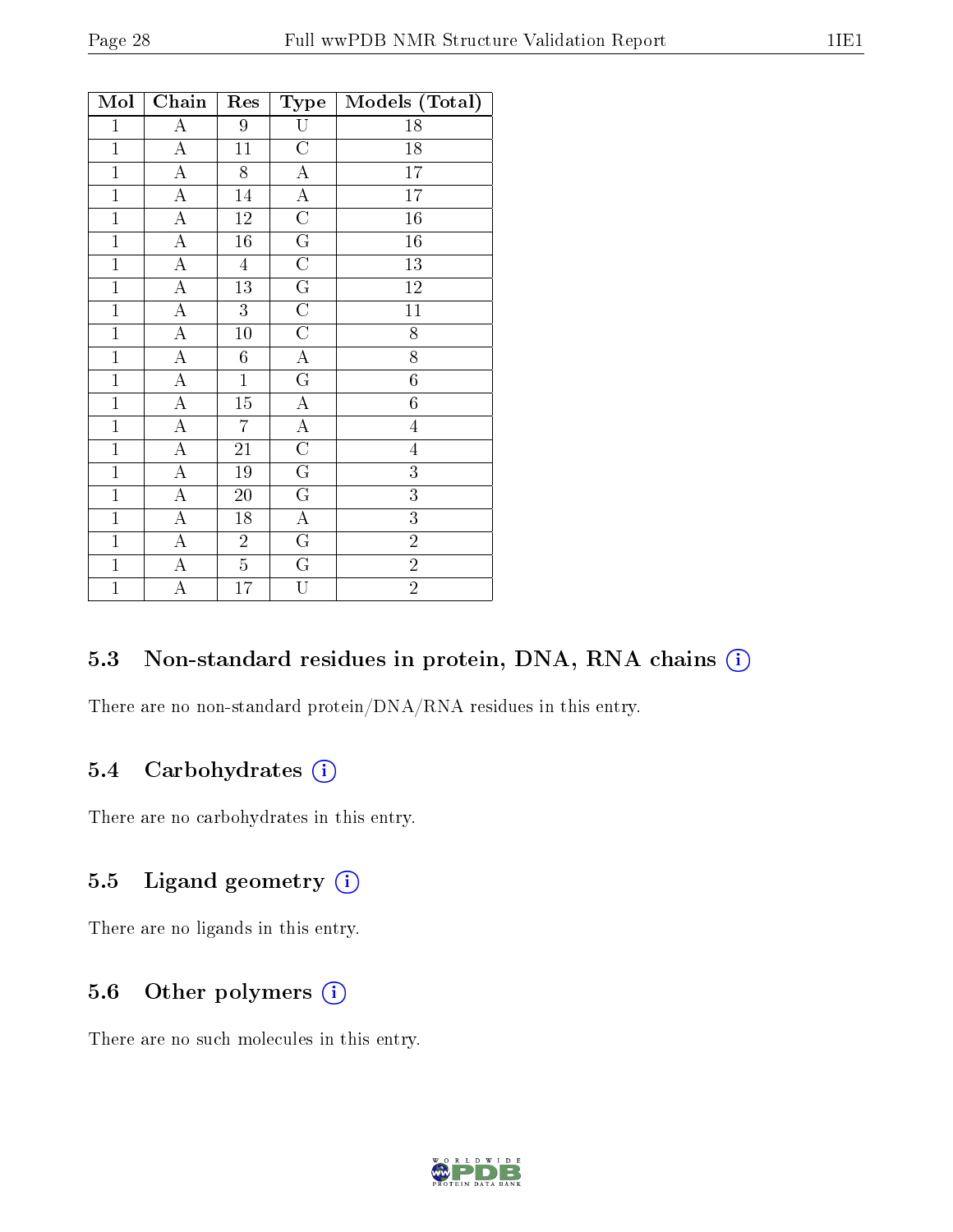## 5.7 Polymer linkage issues (i)

There are no chain breaks in this entry.